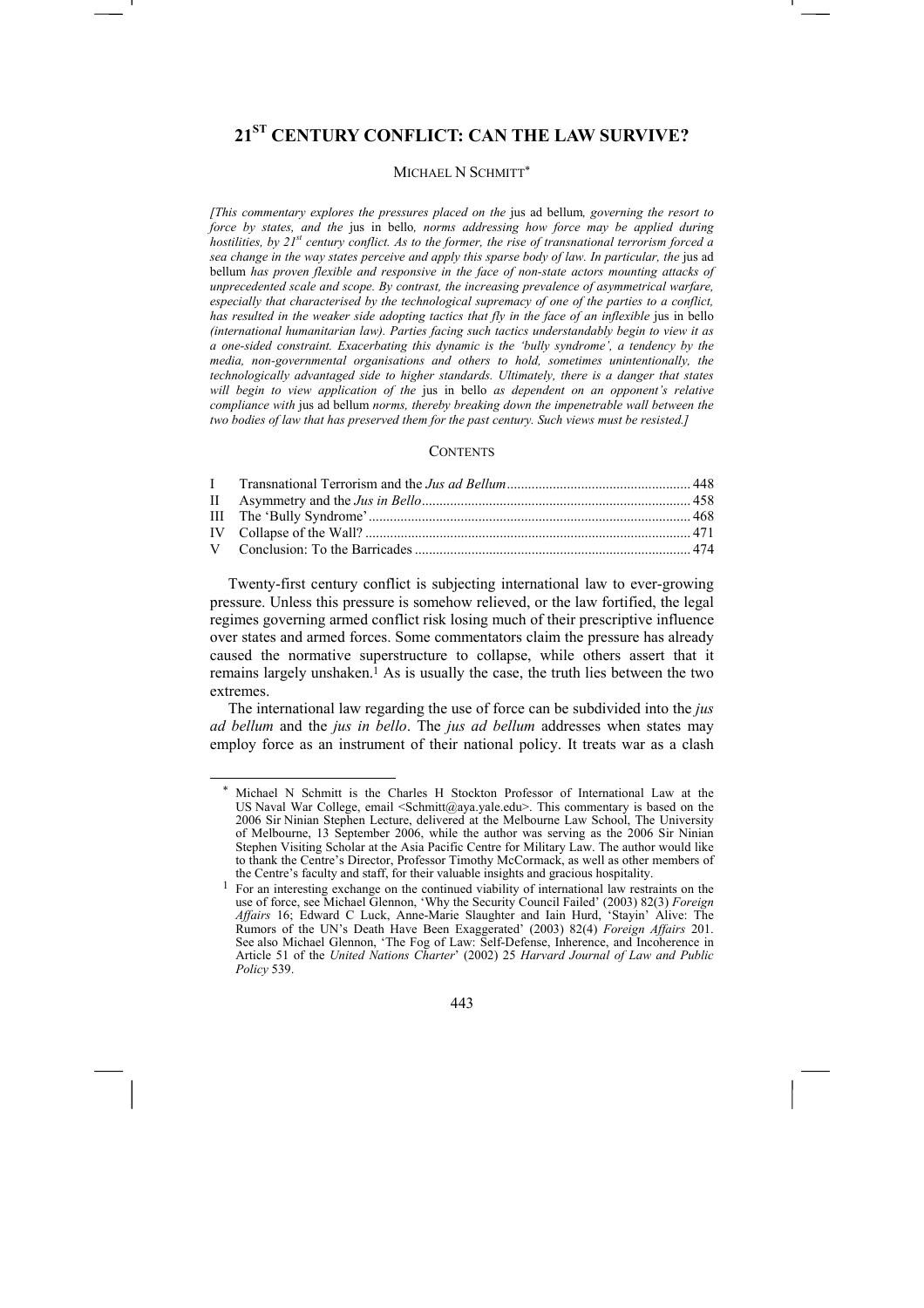between states acting to safeguard their rights and enforce their obligations. For instance, the *jus ad bellum* governs such topics as self-defence, United Nations Security Council mandates to act forcefully, and humanitarian intervention. Reduced to basics, the *jus ad bellum* delineates *when* states may turn to their armed forces in their international relations.

By contrast, the *jus in bello* sets norms for the conduct of military operations during armed conflict, including the protection of civilians, civilian objects and other protected entities. It humanises war by speaking to such issues as who and what may be targeted, how targeting may be executed, the weapons that may be used, how prisoners of war and other detainees must be treated, and the rights and obligations of occupying forces. Also labelled international humanitarian law, the law of war, or the law of armed conflict, the *jus in bello* governs *how* military operations may take place.

Whereas the *jus ad bellum* serves the interests of states *qua* states, the *jus in bello* safeguards the well-being of individuals (usually civilians), their property, and those who are *hors de combat*.2 However, the fact that international law depends on the assent of states — either through a treaty regime or in the form of the state practice from which customary international law emerges — tempers this humanising dynamic. Simply put, states will reject prescriptive norms that excessively fetter their discretion during hostilities. As a result, *jus in bello* norms reflect a delicate balance between humanitarian concerns and military necessity. As noted in the *St Petersburg Declaration*, they fix 'the technical limits at which the necessities of war ought to yield to the requirements of humanity'.3

It has long been accepted as holy gospel among international lawyers that these bodies of law do not intersect.4 In other words, the *jus in bello* applies equally to belligerents, whether they be *jus ad bellum* aggressors or victims. The

- (a) He is in the power of the adverse Party;
- (b) He clearly expresses an intention to surrender; or
- (c) He has been rendered unconscious or is otherwise incapacitated by wounds or sickness, and therefore is incapable of defending himself: provided that in any of these cases he abstains from any hostile act and does not attempt to escape.

 <sup>2</sup> *Protocol Additional to the Geneva Conventions of 12 August 1949, and relating to the Protection of Victims of International Armed Conflicts*, opened for signature 8 June 1977, 1125 UNTS 3 (entered into force 7 December 1978) ('*Additional Protocol I*'). Article 41(2) defines a person as *hors de combat* if:

<sup>2. …</sup> 

<sup>3</sup> *Declaration Renouncing the Use, in Time of War, of Explosive Projectiles under 400 Grams Weight*, opened for signature 29 November 1868, [1901] ATS 125, [1] (entered into force 11 December 1868) ('*St Petersburg Declaration*').

<sup>4</sup> However, this has not always been the case. By the *bellum justum* (just war) doctrine, it was to some extent permissible to deny those conducting a *bellum injustum* (unjust war) certain protections on the battlefield. On the development of the law governing conflict, see Stephen C Neff, *War and the Law of Nations: A General History* (2005). The classic contemporary work on the just war doctrine is Michael Walzer, *Just and Unjust Wars: A Moral Argument with Historical Illustrations* (4<sup>th</sup> ed, 2006).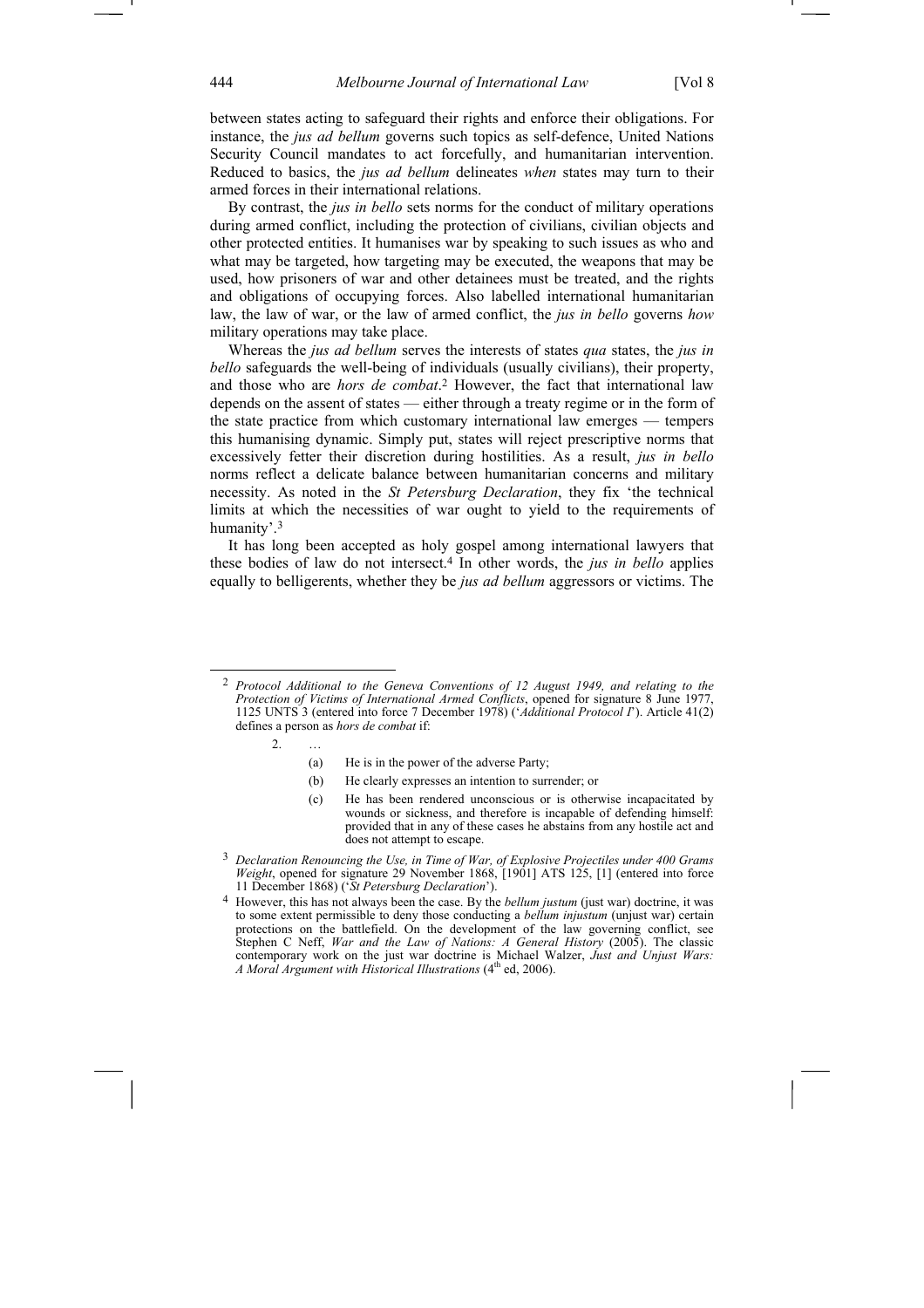preamble to the 1977 *Additional Protocol I* to the 1949 *Geneva Conventions*<sup>5</sup> codifies this distinction:

the provisions of the *Geneva Conventions* of 12 August 1949 and of this *Protocol* must be fully applied in all circumstances to all persons who are protected by those instruments, without any adverse distinction based on the nature or origin of the armed conflict or on the causes espoused by or attributed to the Parties to the conflict  $\frac{6}{5}$ 

The existence of a seemingly impenetrable wall between these two distinct entities derives from both humanitarianism and practicality. As to the former, the *jus in bello* seeks to protect those who lack specific culpability in the decision to conduct war in violation of the *jus ad bellum* — the civilians and common soldiers who are at the mercy of their nation's political and military decision-makers. It recognises that war is merely a Clausewitzian continuation of politics by other means,7 and thereby seeks to limit violence to that which is necessary to achieve the ends sought, whether they are legitimate in *jus ad bellum* terms or not. The distinction is equally practical. Although an aggressor and victim necessarily exist in theory, both sides usually claim that the other is the malfeasant. Thus, if the *jus in bello* applied only to safeguard the interests of the 'just' state, it would seldom be applied, since each side would paint the other as 'unjust'.

This contribution honouring the  $10<sup>th</sup>$  anniversary of the Australian Red Cross Chair, held by my friend and colleague Professor Timothy McCormack, explores how evolutionary, perhaps even revolutionary, transformations in the nature of warfare are influencing both the *jus ad bellum* and the *jus in bello*. The analysis conceives of law as dynamic and reactive, constantly responding to the changing context in which it applies. As conflict evolves, so too must the law governing it.

The process of normative adjustment transpires in a number of ways. Occasionally, law anticipates changes in warfare through the adoption of pre-emptive treaties. An early and abortive example was the attempt to prohibit aerial bombing through a Declaration adopted during the 1899 First Hague Peace

 <sup>5</sup> *Geneva Convention for the Amelioration of the Condition of the Wounded and Sick in Armed Forces in the Field of August 12, 1949*, opened for signature 12 August 1949, 75 UNTS 31 (entered into force 21 October 1950) ('*Geneva Convention I*'); *Geneva Convention for the Amelioration of the Condition of Wounded, Sick and Shipwrecked Members of the Armed Forces at Sea of August 12, 1949*, opened for signature 12 August 1949, 75 UNTS 85 (entered into force 21 October 1950) ('*Geneva Convention II*'); *Geneva Convention relative to the Treatment of Prisoners of War of August 12, 1949*, opened for signature 12 August 1949, 75 UNTS 135 (entered into force 21 October 1950) ('*Geneva Convention III*'); *Geneva Convention relative to the Protection of Civilian Persons in Time of War of August 12, 1949*, opened for signature 12 August 1949, 75 UNTS 287 (entered into force 21 October 1950) ('*Geneva Convention IV*') (collectively, '*Geneva Conventions*').

<sup>6</sup> *Additional Protocol I*, above n 2, preamble.

<sup>7</sup> Carl von Clausewitz, *On War* (Michael Howard and Peter Paret trans and eds, 1984 ed) 69–70, 87–8, 605–10 [trans of: *Vom Kriege*].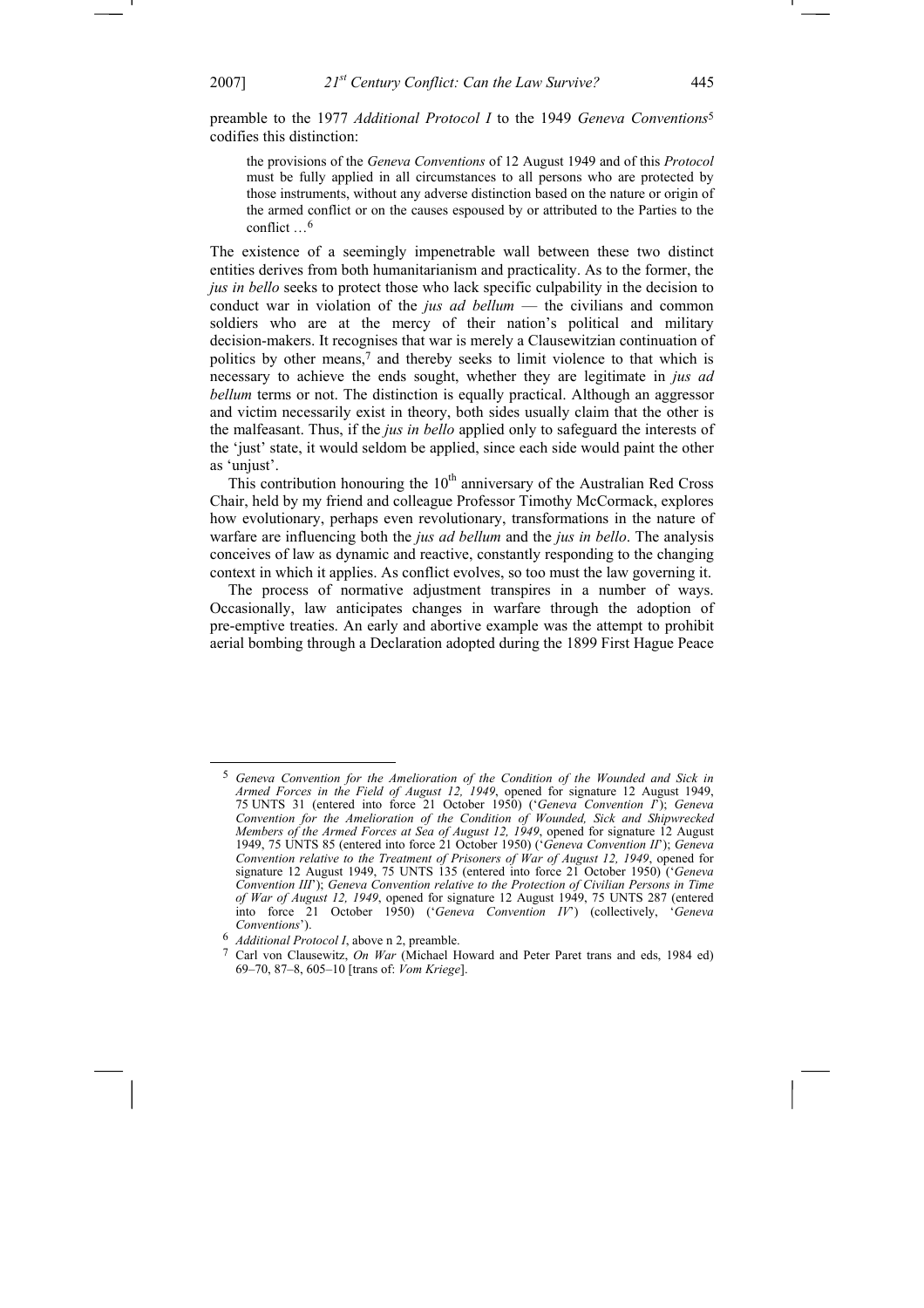Conference.8 The 1995 *Protocol on Blinding Laser Weapons* serves as the most recent example of law addressing a means of warfare in advance of its general fielding on the battlefield.9

Much more common is a *post factum* normative reaction to shifts in the nature of conflict. This occurs when warfare reveals fault lines in the law that the international community agrees need to be addressed. Indeed, in 1863 Geneva merchant Henri Dunant co-founded the International Committee of the Red Cross ('ICRC'), which sponsored the first international humanitarian law treaty the following year, after observing the carnage of the Battle of Solferino in 1859.10 The *Geneva Convention relative to the Protection of Civilian Persons in Time of War of August 12, 1949* serves as the paradigmatic example of reactive law. Today, it seems hard to imagine that no treaty specifically designed to protect the civilian population was adopted until after World War II. But although civilian populations had suffered in prior conflicts, the scale and scope of civilian suffering during the conflagration dwarfed that of prior conflicts. Nearly 47 million civilians died during the conflict, twice the military losses; hence, there was international consensus on the need for new law.<sup>11</sup>

On the other hand, treaty law may fall into desuetude when a change in the nature of conflict renders it ill-fitting in contemporary warfare. Former White House Counsel Alberto Gonzales drew precisely this conclusion in his iniquitous 2002 memo to President Bush seeking rejection of Secretary of State Colin Powell's request for reconsideration of the decision not to apply *Geneva Convention relative to the Treatment of Prisoners of War of August 12, 1949* to

<sup>&</sup>lt;sup>8</sup> The Declaration banned for a term of five years, the launching of projectiles and explosives from balloons, or by other new methods of a similar nature in conflicts between parties: *Declaration Prohibiting Launching of Projectiles and Explosives from Balloons (Hague IV)*, opened for signature 29 July 1900, 1 Bevans 270 (entered into force 4 September 1900). The 1907 Hague Peace Conference revived the Declaration by extending it to the 'close of the Third Peace Conference': *International Declaration Prohibiting the Discharge of Projectiles and Explosives from Balloons (Hague XIV)*, opened for signature 18 October 1907, [1907] ATS 14, [3] (entered into force 27 November 1909). As a result of the outbreak of World War I, the Third Conference never took place.

<sup>9</sup> *Additional Protocol IV to the Convention on Prohibitions or Restrictions on the Use of Certain Conventional Weapons Which May Be Deemed to Be Excessively Injurious or to Have Indiscriminate Effects*, adopted 13 October 1995, UN Doc CCW/CONF.I/16, Annex A (entered into force 30 July 1998) ('*Protocol on Blinding Laser Weapons*').

<sup>10</sup> Dunant subsequently described the battle in *A Memory of Solferino* (first published 1862, 1986 ed). The book captured the attention of Europe and led to the formation of the ICRC. The first treaty was the *Convention for the Amelioration of the Condition of the Wounded in Armies in the Field*, opened for signature 22 August 1864, 129 Consol TS 362 (entered into force 22 June 1865).

<sup>11</sup> States signed and ratified *Geneva Convention III* at a theretofore unprecedented pace. Today there are 194 parties to the instrument. For dates of signature, ratification and accession, see ICRC, *State Parties to the Following International Humanitarian Law and Other Related Treaties as of 12-Oct-2007* (2007), available from <http://www.icrc.org/ihl> at 18 October 2007.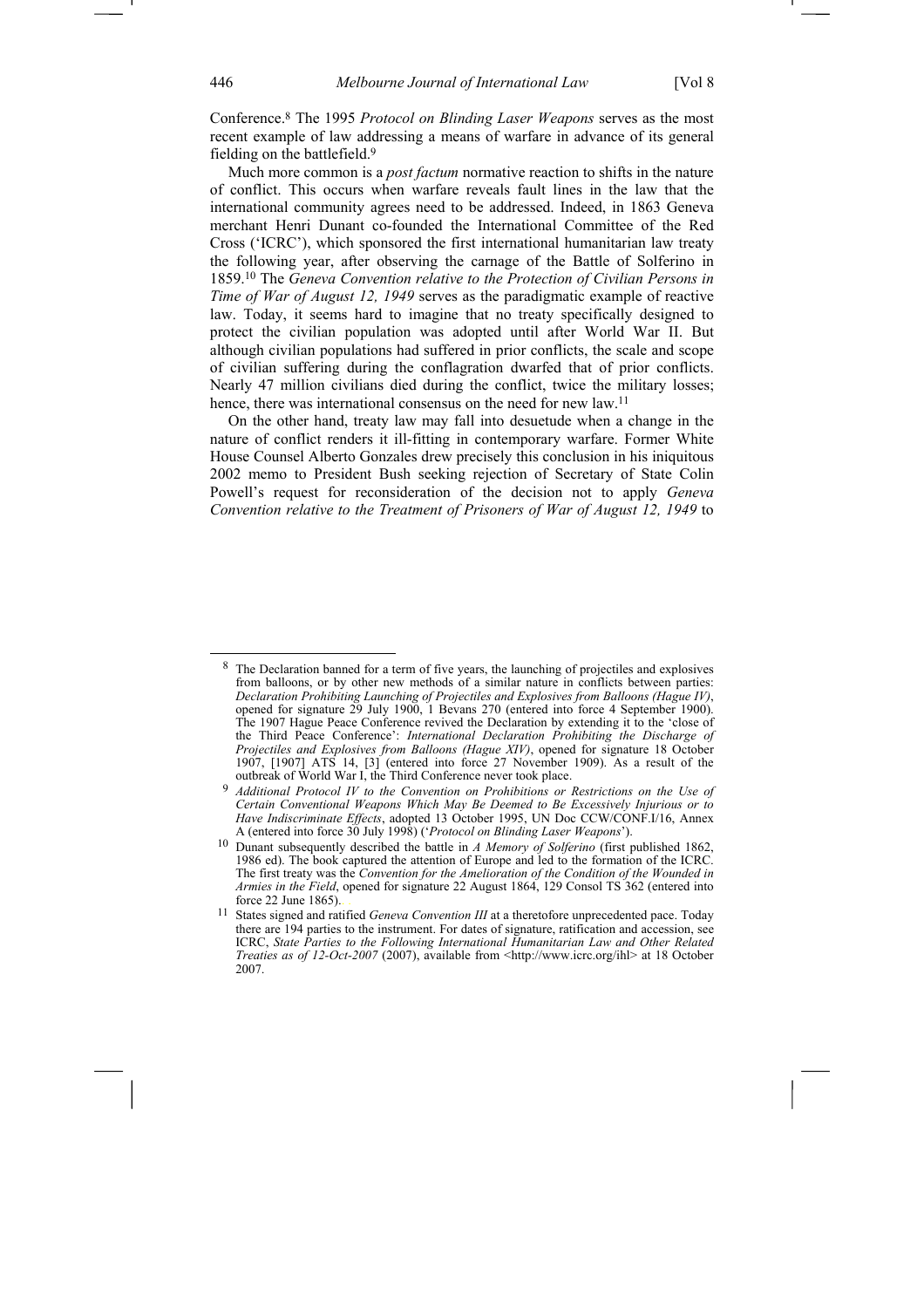$\overline{a}$ 

captured al Qaeda and Taliban prisoners.12

As you have said, the war against terrorism is a new kind of war. It is not the traditional clash between nations adhering to the laws of war that formed the backdrop for GPW *[Geneva Convention relative to the Treatment of Prisoners of War of August 12, 1949]*. The nature of the new war places a high premium on other factors, such as the ability to quickly obtain information from captured terrorists and their sponsors in order to avoid further atrocities against American civilians, and the need to try terrorists for war crimes, such as wantonly killing civilians. In my judgment, this new paradigm renders obsolete Geneva's strict limitations on questioning of enemy prisoners and renders quaint some of its provisions requiring that captured enemy be afforded such things as commissary privileges, scrip (ie, advances of monthly pay), athletic uniforms, and scientific instruments<sup>13</sup>

The leaked memo created an international brouhaha, an understandable reaction to characterising interrogation restrictions as 'obsolete'. However, Gonzales' point was not entirely off-base. To some extent, certain provisions are out of step with modern realities of detention. Article 60, for instance, provides that captured soldiers shall receive eight Swiss francs (A\$13) monthly unless 'unduly high compared with the pay of the Detaining Power's armed forces or would, for any reason, seriously embarrass the Detaining Power'.14 The memo reflected the reality that calls for the demise of a norm naturally surface when it no longer neatly fits the context of warfare.

International law most commonly responds to conflict through state practice. Practice constitutes an 'operational code' that may belie a previously accepted interpretation, or even the plain text, of a treaty provision.<sup>15</sup> Whatever the law might be on paper, it is the way states implement it that matters in international intercourse. One such 'reinterpretation' through state practice deals with the applicability of the law of self-defence to transnational terrorism, a subject explored below. In addition, state practice that has become 'general' and which

<sup>12</sup> Powell argued for a case-by-case determination mandated in cases of doubt by the *Geneva Convention III*, above n 5. See also Katherine Seelye, 'Powell Asks Bush to Review Stand on War Captives', *The New York Times* (New York City, US) 27 January 2002, 1; William Safire, 'Colin Powell Dissents', *The New York Times* (New York City, US) 28 January 2002, 15.

<sup>13</sup> Draft Memorandum from Alberto Gonzales, White House Counsel, to George W Bush, US President, 'Decision re Application of the Geneva Convention on Prisoners of War to the Conflict with al Qaeda and the Taliban' (25 January 2002), reprinted in Karen Greenberg and Joshua Dratel (eds), *The Torture Papers: The Road to Abu Ghraib* (2005) 118, 119 ('Draft Memorandum from Alberto Gonzales'). On the memorandum, see Sean Murphy, 'Executive Branch Memoranda on Status and Permissible Treatment of Detainees' (2004) 98 *American Journal of International Law* 820.

<sup>14</sup> *Geneva Convention III*, above n 5, art 60.

<sup>&</sup>lt;sup>15</sup> The operational code is the unofficial but actual normative system governing international actions. It is discerned in part by observing the behaviour of international elites. An operational code contrasts with a 'myth system', that is, the law that according to such elites purportedly applies. On the distinction, see W Michael Reisman and James Baker, *Regulating Covert Action: Practices, Contexts and Policies of Covert Action Abroad in International and American Law* (1992) 23–4; W Michael Reisman, *Jurisprudence: Understanding and Shaping Law* (1987) 23–35; Michael N Schmitt, 'The Resort to Force in International Law: Reflections on Positivist and Contextual Approaches' (1994) 37 *Air Force Law Review* 105, 112–19.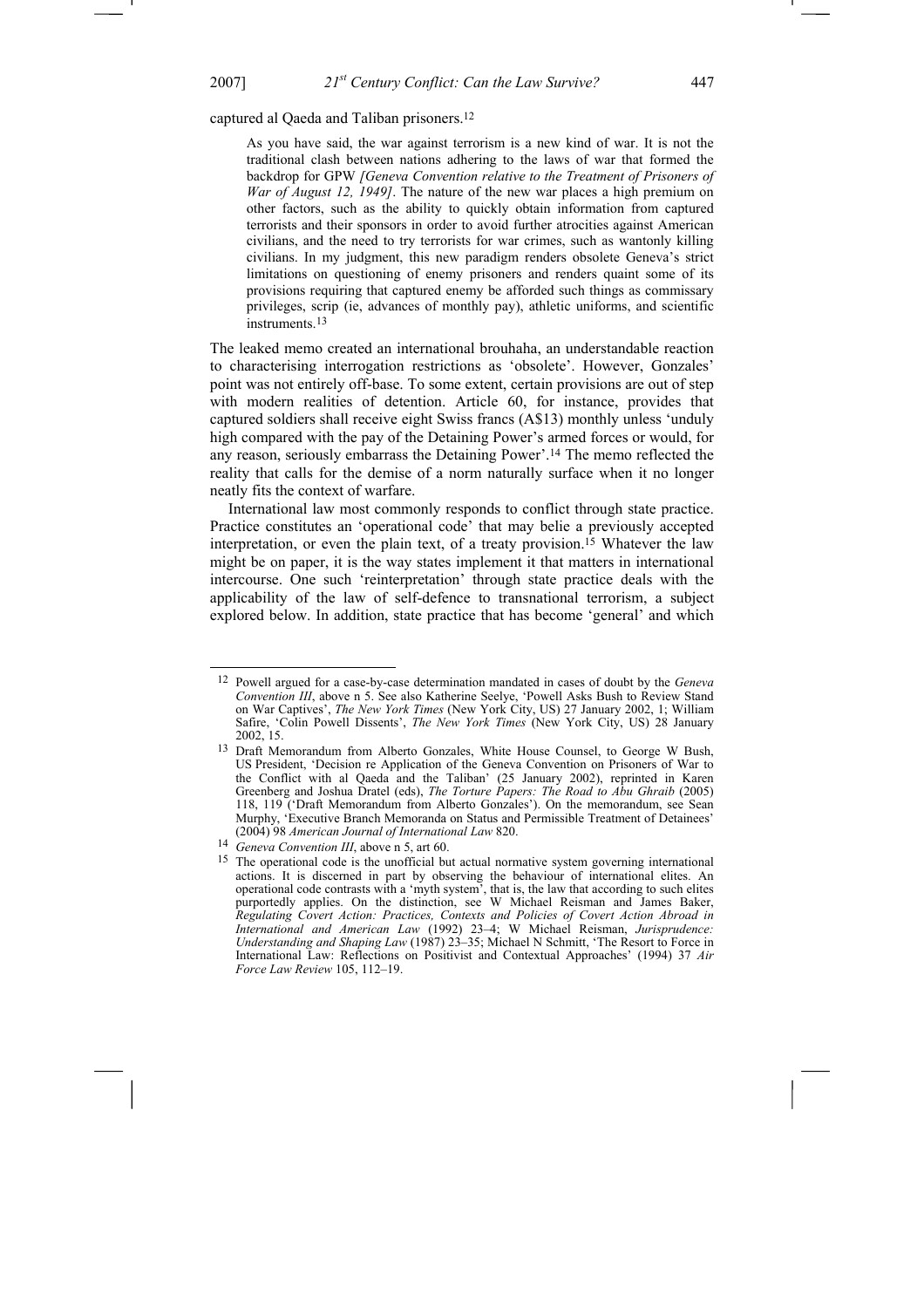evidences *opinio juris sive necessitatis* can cause previously established customary norms to evolve and new customary norms to materialise.16

This commentary explores how modern conflict has, and might further, impel the law governing the use of force to react in one of the aforementioned ways. With regard to the *jus ad bellum*, the major contemporary 'stressor' on the law is undoubtedly the phenomenon of transnational terrorism. The events of September 11 took terrorism to an unprecedented height of lethality, thereby shocking the international nervous system into embracing a new perspective on such events, one moving beyond the traditional law enforcement paradigm. As to the *jus in bello*, asymmetry appears to have placed the greatest stress on the relevant norms. Classically, states viewed international humanitarian law norms as neutral — in theory, they constrain and protect the belligerents equally. Asymmetry throws off this balance, for in an asymmetrical fight norms may augur in favour of one of the belligerents.

The impact of these two forces on the law has perniciously drawn the strict divide between the *jus ad bellum* and *jus in bello* into question. A collapse of the void between them would represent the most significant change in the law governing the use of force in well over a century.

# I TRANSNATIONAL TERRORISM AND THE *JUS AD BELLUM*

The most fundamental right of a state is to defend itself from attack.<sup>17</sup> Article 51 of the *Charter of the United Nations* codifies this customary international law norm:

Nothing in the present Charter shall impair the inherent right of individual or collective self-defence if an armed attack occurs against a Member of the United Nations, until the Security Council has taken measures necessary to maintain international peace and security.

#### It is the *sine qua non* facet of the *jus ad bellum*.

Until recently, mainstream international law viewed the right as based in inter-state relations. Self-defence allowed one state to protect itself against armed attack by another. Violence directed by non-state actors against the state, its

<sup>16</sup> *Statute of the International Court of Justice* art 38(1)(b) ('*ICJ Statute*'): 'A belief that this practice is rendered obligatory by the existence of a rule of law requiring it'. In the words of the ICJ in the *North Sea Continental Shelf Case*:

Not only must the acts concerned amount to a settled practice, but they must also be such, or be carried out in such a way, as to be evidence of a belief that this practice is rendered obligatory by the existence of a rule of law requiring it. The need for such a belief, ie, the existence of a subjective element, is implicit in the very notion of the *opinio iuris sive necessitatis*. The States concerned must therefore feel that they are conforming to what amounts to a legal obligation.

*North Sea Continental Shelf (Federal Republic of Germany v Denmark; Federal Republic of Germany v the Netherlands) (Judgment)* [1969] ICJ Rep 3, 44. See also *Continental Shelf (Libyan Arab Jamahiriya v Malta) (Judgment)* [1985] ICJ Rep 13, 29: customary law is 'looked for primarily in the actual practice and *opinio juris* of States'. For an excellent summary of the nature and sources of customary international humanitarian law, see Jean-Marie Henckaerts, 'Study on Customary International Humanitarian Law: A Contribution to the Understanding and Respect for the Rule of Law in Armed Conflict' (2005) 857 *International Review of the Red Cross* 175.

<sup>17</sup> The ICJ labelled the right 'fundamental' in the *Legality of the Threat or Use of Nuclear Weapons (Advisory Opinion)* [1996] ICJ Rep 226, 263 ('*Nuclear Weapons*').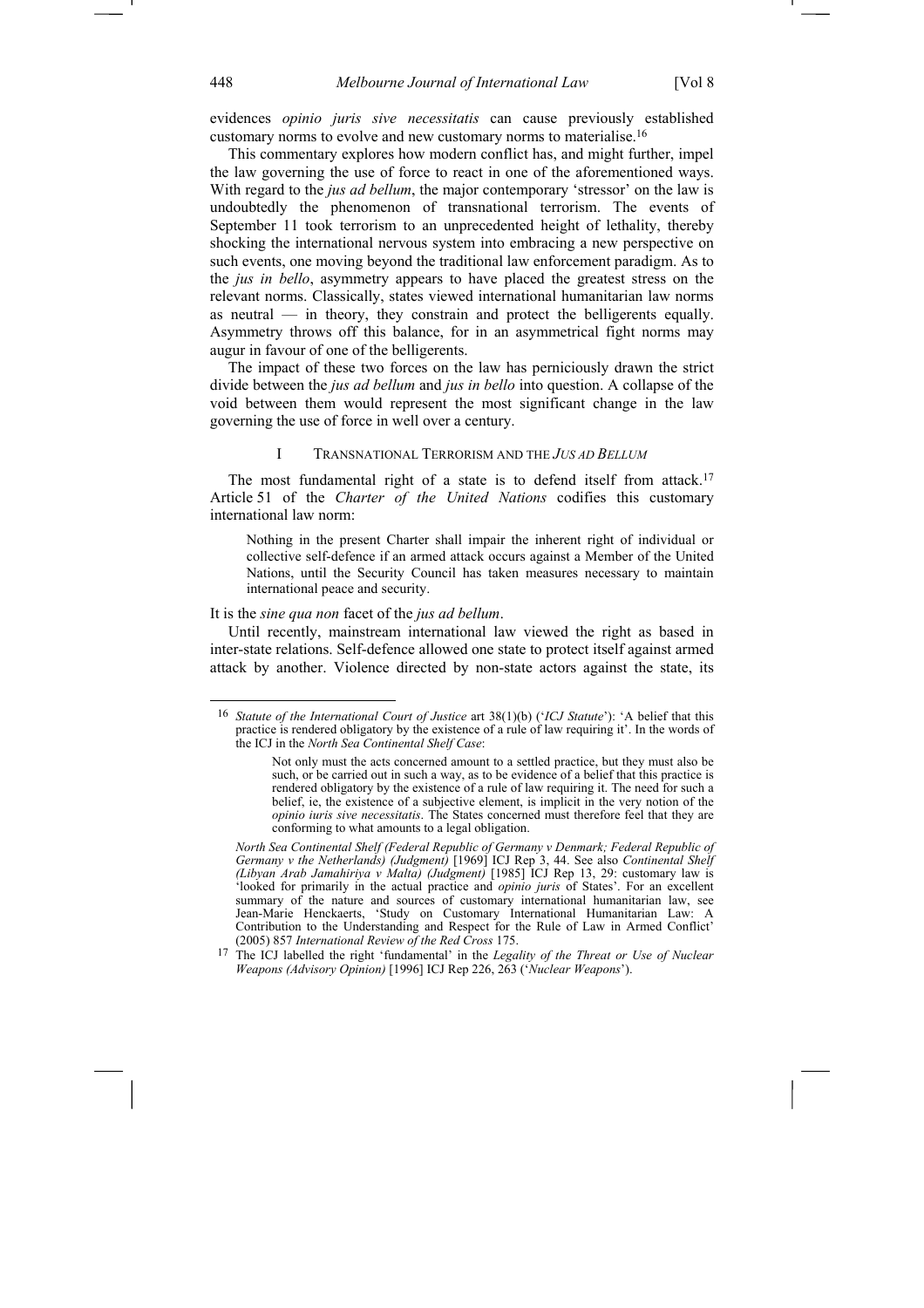citizens or their property fell within the purview of criminal law.18 Indeed, when states responded militarily against terrorists located outside their borders, criticism often followed. Consider Operation El Dorado Canyon, the 1986 US air strikes against Libyan-based terrorist targets in response to the bombing of a Berlin discothèque frequented by US military personnel. The UN General Assembly 'condemned' the operation as 'a violation of the *Charter of the United Nations* and international law', a view echoed by Secretary-General Javier Perez de Cueller.19 Far from an exercise of the right of self-defence pursuant to art 51, most of the international community deemed the operation a violation of art 2(4)'s prohibition on 'the threat or use of force against the territorial integrity or political independence of any state'. In the then prevailing normative paradigm, terrorist attacks constituted criminal acts, not 'armed attacks'. That paradigm would change radically in 2001.

To be lawful, defensive responses to armed attacks have traditionally had to comport with three criteria: necessity, proportionality and immediacy. The International Court of Justice has repeatedly recognised the first two as customary.<sup>20</sup> The third derives directly from the 19<sup>th</sup> century *Caroline* incident and the ensuing exchange of diplomatic notes between the US and the United Kingdom.21

 $\overline{a}$ 

<sup>18</sup> See, eg, Antonio Cassese, *Terrorism is Also Disrupting Some Crucial Legal Categories of International Law*, European Journal of International Law Discussion Forum <http://www.ejil.org/forum\_WTC/ny-cassese-01.html> at 18 October 2007. See also Giorgio Gaja, *In What Sense Was There an Armed Attack?*, European Journal of International Law Discussion Forum <http://www.ejil.org/forum\_WTC/ny-gaja.html> at 18 October 2007. For a traditional view, see Oscar Schachter, 'The Lawful Use of Force by a State against Terrorists in Another Country' (1989) 19 *Israel Yearbook on Human Rights* 209, 216.

<sup>&</sup>lt;sup>19</sup> Declaration of the Assembly of Heads of State and Government of the Organization of *African Unity on the Aerial and Naval Military Attack against the Socialist People's Libyan Arab Jamahiriya by the Present United States Administration*, GA Res 38, UN GAOR, 41st sess, 78th plen mtg, UN Doc A/RES/41/38 (20 November 1986); Elaine Sciolino, 'Attack on Libya: The View from Capital Hill, US Defends Raid before UN Body', *The New York Times* (New York City, US) 16 April 1986, 17. Note that the targets included Libyan Government facilities, a fact that no doubt added to international outrage.

<sup>20</sup> *Military and Paramilitary Activities in and against Nicaragua (Nicaragua v US) (Merits)*  [1986] ICJ Rep 14, 103 ('*Nicaragua*'); *Nuclear Weapons* [1996] ICJ Rep 226, 245; *Oil Platforms (Iran v US) (Merits)* [2003] ICJ Rep 161, 187. See also International Military Tribunal (Nuremberg), Judgment and Sentences, reprinted in Lawrence Egbert, 'Judicial Decisions' (1947) 41 *American Journal of International Law* 172, 219–23; *Restatement (Third) of the Foreign Relations Law of the United States* § 905 (1987).

<sup>21</sup> The 1837 incident involved the *Caroline*, a vessel used to supply Canadian rebels fighting British rule during the Mackenzie Rebellion. British forces crossed into the US (after asking the US, without result, to put an end to rebel activities on its territory), captured the *Caroline*, set it ablaze and sent it over Niagara Falls. Two US citizens perished. In the subsequent diplomatic exchange, US Secretary of State, Daniel Webster, without objection from the UK, opined that the 'necessity of self-defence' must be 'instant, overwhelming, leaving no moment for deliberation': *Caroline Case (Exchange of Diplomatic Notes*  between the United Kingdom of Great Britain and Ireland and the United States of *America)*, Letter from Mr Webster to Mr Fox (24 April 1841) (1841–42) 29 *British and Foreign State Papers* 1129, 1138. The Caroline incident is also accepted as the source of the necessity and proportionality criteria. For more on the *Caroline Case*, see Martin Rogoff and Edward Collins, 'The Caroline Incident and the Development of International Law' (1990) 16 *Brooklyn Journal of International Law* 493.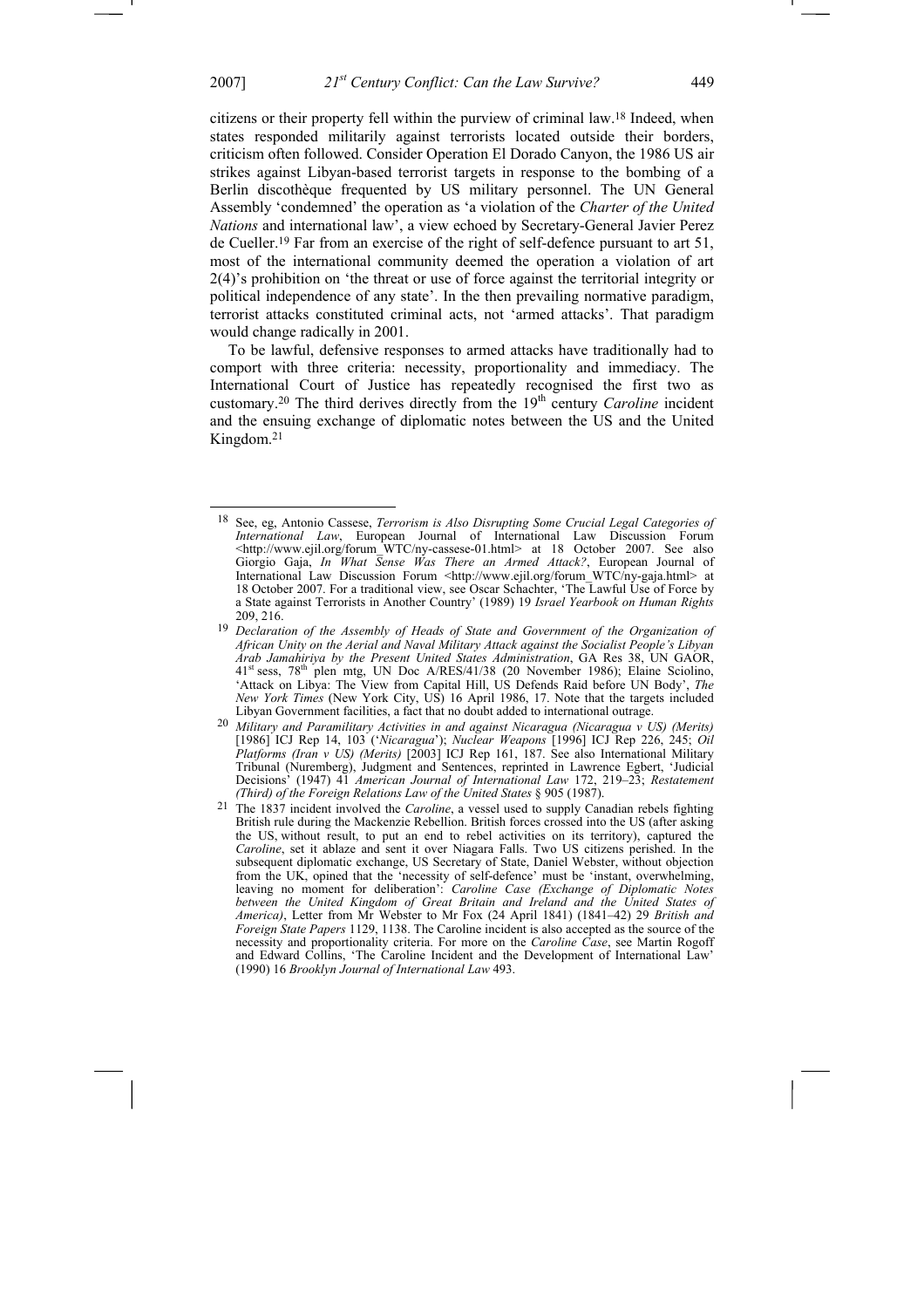Necessity requires that there be no viable option other than force to deter or defeat an imminent armed attack. Proportionality, by contrast, limits the degree of defensive force employed to that reasonably required to foil an anticipated armed attack or defeat an ongoing one. Thus, necessity mandates the consideration of non-forceful measures as alternatives to forceful ones, whereas proportionality requires a reasonable relationship between the defensive measures actually used and those objectively required to defend against the armed attack.

An additional self-defence criterion is immediacy. Since an armed attack that is underway obviously merits a response, the criterion bears only on either anticipatory or *ex post facto* defensive actions. In the past, immediacy referred to temporal proximity to the anticipated armed attack, as reflected in the *Caroline* standard of an attack that is 'instant, overwhelming, leaving no moment for deliberation'.22 Such an approach made sense vis-à-vis classic warfare because it maximised the opportunity for diplomacy and other non-forceful measures to avert war. In a similar vein, immediacy precluded a defensive response that occurred long after an armed attack, for the hiatus since the last military action signalled an opportunity to turn back to diplomacy and other non-forceful options.

The locus of defensive action under traditional notions of self-defence was typically one's own territory, that of the state conducting the attack, or the high seas. Since states carried out armed attacks, the occasion to launch defensive operations into a third state's territory seldom presented itself, unless the third state opened the door, for instance, by allowing its territory to be used as a base of operations.

Even state sponsorship of an attack often did not merit an armed response against the sponsor. The law imposed an extremely high standard for treating a third state as having conducted an armed attack carried out by a group other than its armed forces. In 1986, the ICJ articulated this standard in its *Nicaragua* judgment:

the prohibition of armed attacks may apply to the sending by a State of armed bands to the territory of another State, if such an operation, because of its scale and effects, would have been classified as an armed attack rather than as a mere frontier incident had it been carried out by regular armed forces. But the Court does not believe that the concept of 'armed attack' includes not only acts by armed bands where such acts occur on *a significant scale* but also assistance to rebels in the form of the provision of weapons or logistical or other support. Such assistance may be regarded as a threat or use of force, or amount to intervention in the internal or external affairs of other States.23

Essentially, the Court recognised two requirements for state sponsorship to constitute an 'armed attack': that the forces conducting the operation are acting as agents of the state against whom the defensive action is launched; and that it be sufficiently grave.

<sup>22</sup> *Caroline Case (Exchange of Diplomatic Notes between the United Kingdom of Great Britain and Ireland and the United States of America)*, Letter from Mr Webster to Mr Fox (24 April 1841) (1841–42) 29 *British and Foreign State Papers* 1129, 1138.

<sup>23</sup> *Nicaragua* [1986] ICJ Rep 14, 103–4 (emphasis added).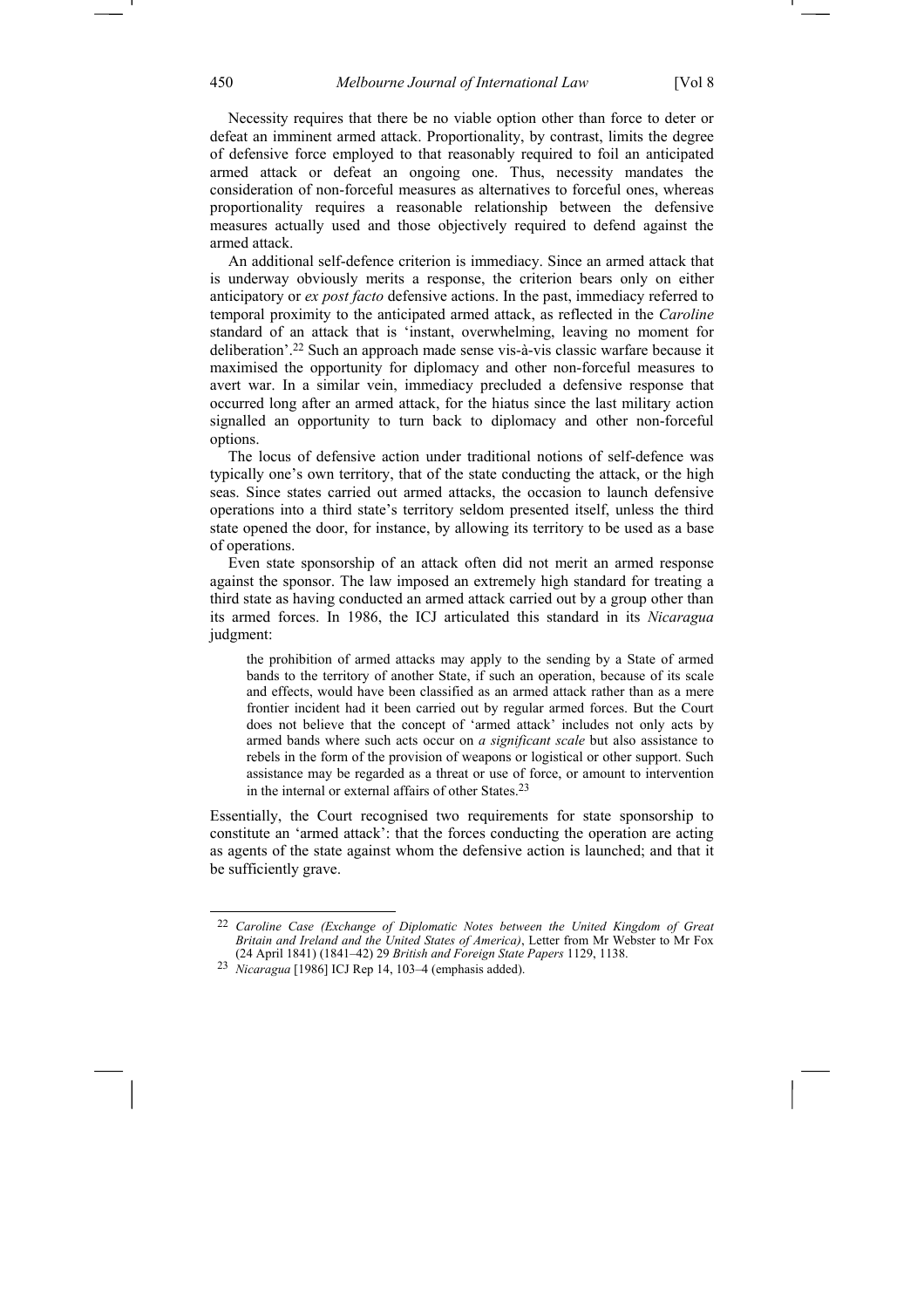The four attacks mounted by al Qaeda on September 11 2001 dramatically changed the context within which this well-settled law operated. Although the attacks were carried out by a non-state actor, it was difficult to fathom how a law enforcement response alone could suffice. The number of civilian deaths approximated the military losses during the 7 December 1941 Japanese attack on Pearl Harbor, etched in the US collective conscious as 'a date which will live in infamy'.24 The culprits operated from Afghanistan, then ruled by the Taliban, a government recognised by only three states.25 Further, the Taliban had ignored repeated Security Council demands to eradicate the al Qaeda presence.26 It would have been absurd to expect Taliban assistance in conducting law enforcement operations to bring the terrorists to trial. Finally, future attacks were a near certainty. Al Qaeda had struck at the US before (although never on US soil)27 and Osama bin Laden had called 'on every Muslim who believes in God and wishes to be rewarded to comply with God's order to kill Americans'.28 More fundamentally, as a terrorist organisation dedicated to striking at, inter alia*,* the US, the mere existence of al Qaeda attested to its intent to mount more attacks.

Although the '9/11' attacks had targeted the US, the international community quickly recognised that transnational terrorism posed a threat that was universal and exceptionally deadly.29 It likewise recognised that the normative architecture governing the use of force by non-state actors was ill-equipped to deal with the new threat.30 A normative reassessment was inevitable.

<sup>24</sup> President Franklin D Roosevelt, 'Day of Infamy' (Speech delivered at the Joint Session of Congress, Washington DC, US, 8 December 1941).

<sup>25</sup> These were the United Arab Emirates, Saudi Arabia and Pakistan.

<sup>&</sup>lt;sup>26</sup> *Resolution 1193*, SC Res 1193, UN SCOR, 53<sup>rd</sup> sess, 3921<sup>st</sup> mtg, UN Doc S/RES/1193 (28 August 1998); *Resolution 1214*, SC Res 1214, UN SCOR, 53rd sess, 3952nd mtg, UN Doc S/RES/1214 (8 December 1998); *Resolution 1267*, SC Res 1267, UN SCOR, 54<sup>th</sup> sess, 4051<sup>st</sup> mtg, UN Doc S/RES/1267 (15 October 1999); *Resolution 1333*, SC Res 1333, UN SCOR, 55th sess, 4251st mtg, UN Doc S/RES/1333 (19 December 2000); *Resolution 1363*, SC Res 1363, UN SCOR, 56<sup>th</sup> sess, 4352<sup>nd</sup> mtg, UN Doc S/RES/1363 (30 July 2001).

<sup>&</sup>lt;sup>27</sup> The organisation was behind the 1998 bombings of the US embassies in Kenya and Tanzania (attacks for which Osama bin Laden has been indicted), and the attack on the *USS Cole* in 2000. The group had (falsely) claimed responsibility for the 1993 attack on US Special Forces in Somalia. They also claimed responsibility for three separate 1992 bombings intended to kill US military personnel in Yemen. Moreover, the US Department of State alleges the existence of al Qaeda ties to plots (not executed) to kill the Pope, attack tourists visiting Jordan during the millennium celebration, bomb US and Israeli embassies in various Asian capitals, blow up a dozen passenger aircraft while in flight and assassinate President Clinton: Indictment, *US v Hage et al* (Superseding Indictment) S(2) 98 Cr 1023 (LBS), US Attorney, Southern District of New York, 4 November 1998; US Department of State, *Patterns of Global Terrorism 2000 Appendix B: Background Information on Terrorist Groups* (2001) <http://www.state.gov/s/ct/rls/crt/2000> at 18 October 2007; US Department of State, *Country Reports on Terrorism 2005* (2006) <http://www.state.gov/documents/ organization/65463.pdf> at 18 October 2007; Audrey Cronin et al, *Foreign Terrorist Organizations* (Congressional Research Service Report, 6 February 2004).

<sup>28</sup> UK Government, 'Responsibility for the Terrorist Atrocities in the United States, 11 September 2001 — An Updated Account' (Press Release, 4 October 2001) 21–2 <http://www.number-10.gov.uk/output/page3682.asp> at 18 October 2007.

<sup>29</sup> UN Secretary-General, *A More Secure World: Our Shared Responsibility*, UN GAOR, 59th sess, Agenda Item 55, UN Doc A/59/565 (2 December 2004) [146] ('*A More Secure World*').

<sup>30</sup> Ibid [159].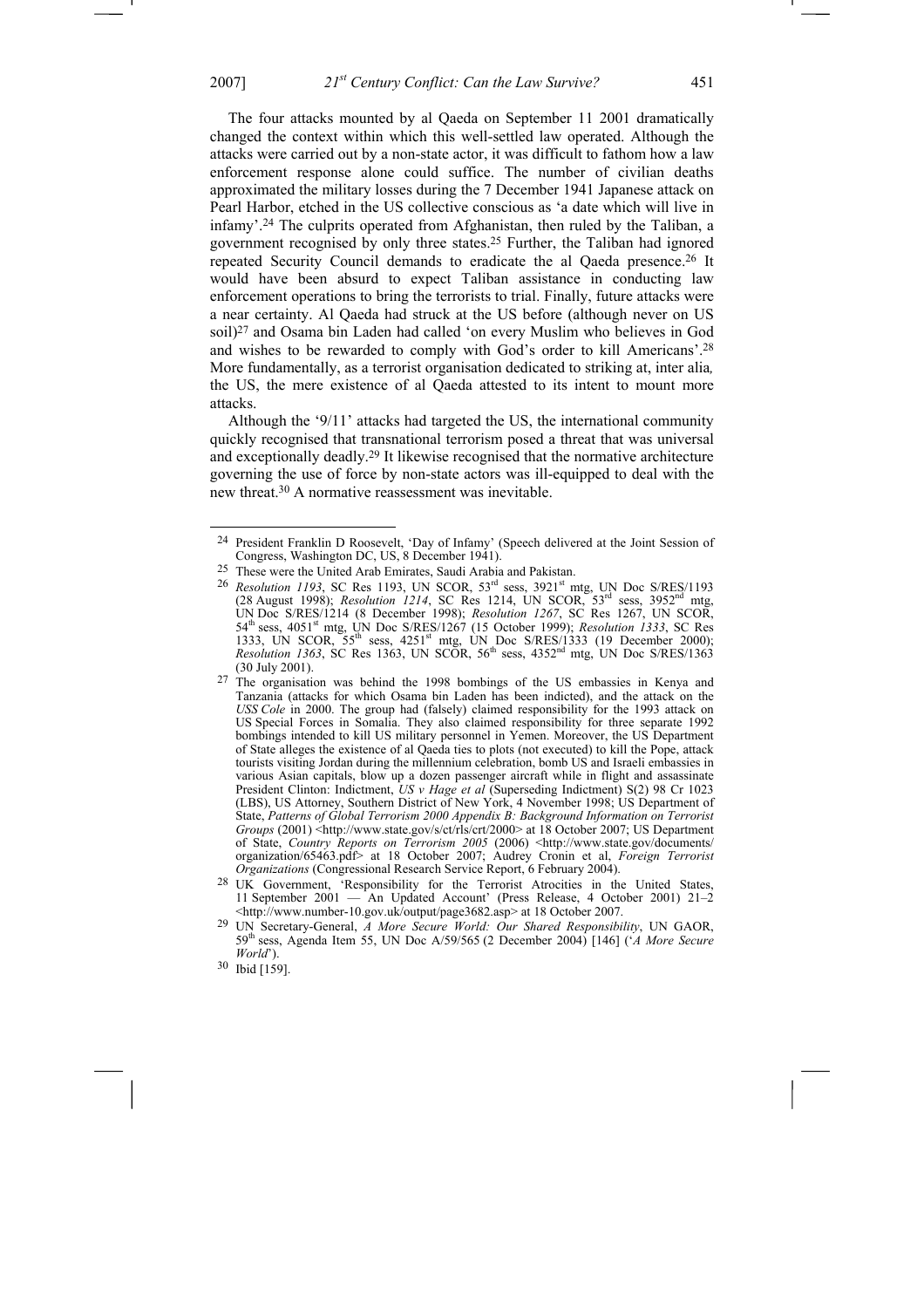That reassessment began the very day after the attacks with the Security Council's adoption of *Resolution 1368*, which recognised the right of individual and collective self-defence in the matter.<sup>31</sup> Two weeks later, the Security Council again recognised the right in a second resolution.32 This indicated that the characterisation of the attacks on 12 September as activating the right to self-defence amounted to more than merely an emotive response to the carnage of the previous day. Regional security organisations such as NATO and the Organization of American States likewise treated the attacks as meriting self-defence under art 51 of the *UN Charter*, which provides the legal basis for their collective security roles.33 Australia cited art IV of the *ANZUS Treaty* in offering to deploy its armed forces.<sup>34</sup> On the bilateral level, scores of states, including Russia and China, offered practical support, while 46 issued declarations of support.35

The US, UK and Australian forces responded on 7 October 2001 with Operation Enduring Freedom, striking against both al Qaeda and the Taliban targets. The international community unequivocally treated the response as based on the law of self-defence. For instance, the Security Council adopted multiple resolutions reaffirming *Resolutions 1368* and *1373* after 7 October.36 Australia, Canada, the Czech Republic, Germany, Italy, Japan, the Netherlands, New Zealand, Turkey and the UK provided ground troops, whereas many other states, including Georgia, Oman, Pakistan, the Philippines, Qatar, Saudi Arabia, Tajikistan, Turkey and Uzbekistan, provided airspace and facilities. China, Egypt, Russia and the European Union publicly backed the combat operations.<sup>37</sup> It appeared clear that the operational code now extended the right to self-defence to armed attacks by non-state actors.

The text of art 51 of the *UN Charter* seems to leave open that possibility in that its makes no reference to states as the source of the 'armed attack'.

 $31$  SC Res 1368, UN SCOR,  $56<sup>th</sup>$  sess,  $4370<sup>th</sup>$  mtg, UN Doc S/RES/1368 (12 September 2001).

<sup>&</sup>lt;sup>32</sup> *Resolution 1373*, SC Res 1373, UN SCOR, 56<sup>th</sup> sess, 4385<sup>th</sup> mtg, UN Doc S/RES/1373 (28 September 2001).

<sup>&</sup>lt;sup>33</sup> NATO, 'Statement by the North Atlantic Council' (Press Release, 12 September 2001) <http://www.nato.int/docu/pr/2001/p01-124e.htm> at 18 October 2007; Organization of American States, *Terrorist Threat to the Americas*, Twenty-Fourth Meeting of Consultation of Ministers of Foreign Affairs, OEA/Ser.F/II.24 (21 September 2001).

<sup>34</sup> John Howard, Prime Minister of Australia, 'Government Invokes ANZUS Treaty' (Press Conference, 14 September 2001) <http://www.australianpolitics.com/news/2001/01-09- 14c.shtml> at 18 October 2007. See also US Department of State, *Operation Enduring Freedom Overview* (White House Fact Sheet, 1 October 2001) <www.state.gov/s/ct/rls/fs/ 2001/5194.htm> at 18 October 2007. Article IV of the *ANZUS Treaty* provides that '[e]ach Party recognizes that an armed attack in the Pacific Area on any of the Parties would be dangerous to its own peace and safety and declares that it would act to meet the common danger in accordance with its constitutional processes': *Security Treaty between Australia, New Zealand and the United States of America (ANZUS)*, opened for signature 1 September 1951, 131 UNTS 83 (entered into force 29 April 1952) ('*ANZUS Treaty*').

<sup>35</sup> See *Operation Enduring Freedom Overview*, above n 34.

<sup>&</sup>lt;sup>36</sup> See, eg, *Resolution 1378*, SC Res 1378, UN SCOR, 56<sup>th</sup> sess, 4415<sup>th</sup> mtg, UN Doc S/RES/1378 (14 November 2001); *Resolution 1386*, SC Res 1386, UN SCOR, 56<sup>th</sup> sess, 4443rd mtg, UN Doc S/RES/1386 (20 December 2001); *Resolution 1390*, SC Res 1390, UN SCOR,  $57<sup>th</sup>$  sess,  $4452<sup>nd</sup>$  mtg, UN Doc S/RES/1390 (16 January 2002).

<sup>37</sup> Sean Murphy, 'Terrorism and the Concept of "Armed Attack" in Article 51 of the *UN Charter*' (2002) 43 *Harvard International Law Journal* 41, 49; Sean Murphy, 'Contemporary Practice of the United States relating to International Law' (2002) 96 *American Journal of International Law* 237, 248.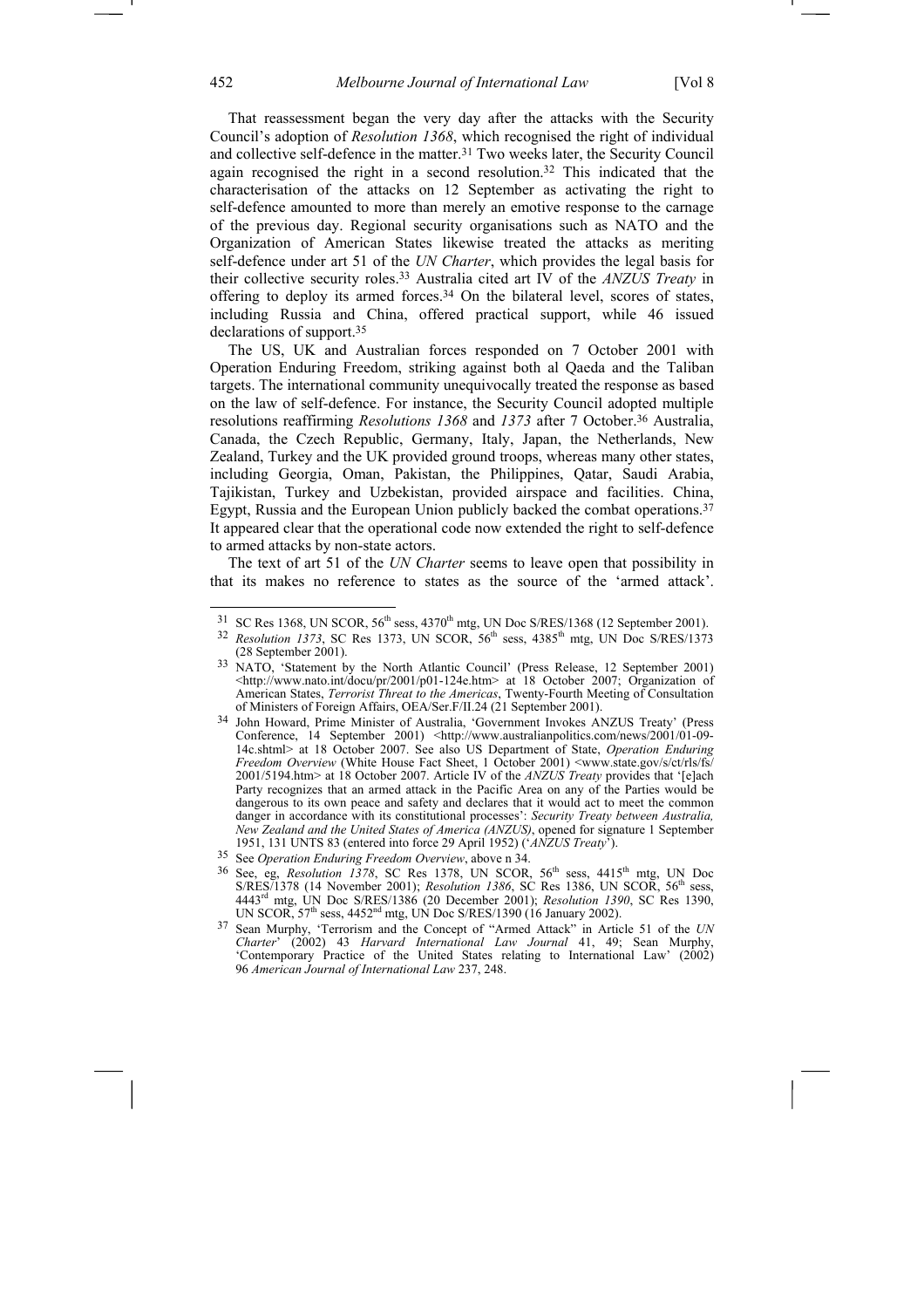However, in July 2004 the ICJ issued its *Israeli Wall* advisory opinion,38 which held that because Israel failed to aver that a foreign state was behind the terrorist attacks that the wall was designed to prevent, art 51 did not apply.39 In other words, the law of self-defence required an armed attack by a state or its de facto agent as a condition precedent to its application. As Judges Higgins, Kooijmans and Buergenthal correctly pointed out, the opinion ignored recent state practice, especially as reflected in the Security Council resolutions.40

The Court's opinion has not gained much traction. A report issued by the Secretary-General's High-Level Panel on Threats, Challenges and Change in December of the same year, for example, used 'terrorists armed with a nuclear weapon' as the sole illustration in its discussion of art 51.<sup>41</sup> Then, when Israel launched Operation Change Direction in July 2006 to counter Hezbollah attacks, the international community generally appeared to accept Israel's right to act in self-defence. For instance, Secretary-General Kofi Annan, speaking as the conflict was underway, stated that he had 'already condemned Hezbollah's attacks on Israel and acknowledged Israel's right to defend itself under art 51 of the *United Nations Charter*'.42 True, he and many others criticised aspects of the Israeli defensive action, such as compliance with the proportionality principle. But as to the issue of whether Israel could act in self-defence against a non-state actor like Hezbollah, the prevailing view was that it could so long as the necessity, proportionality and immediacy criteria were respected.

The *jus ad bellum* has further responded to this new form of conflict deadly transnational terrorism — with respect to self-defence's temporal component. In a conflict in which the enemy can strike catastrophically without warning, the 'enemies at the gate' premise of the *Caroline Case* formula no longer makes sense. As President Bush noted in the 2002 US *National Security Strategy*:

We must adapt the concept of imminent threat to the capabilities and objectives of today's adversaries. Rogue states and terrorists do not seek to attack us using conventional means. They know such attacks would fail. Instead, they rely on acts of terror and, potentially, the use of weapons of mass destruction — weapons that can be easily concealed, delivered covertly, and used without warning.

The greater the threat, the greater is the risk of inaction — and the more compelling the case for taking anticipatory action to defend ourselves, even if uncertainty remains as to the time and place of the enemy's attack. To forestall or prevent such hostile acts by our adversaries, the United States will, if necessary, act preemptively.43

<sup>38</sup> *Legal Consequences of the Construction of a Wall in the Occupied Palestinian Territory (Advisory Opinion)* [2004] ICJ Rep 136 ('*Israeli Wall*').

<sup>39</sup> Ibid 194.

<sup>40</sup> Ibid 215 (Separate Opinion of Judge Higgins); 229–30 (Separate Opinion of Judge Koojimans); 242–3 (Separate Opinion of Judge Buergenthal).

<sup>41</sup> *A More Secure World*, above n 29, [189].

<sup>&</sup>lt;sup>42</sup> UN Secretary-General, *Agenda: The Situation in the Middle East*, UN SCOR, 61<sup>st</sup> sess, 5492<sup>nd</sup> mtg, UN Doc S/PV.5492 (20 July 2006) 3.

<sup>43</sup> National Security Council (US), *The National Security Strategy of the United States of America* (2002) 15 <http://www.whitehouse.gov/nsc/nss/2002/nss.pdf> at 18 October 2007.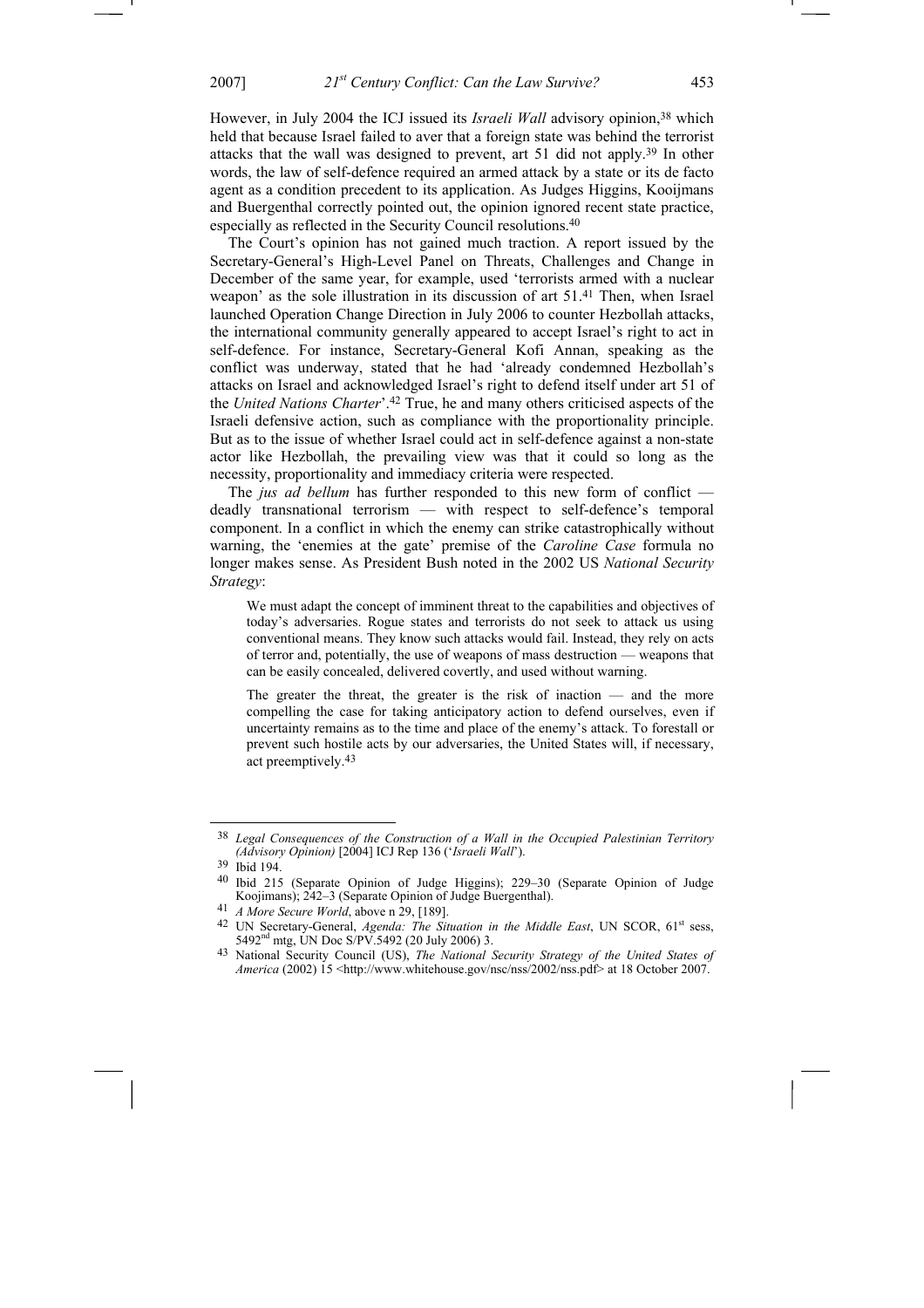Current US *National Security*, <sup>44</sup> *National Defense*45 and *National Military Strategies*<sup>46</sup> reaffirm the pre-emption doctrine.

The negative reactions to the President's remarks were visceral and exaggerated. Mischaracterisation of Operation Iraqi Freedom as a pre-emptive strike on Iraq exacerbated matters.<sup>47</sup> In fact, the doctrine did not suggest the US should act outside the law of self-defence. Rather, it adapted existing law to the context in which it is to apply, a common phenomenon in international law. Adaptation is entirely appropriate in this case, for states create international law to serve themselves and their values; it is not a jurisprudential suicide pact. To insist that a state may act anticipatorily only when a terrorist attack is just about to fall is incongruous when the first indication of attack may be the airliner crashing into the skyscraper or the explosion in a tourist nightclub.

In its report, the Secretary-General's High-Level Panel offered a balanced appraisal of the doctrine, one that likely represents the extant operational code.<sup>48</sup> For the Panel, the key to immediacy was not temporal proximity to the pending armed attack.49 Instead, it astutely focused on the existence of options; should there be 'time to pursue other strategies, including persuasion, negotiation, deterrence and containment — and to visit again the military option', defensive action would be premature.50 By this standard, acts of self-defence must occur only during the last feasible window of opportunity in the face of an attack that is almost certainly going to occur.51 This requires the confluence of an attacker's capability and intent to conduct an attack with a defender's last reasonable chance to foil an attack before it begins. Should an attack not meet these requirements, it would be unlawful preventive defence, rather than lawful pre-emptive defence. This approach represents a reasonable accommodation of the criterion of immediacy to counter-terrorism.

Another way the *jus ad bellum* has accommodated modern realities deals with the location of defensive operations. Before the advent of counter-terrorism as a form of self-defence, only states could launch 'armed attacks' in the legal sense. Attacks emanated from state A by state A against state B. State B could defend on its own territory or state A's. In this simple scenario, issues regarding the

<sup>44</sup> National Security Council (US), *The National Security Strategy of the United States of America* (2006) <http://www.whitehouse.gov/nsc/nss/2006/nss2006.pdf> at 18 October 2007.

<sup>45</sup> US Department of Defense, *The National Defense Strategy of the United States of America*  (2005) <http://www.defenselink.mil/news/Mar2005/d20050318nds1.pdf> at 18 October 2007.

<sup>46</sup> US Department of Defense, *The National Military Strategy of the United States of America*  $(2004)$ <sup> $\rightarrow$ </sup> <http://www.defenselink.mil/news/Mar2005/d20050318nms.pdf> at 18 October 2007.

<sup>47</sup> The official rationale was breach of ceasefire: see Permanent Representative of the US, Letter Dated 20 March 2003 from the Permanent Representative of the United States of *America to the United Nations Addressed to the President of the Security Council*, UN Doc S/2003/351; Permanent Representative of the UK, *Letter Dated 20 March 2003 from the Permanent Representative of the United Kingdom of Great Britain and Northern Ireland to the United Nations Addressed to the President of the Security Council*, UN Doc S/2003/350.

<sup>48</sup> *A More Secure World*, above n 29, ch IX.

<sup>49</sup> Ibid [188].

<sup>50</sup> Ibid [190].

<sup>51</sup> See Michael N Schmitt, 'Preemptive Strategies and International Law' (2003) 24 *Michigan Journal of International Law* 513.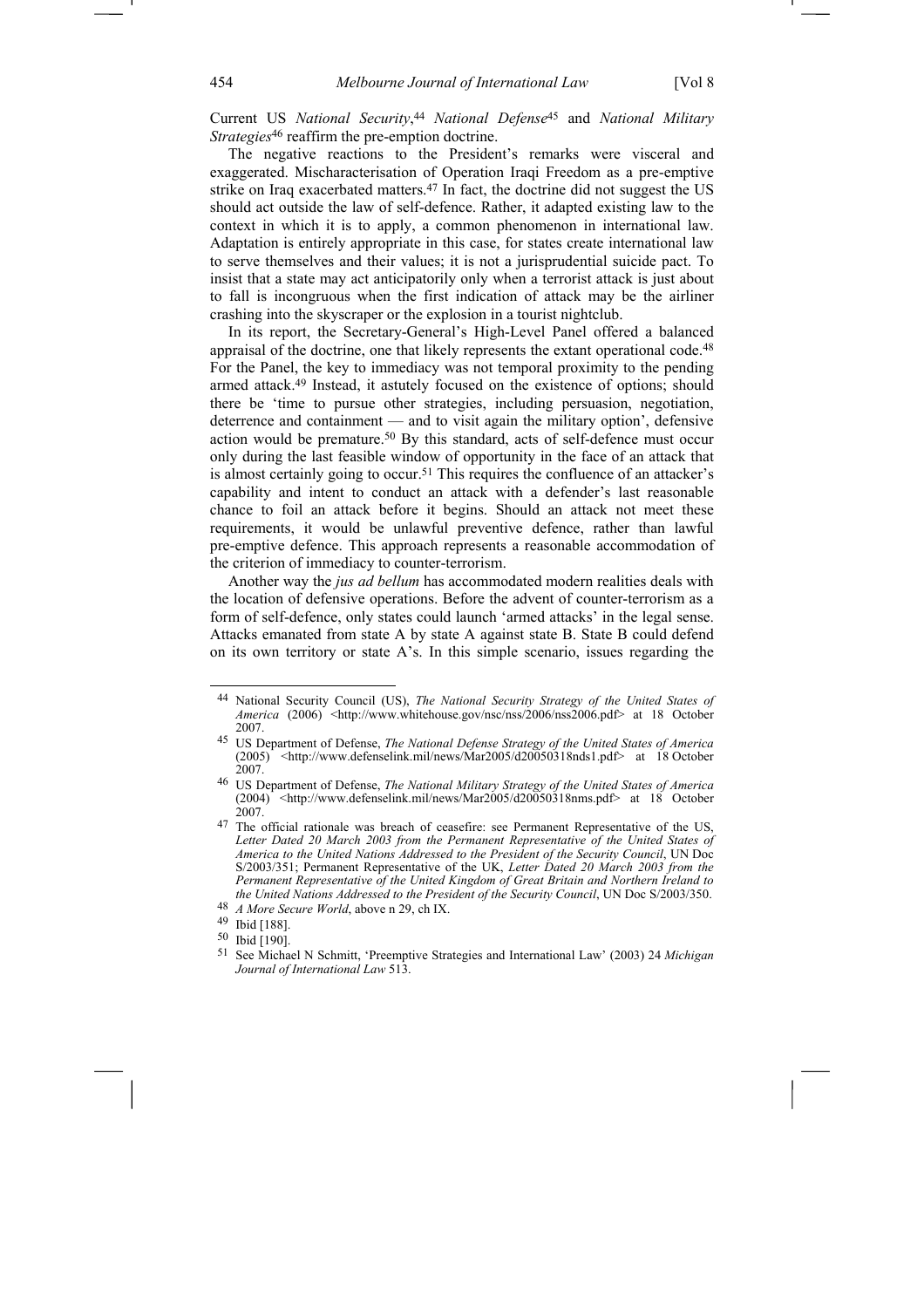territorial scope of self-defence rarely surfaced. With transnational terrorism, by contrast, the state from which terrorists strike or into which they flee may be wholly uninvolved in the incident. The context having shifted, so too has the law.

If the 'sanctuary' state can and will act effectively to foil future attacks, defensive actions against terrorists present in that state's territory are impermissible absent sanctuary state consent. After all, territorial inviolability is one of the foundational principles of international law. Article 2(4) of the *UN Charter* codifies it as an aspect of the prohibition on the use of force.<sup>52</sup> The ICJ has in turn labelled it a cornerstone of the *UN Charter*. 53

But what if a sanctuary state cannot or will not neutralise the terrorists who are attacking the 'victim' state, which enjoys the very weighty right of self-defence? Complementing the victim state's right to self-defence is the sanctuary state's duty to ensure its territory is not used to the detriment of others.54 As noted by John Basset Moore in the 1927 Permanent Court of International Justice *Lotus Case*, '[i]t is well settled that a State is bound to use due diligence to prevent the commission within its dominion of criminal acts against another nation or its people'.55 The Security Council has addressed the duty in the context of terrorism, most directly in *Resolution 1373*, which requires states to

[t]ake the necessary steps to prevent the commission of terrorist acts, including by provision of early warning to other States by exchange of information; [d]eny safe haven to those who finance, plan, support, or commit terrorist acts, or provide safe havens; and [p]revent those who finance, plan, facilitate or commit terrorist acts from using their respective territories for those purposes against other States or other citizens.56

 $\overline{a}$ 

<sup>52</sup> See also *Declaration on Principles of International Law concerning Friendly Relations and Co-operation among States in Accordance with the Charter of the United Nations, GA Res 2625 (XXV), UN GAOR, 25<sup>th</sup> sess, 1883<sup>rd</sup> plen mtg, UN Doc A/RES/2625 (XXV)* (24 October 1970) ('*Friendly Relations and Co-operation Declaration*'). This Declaration was adopted by acclamation, and states that:

Every State has a duty to refrain in its international relations from the threat or use of force against the territorial integrity or political independence of any State, or in any other manner inconsistent with the purposes of the United Nations. Such a threat or use of force constitutes a violation of international law and the *Charter of the United Nations* and shall never be employed as a means of settling international issues.

<sup>53</sup> *Armed Activities on the Territory of the Congo (Democratic Republic of the Congo v Uganda) (Judgment)* [2005] ICJ [148] <http://www.icj-cij.org> at 18 October 2007.

<sup>54</sup> *SS Lotus (France v Turkey) (Judgment)* [1927] PCIJ (Ser A) No 9 ('*Lotus Case*').

<sup>55</sup> Ibid 77 (Moore J dissenting on other grounds). In support, Moore J cited *US v Arjona*, 120 US 479 (1887). See also the ICJ's first case which highlighted both the duty to police one's own territory and the conditional nature of the right of territorial integrity: *Corfu Channel (UK v Albania) (Merits)* [1949] ICJ Rep 4.

<sup>56</sup> *Resolution 1373*, above n 32, 2. Numerous soft law instruments also apply the duty directly to situations involving terrorism: see, eg, 'Draft Code of Offences against the Peace and Security of Mankind' [1954] *Yearbook of the International Law Commission*, vol II, UN Doc A/2673, 150; *Friendly Relations and Co-operation Declaration*, above n 52; *Measures to Eliminate International Terrorism*, GA Res 49/60, UN GAOR, 49<sup>th</sup> sess, 84<sup>th</sup> plen mtg, UN Doc A/RES/49/60 (9 December 1994).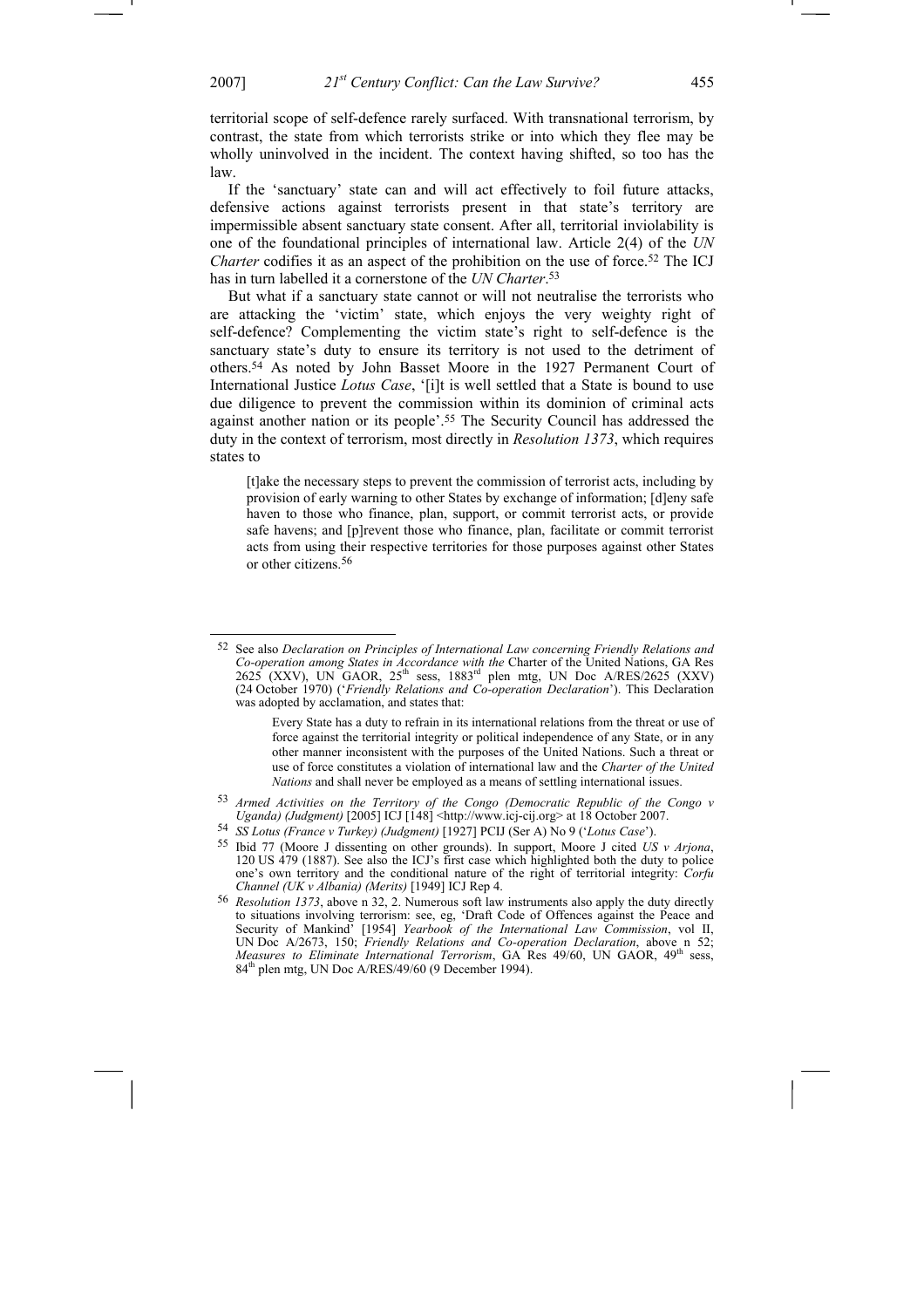When international legal rights collide, a fair accommodation of the generative purposes of each must be sought. In this situation, such an accommodation would first require the victim state to demand that the sanctuary state police its territory. Recent state practice supports this requirement as part of the operational code.57 Three years of Security Council pre-9/11 exhortations for the Taliban to cooperate in eradicating the al Qaeda presence in Afghanistan, as well as post-9/11 US demands, preceded Operation Enduring Freedom.<sup>58</sup> Security Council and Israeli demands that the Lebanese armed forces move south into territory from which Hezbollah was attacking Israel likewise preceded Operation Change Direction.59 Only when the Taliban and Hezbollah failed to comply did the US-led Coalition, in the former case, and the Israel Defense Force, in the latter, strike back defensively. Once in the country, the counter-terrorism force must respect the sovereignty of the state in which it is operating both by doing nothing beyond that required to end, deter or defeat the terrorists and by withdrawing as soon as the mission is complete.

A final way in which the law may be accommodating  $21<sup>st</sup>$  century conflict involves state sponsorship. As noted, the ICJ's *Nicaragua* decision required a very close relationship between a terrorist group and its state sponsor before defensive action can be taken against a state sponsor. Moreover, recall the condemnation of Operation El Dorado Canyon, which included attacks on Libyan Government facilities.<sup>60</sup> Yet, when Coalition forces struck the Taliban on 7 October, the operations received universal acceptance. The US justified its

<sup>57</sup> Indeed, in the *Caroline* incident, the British Government repeatedly asked the US to put an end to use of its territory by insurgents. Only when the US failed to act did British forces cross into the US to capture and destroy the ship, which was used to support the rebels: *Caroline Case (Exchange of Diplomatic Notes between the United Kingdom of Great Britain and Ireland and the United States of America)*, Letter from Mr Webster to Mr Fox (24 April 1841) (1841–42) 29 *British and Foreign State Papers* 1129, 1138.

<sup>58</sup> *Resolution 1193*, above n 26; *Resolution 1214*, above n 26; *Resolution 1267*, above n 26; *Resolution 1333*, above n 26; *Resolution 1363*, above n 26; George W Bush, US President, 'Address before a Joint Session of the Congress on the United States Response to the Terrorist Attacks of September 11' (Address delivered at Joint Session of Congress, 20 September 2001) 37(38) *Weekly Compilation of Presidential Documents* 1347, 1347; George W Bush, US President, 'Radio Address' (Address delivered from the Cabinet Room at the White House, 6 October 2001) 37(41) *Weekly Compilation of Presidential Documents*  1429, 1430.

<sup>&</sup>lt;sup>59</sup> See *Resolution 1680*, SC Res 1680, UN SCOR, 61<sup>st</sup> sess, 5540<sup>th</sup> mtg, UN Doc S/RES/1680 (17 May 2006); *Resolution 1655*, SC Res 1655, UN SCOR, 61st sess, 5362nd mtg, UN Doc S/RES/1655 (31 January 2006); *Resolution 1583*, SC Res 1583, UN SCOR, 60<sup>th</sup> sess, 5117th mtg, UN Doc S/RES/1583 (28 January 2005); *Resolution 1559*, SC Res 1559, UN SCOR, 59<sup>th</sup> sess, 5028<sup>th</sup> mtg, UN Doc S/RES/1559 (2 September 2004); *Resolution 1310*, SC Res 1310, UN SCOR, 55th sess, 4177th mtg, UN Doc S/RES/1310 (27 July 2000).

<sup>60</sup> Libyan leader Muammar el Qadhafi had openly praised terrorist actions. Additionally, before it attacked, the US intercepted communications to the Libyan People's Bureau in West Berlin containing an order to attack Americans. Additional communications intercepts immediately preceding and following the discothèque bombing presented further evidence of Libyan complicity: Marian Nash Leich, 'Contemporary Practice of the United States relating to International Law' (1986) 80 *American Journal of International Law* 612, 633; Gregory Intoccia, 'American Bombing of Libya: An International Legal Analysis' (1987) 19 *Case Western Reserve Journal of International Law* 177; Jeffrey McCredie, 'The April 14, 1986 Bombing of Libya: Act of Self-Defense or Reprisal?' (1987) 19 *Case Western Reserve Journal of International Law* 215; David Turndorf, 'The US Raid on Libya: A Forceful Response to Terrorism' (1988) 14 *Brooklyn Journal of International Law* 187.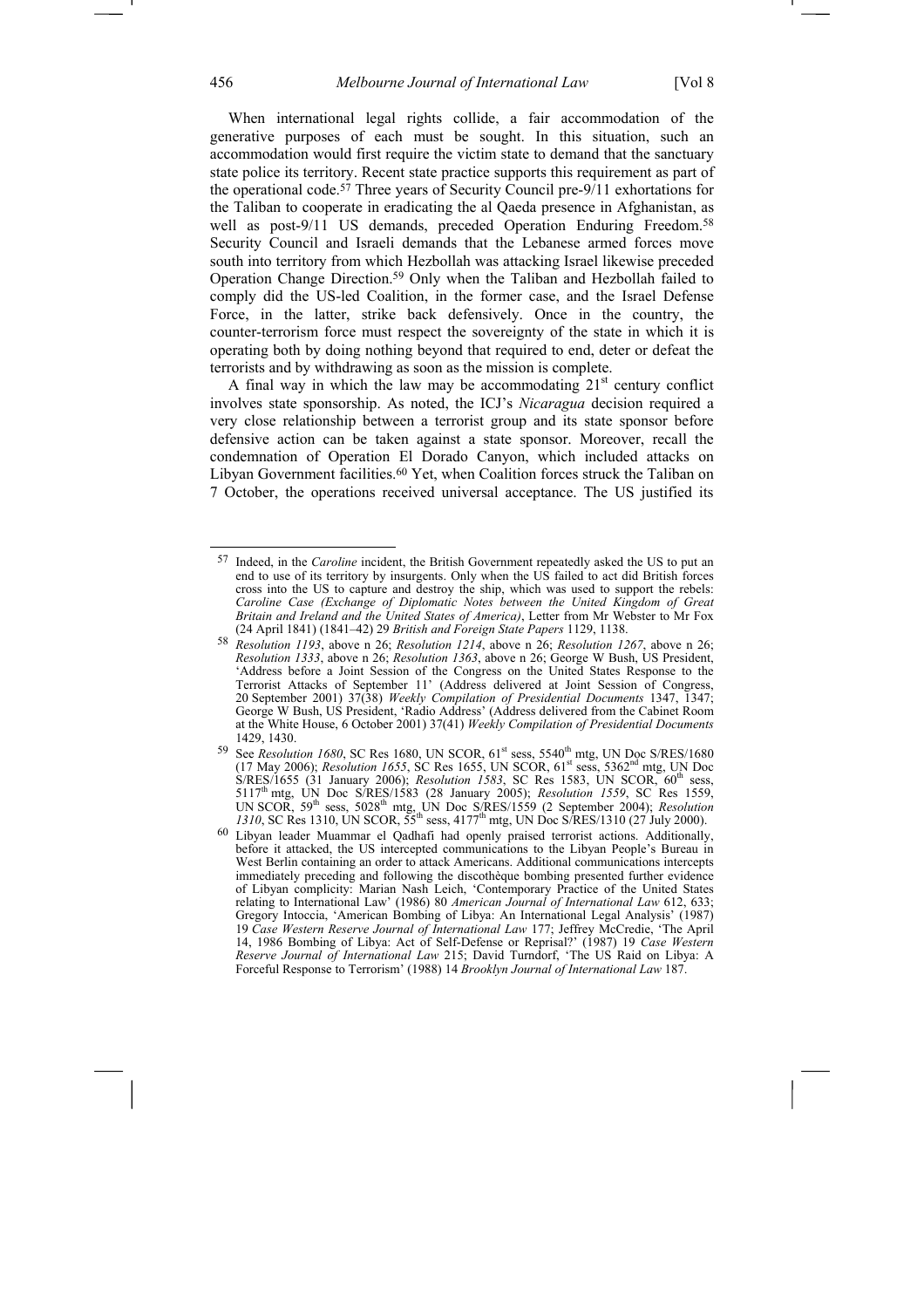attacks on the Taliban by asserting that

[t]he attacks of September 11 2001 and the ongoing threat to the United States and its nationals posed by the Al Qaeda organization have been made possible by the decision of the Taliban regime to allow the parts of Afghanistan that it controls to be used by this organization as a base of operation. Despite every effort by the United States and the international community, the Taliban regime has refused to change its policy.<sup>61</sup>

No assertion was made that al Qaeda had acted on behalf of the Taliban or that the Taliban were directly involved in any past or future attacks. Indeed, less state support was involved in this case than either the Nicaragua or Libya incidents.

Not a whisper of criticism ensued. There are two possible explanations. On the one hand, the Taliban seemed villains 'out of central casting'. Vilified globally for their human rights abuses, $62$  the international community might simply have turned a blind eye to their welcome ouster. On the other, the non-reaction might be a preliminary indication of an emerging operational code as to when state sponsorship of terrorism rises to the level of an 'armed attack'. The US has certainly adopted the position that merely providing sanctuary to terrorists suffices to meet the threshold. For example, its 2006 *National Strategy for Combating Terrorism* proclaimed that the US 'and its allies and partners in the War on Terror make no distinction between those who commit acts of terror and those who support and harbor terrorists'.63

One recent indication of hesitancy about lowering the threshold of state sponsorship too far came (albeit in the context of state responsibility, not 'armed attack') with the ICJ's 2007 judgment in the *Application of the Convention on the Prevention and Punishment of the Crime of Genocide*. 64 There the Court held firm to its *Nicaragua* standard, finding that

persons, groups of persons or entities may, for purposes of international responsibility, be equated with State organs even if that status does not follow from internal law, provided that in fact the persons, groups or entities act in 'complete dependence' on the State, of which they are ultimately merely the instrument. In such a case, it is appropriate to look beyond legal status alone, in order to grasp the reality of the relationship between the person taking action, and the State to which he is so closely attached as to appear to be nothing more than its agent: any other solution would allow States to escape their international responsibility by choosing to act through persons or entities whose supposed independence would be purely fictitious.65

<sup>61</sup> Permanent Representative of the US, *Letter Dated 7 October 2001 from the Permanent Representative of the United States of America to the United Nations Addressed to the President of the Security Council*, UN Doc S/2001/946.

<sup>62</sup> See, eg, Amnesty International, *Afghanistan* (Amnesty International Report, 2001); Human Rights Watch, *Afghanistan* (Human Rights Watch World Report, 2000); Bureau of Democracy, Human Rights, and Labor, *Afghanistan* (US Department of State Report, 4 March 2002); UN Secretary-General, *The Situation in Afghanistan and its Implications for International Peace and Security*, UN Doc A/55/1028–S/2001/789 (17 August 2001).

<sup>63</sup> White House, *National Strategy for Combating Terrorism* (White House Report, September 2006) 15.

<sup>64</sup> *Application of the Convention on the Prevention and Punishment of the Crime of Genocide (Bosnia and Herzegovina v Serbia and Montenegro) (Judgment)* [2007] ICJ <http://www.icj-cij.org> at 18 October 2007.

<sup>65</sup> Ibid [392].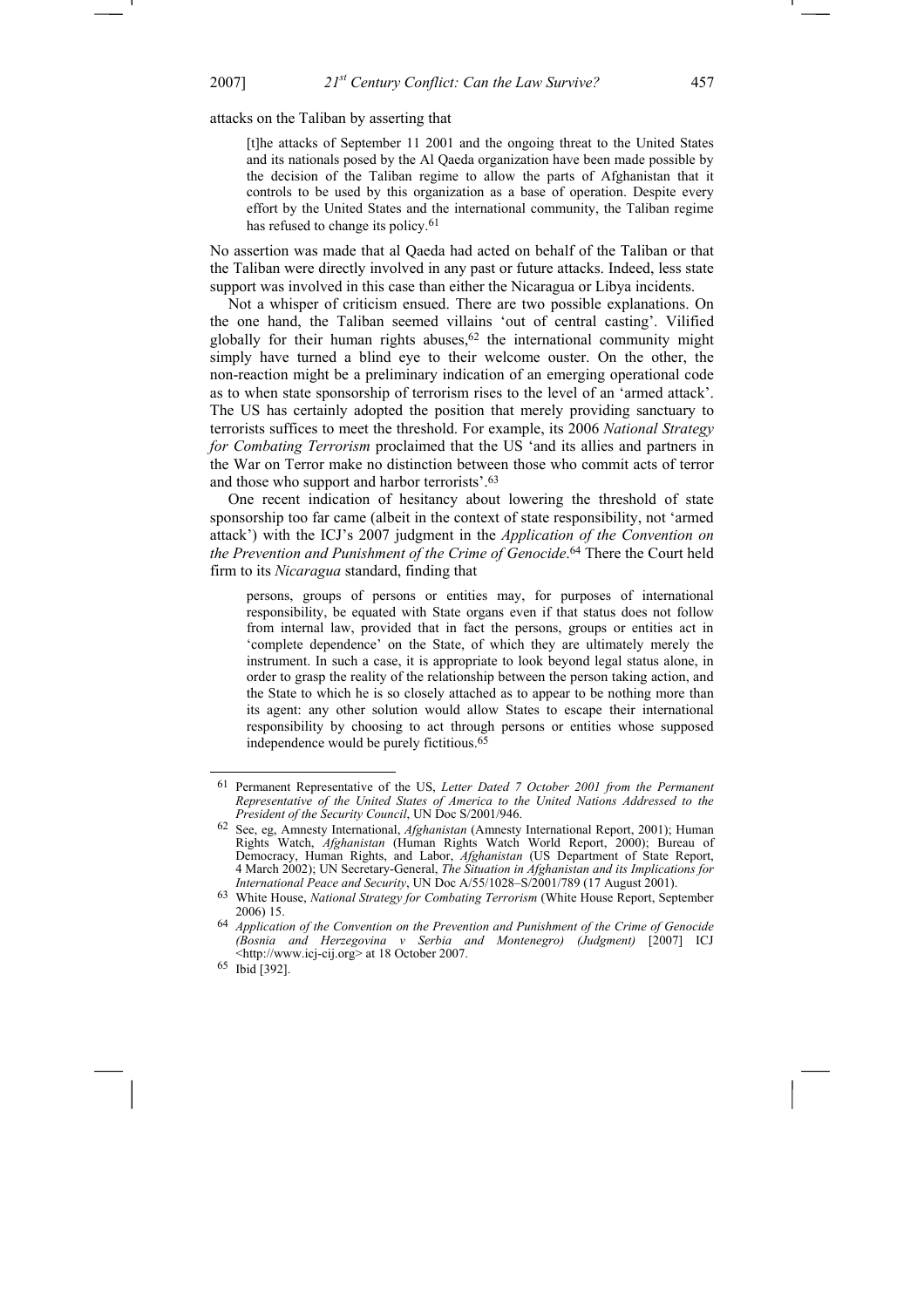Applying this standard, the Court rejected assertions that the Federal Republic of Yugoslavia could not be held responsible for the massacre at Srebrenica.<sup>66</sup> It is however premature to gauge the effect of this decision on the operational code.

As should be apparent, the *jus ad bellum* has undergone rather dramatic shifts in response to the emergence of a new form of conflict — transnational terrorism — that it was not designed to address. It has proven adaptive for two reasons. In the first place, international law is state-centric. It emerges, fades away, or is reinterpreted only though the actions, and with the acquiescence, of states. Since transnational terrorism threatens most states, the obstacles to development of a consensus operational code are few. Only state sponsors of terrorism need be concerned about the current vector of the *jus ad bellum* vis-àvis transnational terrorism.

In the second place, there is a paucity of black letter international law governing the *jus ad bellum*. The *UN Charter* contains but a single article on self-defence.67 There are very few ICJ judgments addressing the right to self-defence, and those are either advisory opinions or contentious cases binding only on the parties before the Court.68 Many of the instruments purporting to develop the *jus ad bellum* are merely soft law, the prime example being the *Resolution on the Definition of Aggression*. 69 Finally, to the extent the right is developed beyond art 51, said developments are customary in nature, and therefore not a source of unambiguous prescriptive effect. This overall lack of detail and precision in the law of self-defence allows great play in the operational code and permits it to move very quickly in one direction or another when confronted with general state consensus.

# II ASYMMETRY AND THE *JUS IN BELLO*

A dramatically different situation holds with regard to the *jus in bello*. In the first place, no agreement exists as to the content of the law, either in terms of *lex lata* or *lex ferenda*. For instance, the most militarily powerful nation on earth, the US, is not party to *Additional Protocol I*, the only comprehensive codification of norms governing the conduct of hostilities.70 India, Indonesia, Iran, Iraq, Israel and Pakistan, inter alia, join the US as non-parties.71 With the exception of the four 1949 *Geneva Conventions*, to which all states are party,

<sup>66</sup> Ibid [395].

<sup>67</sup> *UN Charter* art 51.

<sup>68</sup> *ICJ Statute* art 59.

 $69$  GA Res 3314 (XXIX), UN GAOR,  $6<sup>th</sup>$  Comm,  $29<sup>th</sup>$  sess,  $2319<sup>th</sup>$  plen mtg, UN Doc A/RES/3314 (XXIX) (14 December 1974).

<sup>70</sup> Other treaties to which the US is not a party include: *Rome Statute of the International Criminal Court*, opened for signature 17 July 1998, 2187 UNTS 3 (entered into force 1 July 2002) ('*Rome Statute*'); *Convention on the Prohibition of the Use, Stockpiling, Production and Transfer of Anti-Personnel Mines and on Their Destruction*, opened for signature 18 September 1997, 2056 UNTS 241 (entered into force 1 March 1999) ('*Ottawa Convention*'); *Protocol Additional to the Geneva Conventions of 12 August 1949, and relating to the Protection of Victims of Non-International Armed Conflicts*, opened for signature 8 June 1977, 1125 UNTS 609 (entered into force 7 December 1978) ('*Additional Protocol II*').

 $71$  For the current states parties status of international humanitarian law treaties, see ICRC, *State Parties to the Following International Humanitarian Law and Other Related Treaties* (ICRC Report, 22 August 2007).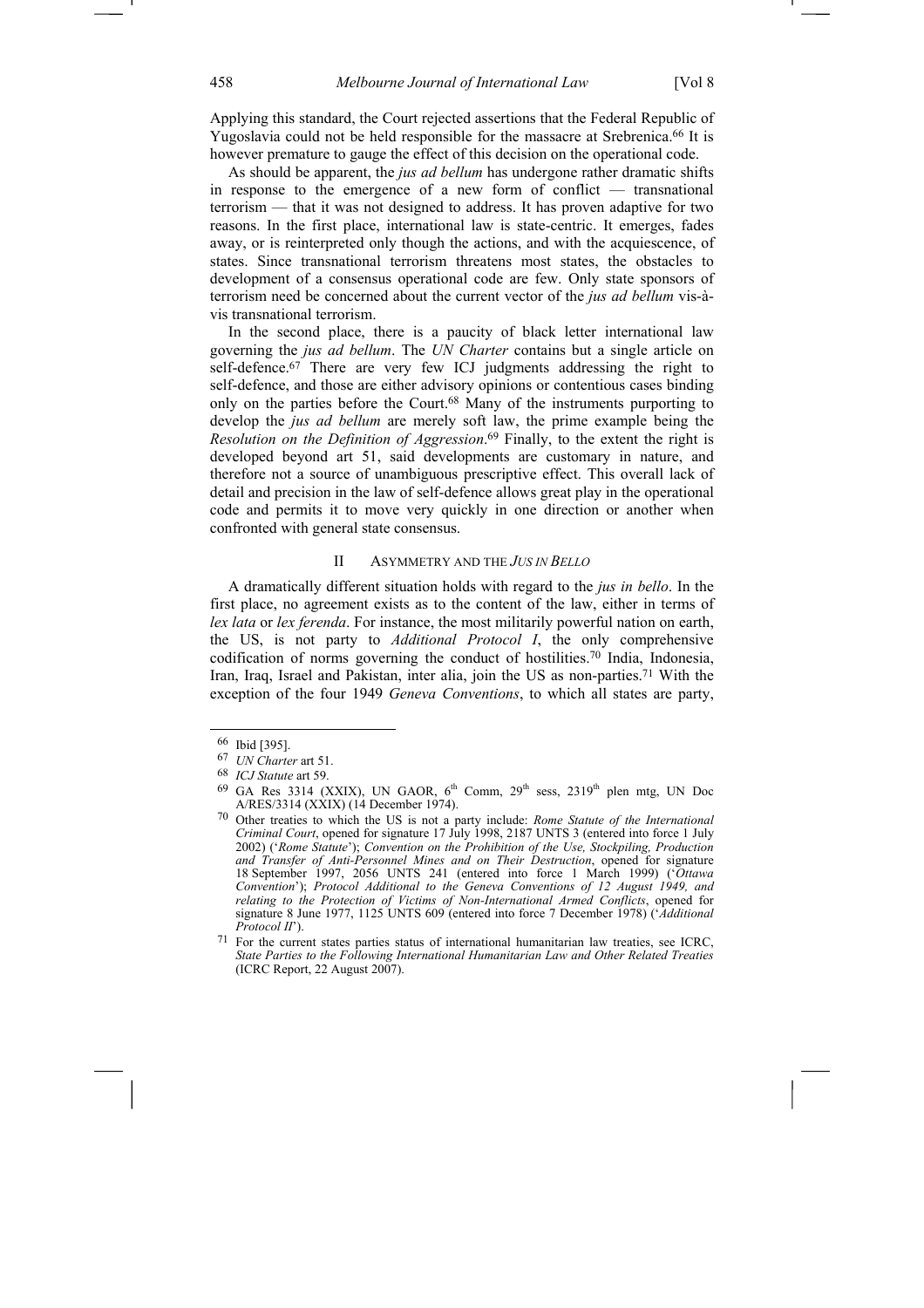other international humanitarian law instruments are similarly less than universally embraced.

Because the treaty obligations that bind states vary widely, in 1995 the ICRC launched a worldwide effort to identify customary norms applicable in armed conflict.72 The intent was to articulate an international humanitarian law baseline that binds every state. Released a decade later, the resulting three-volume opus, *Customary International Humanitarian Law*, contains 161 rules.73 However, the study has not been met with universal acclaim.74 The US, for instance, has formally notified the ICRC that it is

concerned about the methodology used to ascertain rules and about whether the authors have proffered sufficient facts and evidence to support those rules. Accordingly, [it] is not in a position to accept without further analysis the Study's conclusions that particular rules related to the laws and customs of war in fact reflect customary international law.75

Thus, unlike the *jus ad bellum*, no consensus as to the content of the *jus in bello*, or the direction in which it should head, exists. Further, this body of law is extraordinarily detailed. The ICRC international humanitarian law treaty database, for instance, contains a hundred treaties and related documents.76 Some include scores of provisions. Three of the key treaties — *Geneva Convention III*, *Geneva Convention IV* and *Additional Protocol I* each have well over a hundred individual articles.

This complexity, combined with the aforementioned lack of consensus on the law's content and its interpretation, renders the *jus in bello* exceedingly inflexible. Complicating matters is the fact, demonstrated by the ICRC's experience, that customary international law has proven an unsuitable vehicle for marking change. As a result, significant international humanitarian law transformation typically requires adoption of a new treaty. But even when that occurs, states may be slow to join the new treaty regime. For instance, with regard to the four international humanitarian law instruments adopted since

<sup>72</sup> Henckaerts, above n 16, 176.

<sup>73</sup> ICRC, Jean-Marie Henckaerts and Louise Doswald-Beck (eds), *Customary International Humanitarian Law* (2005).

<sup>74</sup> For instance, Chatham House and the British Institute of Humanitarian Law conducted a series of expert meetings to assess the study, in which the author was privileged to participate. Cambridge University Press will publish the associated papers as Elizabeth Wilmshurst and Susan Breau (eds), *Perspectives on the ICRC Study on Customary International Humanitarian Law* (2007) (forthcoming).

<sup>75</sup> Letter from John B Bellinger III, Legal Advisor, Department of State, and William J Haynes, General Counsel, US Department of Defense, to Dr Jakob Kellenberger, President of the ICRC, 3 November 2006 (copy on file with author).

<sup>76</sup> ICRC, *International Humanitarian Law — Treaties & Documents* <http://www.icrc.org/ihl> at 18 October 2007.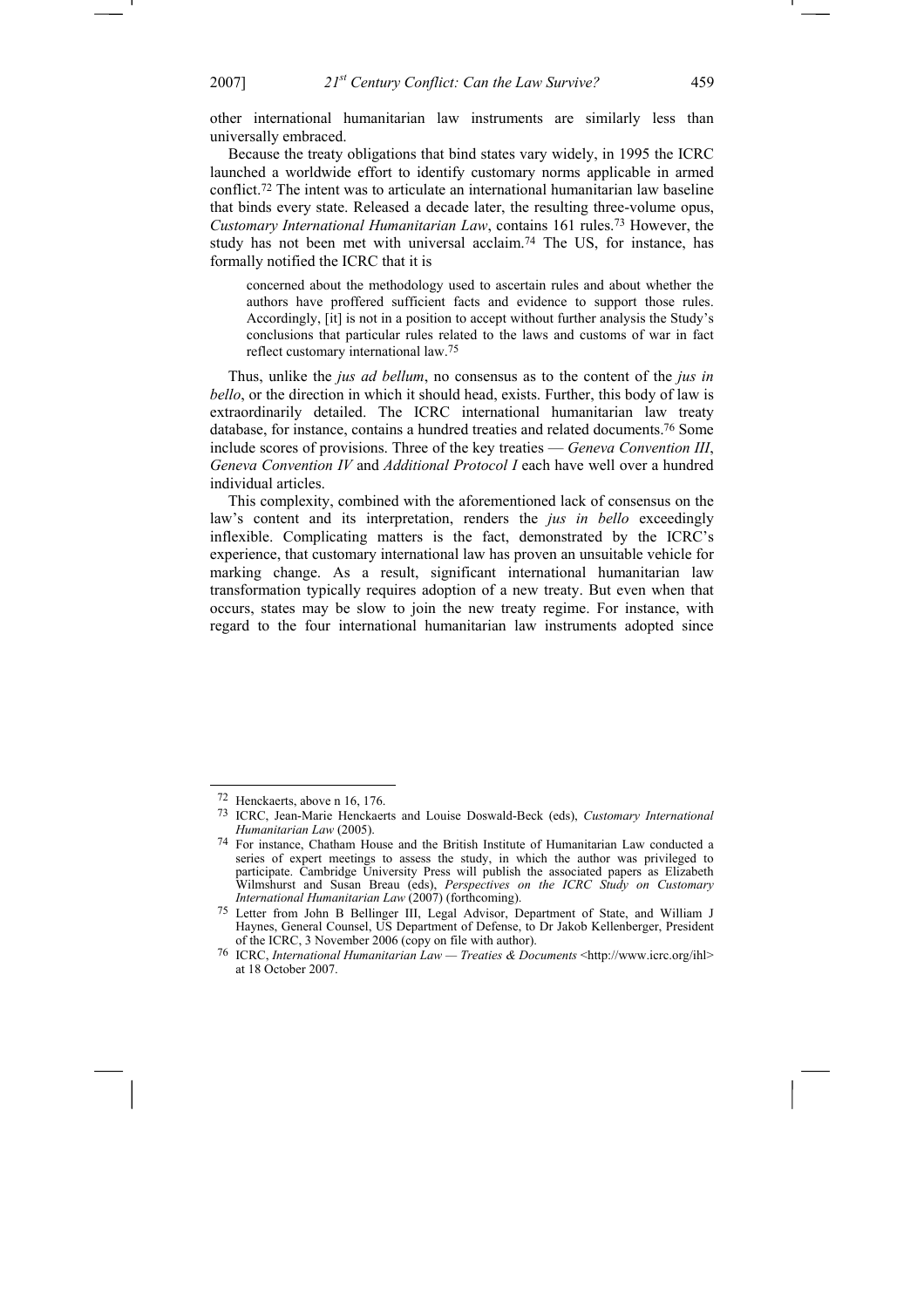2000, the number of parties ranges from 13 to 116.77 Furthermore, achieving consensus as to the application of even those treaty provisions on which everyone agrees can prove daunting. The ICRC and TMC Asser Institute, for example, have been sponsoring a series of 'experts meetings' regarding the notion of direct participation in hostilities.78 While all participants accept the relevant treaty text, after four years of meetings significant differences remain over its interpretation.79 At the end of the day, therefore, most law applicable in today's conflicts was designed for yesterday's.

Asymmetry arguably imposes the greatest stress on this rather inflexible normative environment. Of course, fighting asymmetrically has always been a preferred operational doctrine; it is in the very nature of warfare to seek strategies, tactics, and weapons that leverage one's own strengths (positive asymmetry), exploit the enemy's weaknesses (negative asymmetry), or both.<sup>80</sup> But the modern technology wielded by advanced states in the  $21<sup>st</sup>$  century 'battlespace' gives them a colossal technological edge over their most likely opponents. Consider the disparity between the technological wherewithal of the US armed forces and either the Taliban in 2001 or the Iraqis in 2003.

80 Asymmetry has been usefully defined as

<sup>77</sup> *Optional Protocol to the Convention on the Rights of the Child on the Involvement of Children in Armed Conflict*, opened for signature 25 May 2000, 2173 UNTS 236 (entered into force 12 February 2002); *Amendment to Article I of the Convention on Prohibitions or Restrictions on the Use of Certain Conventional Weapons Which May Be Deemed to Be Excessively Injurious or to Have Indiscriminate Effects*, opened for signature 21 December 2001, 2260 UNTS 89 (entered into force 18 May 2004); *Additional Protocol V to the Convention on Prohibitions or Restrictions on the Use of Certain Conventional Weapons Which May Be Deemed to Be Excessively Injurious or to Have Indiscriminate Effects*, 28 November 2003, UN Doc CCW/MSP/2003/3, [32]; *Protocol Additional to the Geneva Conventions of 12 August 1949, and relating to the Adoption of an Additional Distinctive Emblem*, opened for signature 8 December 2005, (2006) ATNIF 6 (not yet in force) ('*Additional Protocol III*'). Number of parties as of 1 June 2007.

<sup>78</sup> *Additional Protocol I*, above n 2, art 51(3); *Additional Protocol II*, above n 70, art 13(3). On direct participation, see Michael N Schmitt, 'Humanitarian Law and Direct Participation in Hostilities by Private Contractors or Civilian Employees' (2005) 5 *Chicago Journal of International Law* 511; Michael N Schmitt, 'Direct Participation in Hostilities and 21<sup>st</sup> Century Armed Conflict' in Horst Fischer et al (eds), *Crisis Management and Humanitarian Protection: In Honour of Dieter Fleck* (2004) 505 [trans of: *Krisensicherung und humanitärer Schutz: Festschrift für Dieter Fleck*].

<sup>79</sup> ICRC, *Direct Participation in Hostilities* (ICRC Report, 31 December 2005).

<sup>[</sup>a]cting, organizing, and thinking differently than opponents in order to maximize one's own advantages, exploit an opponent's weaknesses, attain the initiative, or gain greater freedom of action. It can be political-strategic, military-strategic, or a combination of these. It can entail different methods, technologies, values, organizations, time perspectives, or some combination of these. It can be short-term or long-term. It can be deliberate or by default. It can be discrete or pursued in conjunction with symmetric approaches. It can have both psychological and physical dimensions.

Steven Metz and Douglas V Johnson II, *Asymmetry and US Military Strategy: Definition, Background, and Strategic Concepts* (Strategic Studies Institute of the US War Army College Report, January 2001) (emphasis omitted). See also Stephen J Blank, *Rethinking Asymmetric Threats* (Strategic Studies Institute of the US War Army College Report, September 2003); Steven J Lambakis, 'Reconsidering Asymmetric Warfare' (2004) 36 *Joint Force Quarterly* 102; Montgomery Meigs, 'Unorthodox Thoughts about Asymmetric Warfare' (2003) 33(2) *Parameters* 4.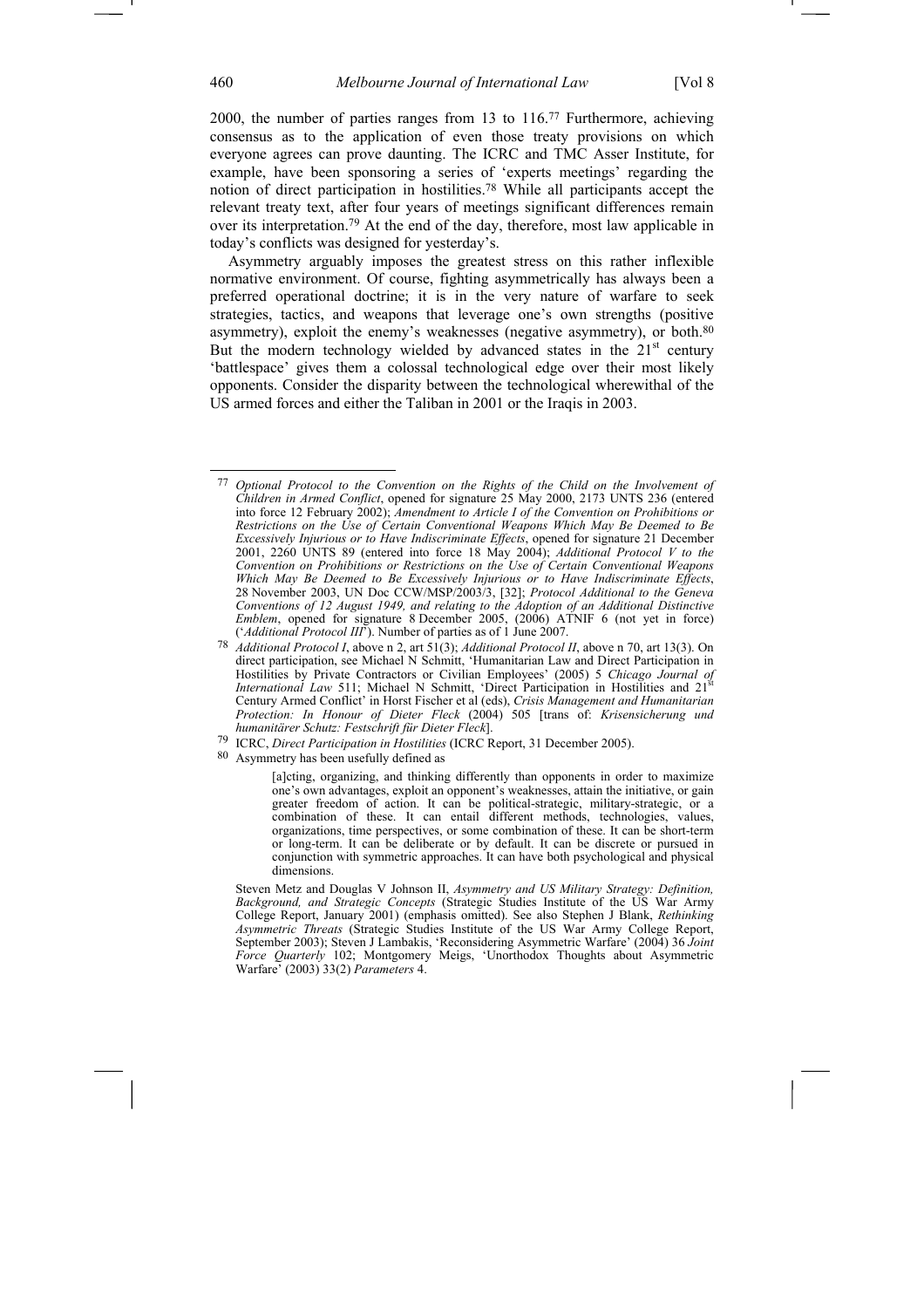Moreover, the nature of technological advantage is shifting. In wars past, technological advantage expressed itself in systems with greater range, precision, mobility and firepower. While this construct remains valid, in contemporary warfare the key to combat often lies in gathering, processing and reacting to information — and keeping the enemy from doing the same. The goal is 'getting inside the enemy's OODA loop' (observe the enemy, orient your forces, decide what to do, act). $81$  Performing these actions more quickly than the enemy eventually renders him purely reactive, thereby allowing you to control the flow, pace and direction of battle.

Advanced militaries possess phenomenal systems in this regard. Technology has overcome most of the obstacles that traditionally masked enemy activity night, poor weather, range, terrain and intelligence processing and distribution times. Today, for instance, aircraft 'see' through clouds and into forests using laser detection systems,82 while unmanned aerial vehicles monitor enemy ground operations using mounted cameras.83 Soldiers wear night vision goggles that pick up ambient light while fighting an enemy blinded by darkness and wear body armour impenetrable to a sniper's bullet. Forces in contact can be tracked using laptop computers (Blue Force Tracker) that even have a chat room function, and weapons system precision is now measured in metres or less.<sup>84</sup>

Such technology means that in a classic toe-to-toe fight, the technologically advantaged side will almost certainly win. The 2004 Battle of Fallujah is illustrative. Although the Iraqi insurgents enjoyed a positional advantage

<sup>81</sup> Operating within an opponent's OODA loop is a decision-making concept in which one party, maintaining constant situational awareness, assesses a situation and acts on it more rapidly than its opponent. When this happens, the opponent is forced into a reactive mode, thereby allowing the first party to seize and maintain the initiative. As the process proceeds, the opponent eventually begins to react to actions that no longer bear on the immediate situation. The resulting confusion causes paralysis. See John Boyd, 12 Manage, *OODA Loop* (2007) <http://www.12manage.com/methods\_boyd\_ooda\_loop.html>\_at 18 October 2007.

 $82$  Laser Radar uses laser beams reflected from potential targets to generate a virtual depiction of an object. See 'Laser Radar (LADAR) Guidance System' (2004) 4 *Defense Update: International Online Defense Magazine* <http://www.defense-update.com/products/l/ ladar.htm> at 18 October 2007.

<sup>83</sup> In the battle of Fallujah, for example, the US Marine Corps relied heavily on the RQ-2 Pioneer Unmanned Aerial Vehicle to observe enemy positions and movements: Interview with senior USMC Officer involved in the operation (Garmisch-Partenkirchen, Germany, 6 June 2007).

<sup>84</sup> The two most frequently dropped guided weapons in Operation Iraqi Freedom were the GBU 12 laser-guided bomb and the GBU 32 Joint Direct Attack Munition ('JDAM'). Their CEP (radius of a circle within which 50 per cent of the weapons will strike) is eight and 13 metres respectively. The JDAM is an unguided free fall bomb to which a guidance tail kit has been attached. It has an unclassified CEP of approximately 13 metres from as far away as 15 miles (an upgrade has improved accuracy to three metres) based on global positioning system (satellite) and inertial navigation system guidance. Global Security, *Military — Smart Weapons* (2006) <http://www.globalsecurity.org/military/systems/ munitions/smart.htm> at 18 October 2007. Thirty per cent of the 19 948 guided munitions employed in Operation Iraqi Freedom were JDAMs: T Michael Moseley, *Operation Iraqi Freedom — By the Numbers: Assessment and Analysis Division* (Shaw Air Force Base SC: Combined Forces Air Component, Assessment and Analysis Division Report, 30 April 2003) 11.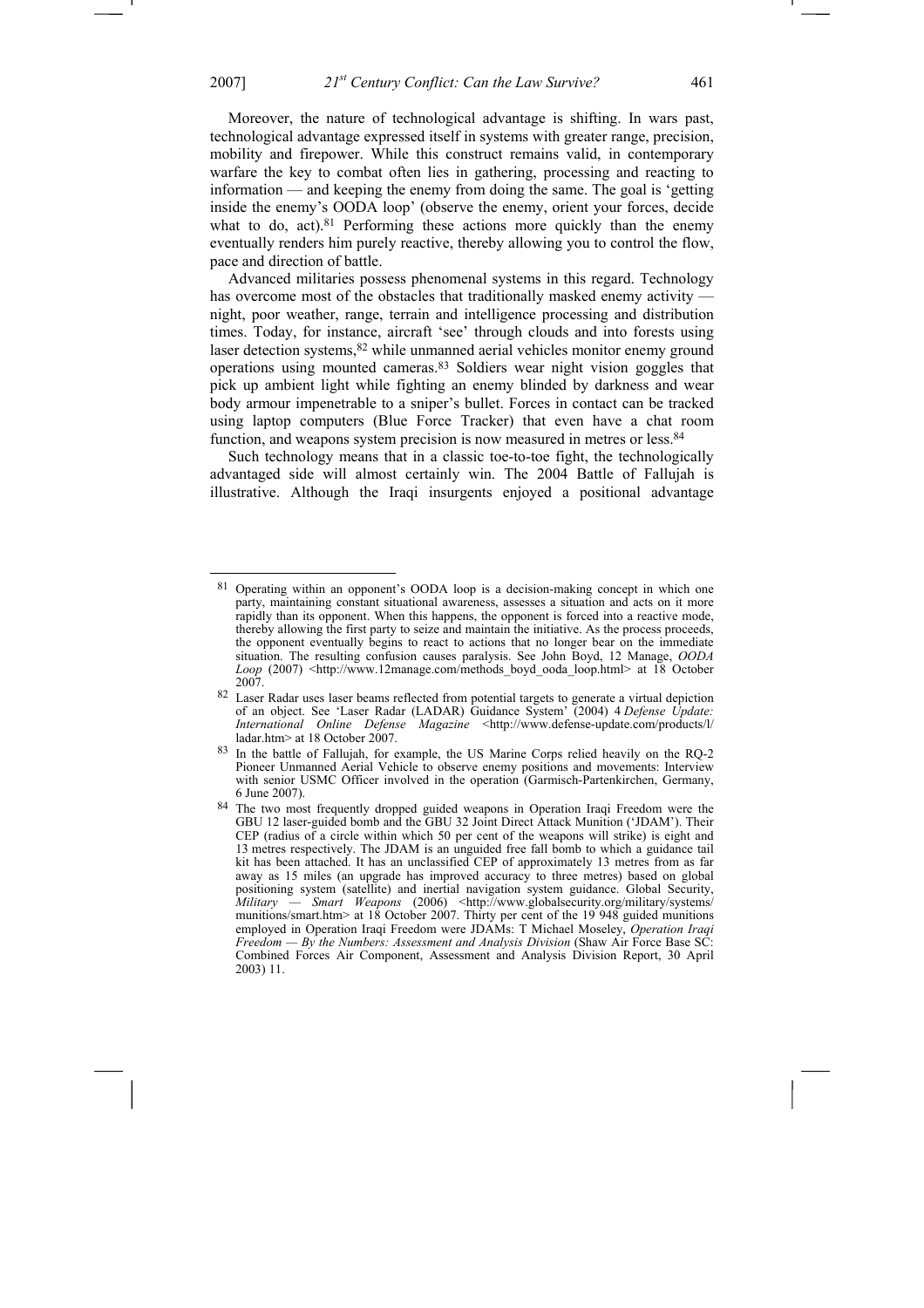(defending an urban area), well over a thousand died in the fighting compared to approximately 50 US Marines.85

Since it will win, the advantaged side has little incentive to violate international humanitarian law. But the disadvantaged side faces two problems. Survival is the first. When an enemy can see at night or locate you through cell phone intercepts, rapidly vector forces towards you using secure communication, and kill you from such a distance that you die completely unaware you were even at risk, coming out to fight in the classic sense makes little sense. Even if you manage not to be killed, you must still find a way to get close enough to the enemy to kill them, for in traditional battle, defeat of the enemy's military paves the path to victory.

Violating international humanitarian law may offer a way to resolve both predicaments. Consider survival: in the contemporary asymmetrical battlespace, the tactic most likely to guarantee survival is preventing the enemy from locating and identifying you in the first place. Lawful means and methods of warfare exist to do so — encryption, camouflage, ruses, manoeuvrability, jamming, meaconing, forcing the fight into a more advantageous environment such as an urban area, and so forth.

Unfortunately, a highly logical technique is leveraging the international humanitarian law norms which safeguard civilians and civilian objects to your advantage.86 Such tactics violate the principle of distinction codified in *Additional Protocol I*, art 48:

In order to ensure respect for and protection of the civilian population and civilian objects, the Parties to the conflict shall at all times distinguish between the civilian population and combatants and between civilian objects and military objectives and accordingly shall direct their operations only against military objectives.87

Specific prohibitions on attacking civilians, civilian objects, and specially protected individuals and objects, such as medical facilities and those who are *hors de combat*, operationalise the general principle.<sup>88</sup> They also forbid launching

<sup>85</sup> Interview with senior USMC Officer involved in the operation (Garmisch-Partenkirchen, Germany, 6 June 2007).

<sup>86</sup> On the moral dimensions of this practice, see Michael Skerker, 'Just War Criteria and the New Face of War: Human Shields, Manufactured Martyrs, and Little Boys with Stones' (2004) 3(1) *Journal of Military Ethics* 27. On the legal dimensions, see Michael N Schmitt, 'The Impact of High and Low-Tech Warfare on the Principle of Distinction' in Roberta Arnold and Pierre-Antoine Hildbrand (eds), *International Humanitarian Law and the 21st Century's Conflicts: Changes and Challenges* (2005) 169.

<sup>87</sup> The prescription is undoubtedly customary: see ICRC, Jean-Marie Henckaerts and Louise Doswald-Beck (eds), *Customary International Humanitarian Law — Volume 1: Rules*  (2005) r 7.

<sup>88</sup> For specific prohibitions on attacking civilians and civilian objects, see *Additional Protocol I*, above n 2, arts 51(2), 52(1). The ICRC study suggests that the following are specially protected under customary international humanitarian law: medical and religious personnel and objects, humanitarian relief personnel and objects, journalists, protected zones, cultural property, works and installations containing dangerous forces, the natural environment and those who are *hors de combat* (wounded, sick, shipwrecked, those who have surrendered, prisoners of war): ICRC, *Customary International Humanitarian Law*, above n 87, pts II and V.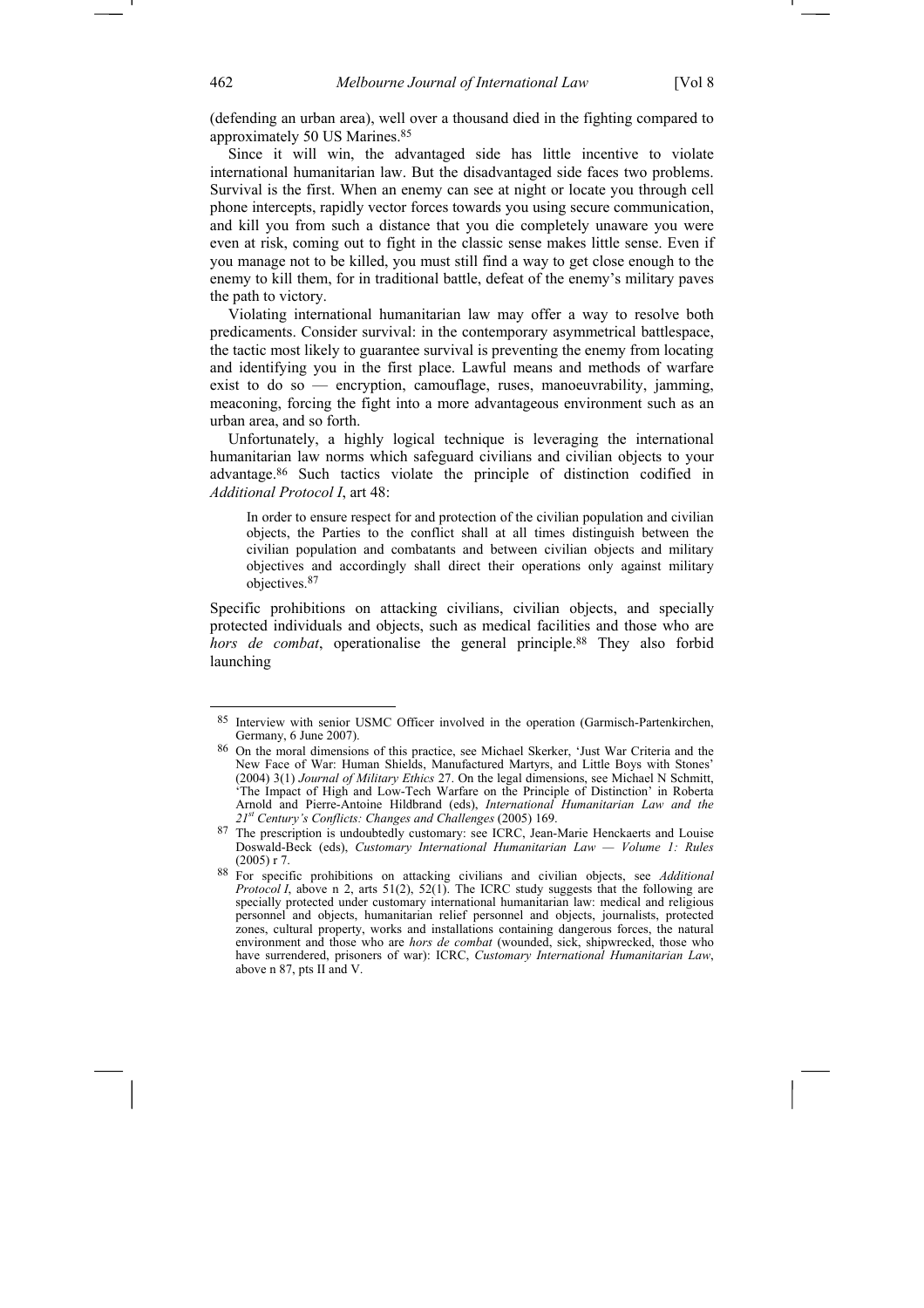-

[a]n attack which may be expected to cause incidental loss of civilian life, injury to civilians, damage to civilian objects, or a combination thereof, which would be excessive in relation to the concrete and direct military advantage anticipated.<sup>89</sup>

This is the *jus in bello* proportionality principle. Indeed, even an attacker striking a lawful target in an operation unlikely to cause excessive harm to civilians ('incidental injury') or civilian property ('collateral damage') must take 'precautions in attack' by doing 'everything feasible' to verify the target; taking 'all feasible precautions' when choosing weapons and tactics so as to minimise collateral damage and incidental injury; and selecting a target from among potential targets offering 'similar military advantage' with an eye towards avoiding collateral damage and incidental injury.90

The Iraqis violated the principle of distinction regularly once they realised that engaging the Coalition directly was by and large suicidal. For instance, they donned civilian clothes to avoid being identified and killed.<sup>91</sup> Although not technically a violation of international humanitarian law, the practice has a de facto effect of undercutting the principle's goal of minimising risk to the civilian population.92

A plainly unlawful tactic Iraqis employed to keep from being identified was the use of human shields, also known as 'counter-targeting'.93 In some cases, the shielding was 'passive' in that the Iraqi forces situated themselves near protected persons or places. However, there were numerous incidents involving 'active' shielding, that is, forcing civilians, including women and children, to act as shields.94

<sup>89</sup> *Additional Protocol I*, above n 2, arts 51(5)(b), 57(2)(a)(iii), 57(2)(b). See also ICRC, *Customary International Humanitarian Law*, above n 87, r 14.

<sup>90</sup> *Additional Protocol I*, above n 2, art 57; ICRC, *Customary International Humanitarian Law*, above n 87, rr 15–21.

<sup>91</sup> Human Rights Watch Report, *Off Target: The Conduct of the War and Civilian Casualties in Iraq* (December 2003) 78–9 ('*Off Target*').

<sup>92</sup> Jean Pictet, *Commentary III:* Geneva Convention relative to the Protection of Prisoners of War (1960); Yves Sandoz, Christophe Swinarski and Bruno Zimmermann (eds), *Commentary on the Additional Protocols of 8 June 1977 to the Geneva Conventions of 12 August 1949* (1987) [1577]–[1578]. Despite *Additional Protocol I*'s pronouncement in art 44(3) that 'combatants are obliged to distinguish themselves from the civilian population while they are engaged in an attack or in a military operation preparatory to an attack', failure to do so is not a violation of international humanitarian law. Instead, military personnel who wear civilian clothes merely lose lawful combatant status and its associated benefits: see Yoram Dinstein, *The Conduct of Hostilities under the Law of International Armed Conflict* (2004) 27–44; W Hays Parks, '"Special Forces" Wear of Non-Standard Uniforms' (2003) 4 *Chicago Journal of International Law* 493.

<sup>93</sup> *Off Target*, above n 91, 67–73. Counter-targeting is preventing or degrading detection, characterisation, destruction and post-strike assessment: US Department of Defense, *Saddam's Use of Human Shields and Deceptive Sanctuaries* (US Department of Defense Report, 26 February 2003).

<sup>94</sup> Todd Purdum, 'Nighttime Ambush in Iraqi City: An Episode in a Drawn-Out Battle', *The New York Times* (New York City, US) 5 April 2003, 1; Dexter Filkins, 'Iraqi Fighters or Civilians? Hard Decision for Copters', *The New York Times* (New York City, US) 31 March 2003, 5.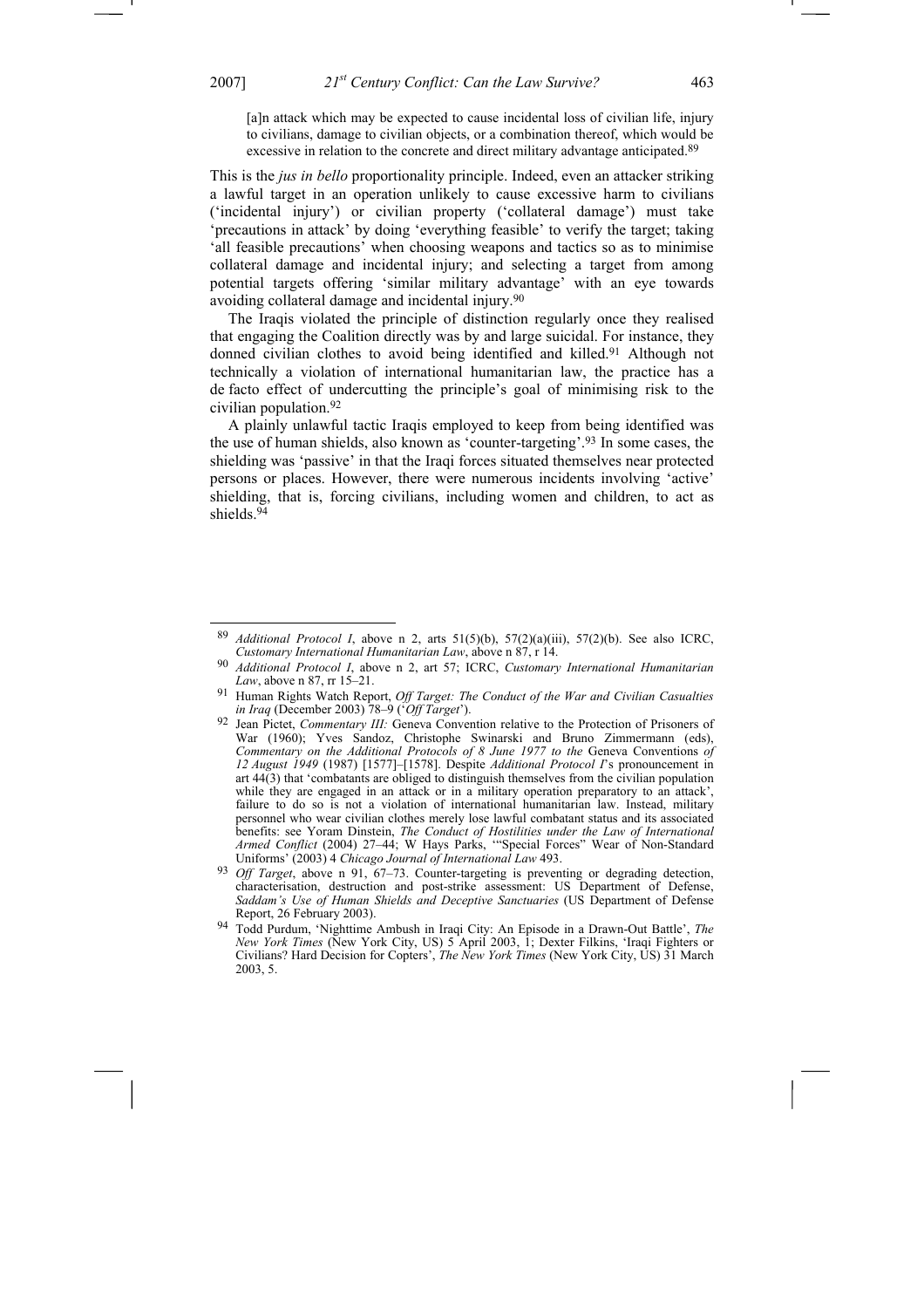Article 51(7) of *Additional Protocol I*, which codifies customary international law, prohibits the use of

[t]he presence or movements of the civilian population or individual civilians ... to render certain points or areas immune from military operations, in particular in attempts to shield military objectives from attacks or to shield, favour or impede military operations.95

The tactic has been universally condemned as unlawful.<sup>96</sup> For instance, the UN General Assembly labelled Iraq's use of human shields during the first Gulf War as a 'most grave and blatant violation of Iraq's obligations under international law'.97 In another well-known case, Bosnian Serbs seized UN Protection Force peacekeepers in May 1995 and used them as human shields against NATO air strikes. In response, the UN condemned the action, demanded release and authorised the creation of a rapid reaction force to handle such situations in the future.<sup>98</sup>

A related method of neutralising an enemy's technological advantage is taking advantage of protected property. Iraqi forces positioned military equipment and troops in or near civilian buildings (for example, schools) and used specially protected objects, such as medical and religious buildings and cultural property, as bases for military operations or supply depots.99 Although a civilian object used by an enemy becomes a legitimate military objective,100 and thereby in theory offers no additional protection to the side so using it, in practice there is a de facto chilling effect on the attacker's operation. Moreover, the practice violates the prescriptive norm requiring defenders to

100 *Additional Protocol I*, above n 2, art 52(2):

<sup>95</sup> See also *Geneva Convention IV*, above n 5. Article 26 states: 'The presence of a protected person may not be used to render certain points or areas immune from military operations'. The prohibition only applies vis-à-vis those who 'find themselves … in the hands of a Party, to the conflict or Occupying Party of which they are not nationals': art 4. It would not apply to Iraqi forces using Iraqis as shields. As to customary law, see ICRC, *Customary International Humanitarian Law*, above n 87, r 97; *Rome Statute*, above n 70, art  $8(2)(b)(xxiii)$ .

<sup>96</sup> Human shielding is unlawful only when involuntary. Voluntary shields forfeit the protection they are entitled to as civilians by taking a 'direct part in hostilities'. 'Civilians shall enjoy the protection afforded by this Section, *unless and for such time as they take a direct part in hostilities*': *Additional Protocol I*, above n 2, art 51(3) (emphasis added). Since they may therefore be attacked, they can shield nothing as a matter of law.

<sup>&</sup>lt;sup>97</sup> Situation of Human Rights in Iraq, GA Res 134, UN GAOR, 2280<sup>th</sup> plen mtg, UN Doc A/RES/46/134 (17 December 1991).

<sup>&</sup>lt;sup>98</sup> *Resolution 998*, SC Res 998, UN SCOR, 50<sup>th</sup> sess, 3543<sup>rd</sup> mtg, UN Doc S/RES/998 (16 June 1995).

<sup>99</sup> US Central Command, *1 MEF Roots Out Paramilitaries, Destroys Several Ba'ath Party Headquarters* (News Release 03–04–13, 1 April 2003) <http://www.globalsecurity.org/ wmd/library/news/iraq/2003/iraq-030401-centcom10.htm> at 18 October 2007.

Attacks shall be limited strictly to military objectives. In so far as objects are concerned, military objectives are limited to those objects which by their nature, location, purpose or use make an effective contribution to military action and whose total or partial destruction, capture or neutralization, in the circumstances ruling at the time, offers a definite military advantage.

In other words, a civilian object can become a military objective because of its placement, current use or intended future use. See also ICRC, *Customary International Humanitarian Law*, above n 87, r 8.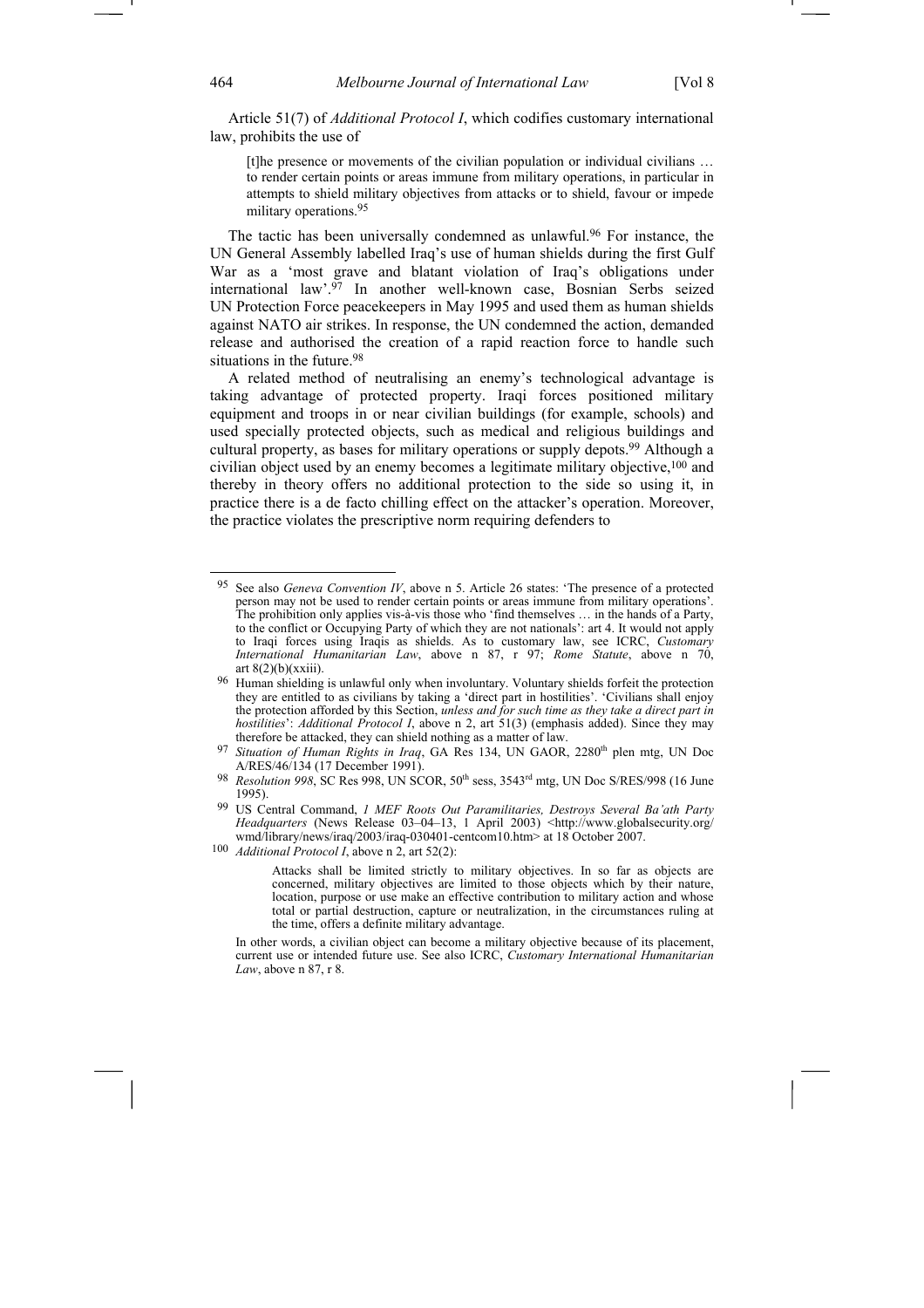-

endeavour to remove the civilian population, individual civilians and civilian objects under their control from the vicinity of military objects; [a]void locating military objectives within or near densely populated areas; [and] take the other necessary precautions to protect the civilian population, individual civilians and civilian objects under their control against the dangers resulting from military operations.101

Although defenders are only responsible for compliance 'to the maximum extent feasible', it is always 'feasible' to avoid placing military objectives near civilian objects as a means of deterring attack.102

Iraqi forces also misused specially protected objects to avoid attack, seek sanctuary or store military materiel. Among those so used were al-Nasiriyya Surgical Hospital, the Baghdad Red Crescent Maternity Hospital and the Imam Ali and Abu Hanifa mosques.103 Article 12(4) of *Additional Protocol I* codifies the customary international law prohibition: 'under no circumstances shall medical units be used in an attempt to shield military objectives from attack'.104 Article 53(a) sets forth an analogous prohibition for 'historic monuments, works of art or places of worship which constitute the cultural or spiritual heritage of peoples'.105

It is clear that the internal logic of technological asymmetry can drive the weaker party into tactical choices involving a violation of the *jus in bello*. Although condemnable, such violations make military sense, as do unlawful tactics designed to facilitate attacks on an asymmetrically advantaged opponent.

Because technological advantage makes it difficult to get close enough to attack the enemy without first being identified and killed, an increasingly common tactic is perfidious attack.106 Article 37(1) of *Additional Protocol I*

<sup>101</sup> *Additional Protocol I*, above n 2, art 58. See also ICRC, *Customary International Humanitarian Law*, above n 87, ch 6.

<sup>102</sup> On the obligations of defenders, see discussion in Marco Sassòli, 'Targeting: The Scope and Utility of the Concept of "Military Objectives" for the Protection of Civilians in Contemporary Armed Conflicts' in David Wippman and Matthew Evangelista (eds), *New Wars, New Laws? Applying the Laws of War in 21st Century Conflicts* (2005) 181, 206–9.

<sup>103</sup> *Off Target*, above n 91, 72–3. On the misuse of religious locations, see also US Central Command, *Regime Shows Disregard for Historical, Religious Sites in Holy City* (News Release 03–04–28, 2 April 2003); Jim Wilkinson, CENTCOM Director of Strategic Communications, *Regime Use of Baghdad Mosques and Hospitals* (News Briefing, 6 April 2003).

<sup>104</sup> See also ICRC, *Customary International Humanitarian Law*, above n 87, r 28.

<sup>&</sup>lt;sup>105</sup> Both of the mosques cited by Human Rights Watch meet the special significance criterion. The Iman Ali mosque is the holiest site in Iraq for Shi'a Muslims, whereas the Abu Hanifa mosque is an important shrine for Sunnis. See also *Hague Convention (IV) respecting the Laws and Customs of War on Land, Annex to the Convention, Regulations respecting the Laws and Customs of War on Land*, opened for signature 18 October 1907, (1910) UKTS 9 (entered into force 26 January 1910) ('*Hague Regulations*').

<sup>106</sup> See *Additional Protocol I*, above n 2, art 37(1). At art 37(2) perfidy is distinguished from ruses:

Ruses are acts which are intended to mislead an adversary or to induce him to act recklessly but which infringe no rule of international law applicable in armed conflict and which are not perfidious because they do not invite the confidence of an adversary with respect to protection under that law.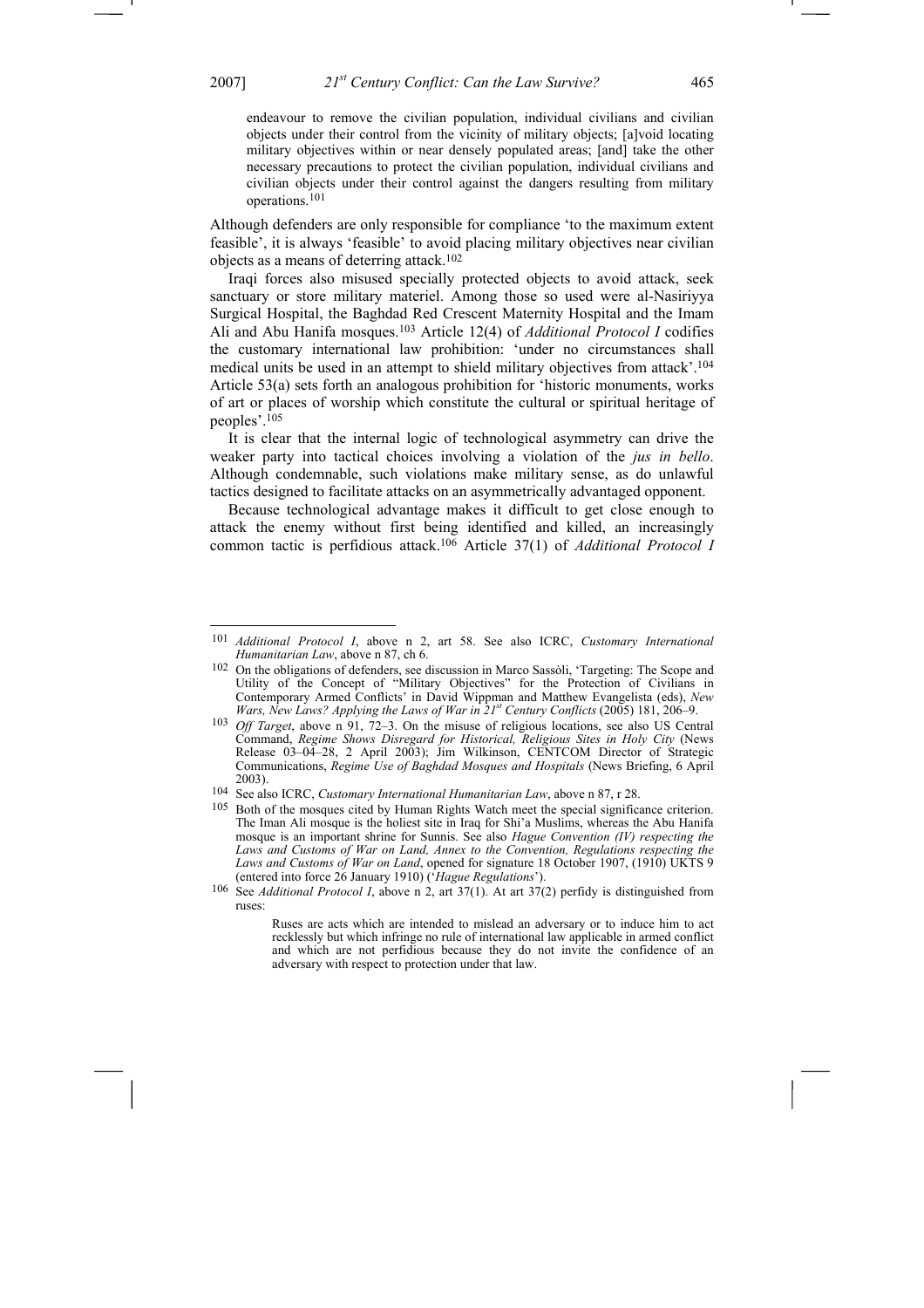codifies the contemporary prohibition:

It is prohibited to kill, injure or capture an adversary by resort to perfidy. Acts inviting the confidence of an adversary to lead him to believe that he is entitled to, or is obliged to accord, protection under the rules of international law applicable in armed conflict, with the intent to betray that confidence, shall constitute perfidy.

One perfidious practice cited by art 37 is feigning surrender.107 On multiple occasions, Iraqi forces violated this unquestionably customary prohibition.108 Another is wearing civilian clothing to cause the enemy to lower its guard.<sup>109</sup> Although the *Protocol*'s inclusion of 'feigning civilian, non-combatant status' as an example of perfidy has been contested,110 the ICRC's *Customary International Humanitarian Law* study includes it;111 the international humanitarian law manuals of many countries, such as the US, characterise wearing civilian clothes to attack the enemy as perfidious; and the *Protocol*'s negotiating history suggests it was considered a settled case at the time.112 Wearing civilian clothing to attack Coalition forces was widespread in Iraq.113

In some cases, those attired in civilian clothes have engaged in suicide bombings. Sadly, the tactic is a growing phenomenon, especially in asymmetrical conflicts such as those in Israel, Iraq and Afghanistan. While it is lawful to give your life to kill the enemy, suicide bombing amounts to perfidy when conducted by combatants out of uniform or civilians *intentionally* using their civilian appearance to enable them to approach their targets.114

<sup>107</sup> Ibid art 37(1)(a); ICRC, *Customary International Humanitarian Law*, above n 87, r 65.

<sup>108</sup> See, eg, Glenn Collins, 'Allied Advances, Tougher Iraqi Resistance, and a Hunt in the Tigris', *The New York Times* (New York City, US) 24 March 2003, 1; Brian Knowlton, 'Bush Tells of "Good Progress" but Says War Has Just Begun', *International Herald Tribune* (Paris, France) 24 March 2003, 6.

<sup>109</sup> *Additional Protocol I*, above n 2, art 37(1)(c).

<sup>110</sup> Yoram Dinstein has perceptively pointed out that elsewhere *Additional Protocol I* relaxes the requirement for uniform wear; this inconsistency renders characterisation of feigned civilian status as perfidy 'not … much more than lip-service': Dinstein, *The Conduct of*  Hostilities under the Law of International Armed Conflict, above n 92, 203. That perfidy constitutes a grave breach under *Additional Protocol I*, but feigning civilian status does not, further supports this position: *Additional Protocol I*, above n 2, art 85(3)(f). But see Parks, above n 92.

<sup>111</sup> ICRC, *Customary International Humanitarian Law*, above n 87, 224.

<sup>112</sup> Ibid; US Department of Navy, Office of the Chief of Naval Operations, *Commander's Handbook on the Law of Naval Operations* (Naval Warfare Publication, NWP 1-14M/MCWP 5-2.1/COMDTPUB P5800.1, October 1995) [12.7]; International and Operational Law Department, The Judge Advocate General's Legal Center and School, School, *Law of War Handbook* (2005) 192. See also UK Ministry of Defence, *The Manual of the Law of Armed Conflict* (2004) [5.9.2(c)], although, because the UK is a party to *Additional Protocol I*, the manual's bearing on the existence of a customary norm is limited. According to the Official Record of the Diplomatic Conference that adopted *Additional Protocol I*, the Committee that drafted the article on perfidy 'decided to limit itself to a brief list of particularly clear examples. Examples that were debatable or involved borderline cases were avoided': *Official Records of the Diplomatic Conference on the Reaffirmation and Development of International Humanitarian Law Applicable in Armed Conflicts*, vol XV, CDDH/236/Rev.1 (21 April – 1 June 1976) [17].

<sup>113</sup> Amnesty International, *Iraq* (AI Report 2004) <http://web.amnesty.org/report2004/irqsummary-eng> at 18 October 2007.

<sup>114</sup> Regarding use of this method in Iraq, see Yoram Dinstein, '*Jus in Bello* Issues Arising in the Hostilities in Iraq in 2003' (2004) 34 *Israel Yearbook on Human Rights* 1, 4–5.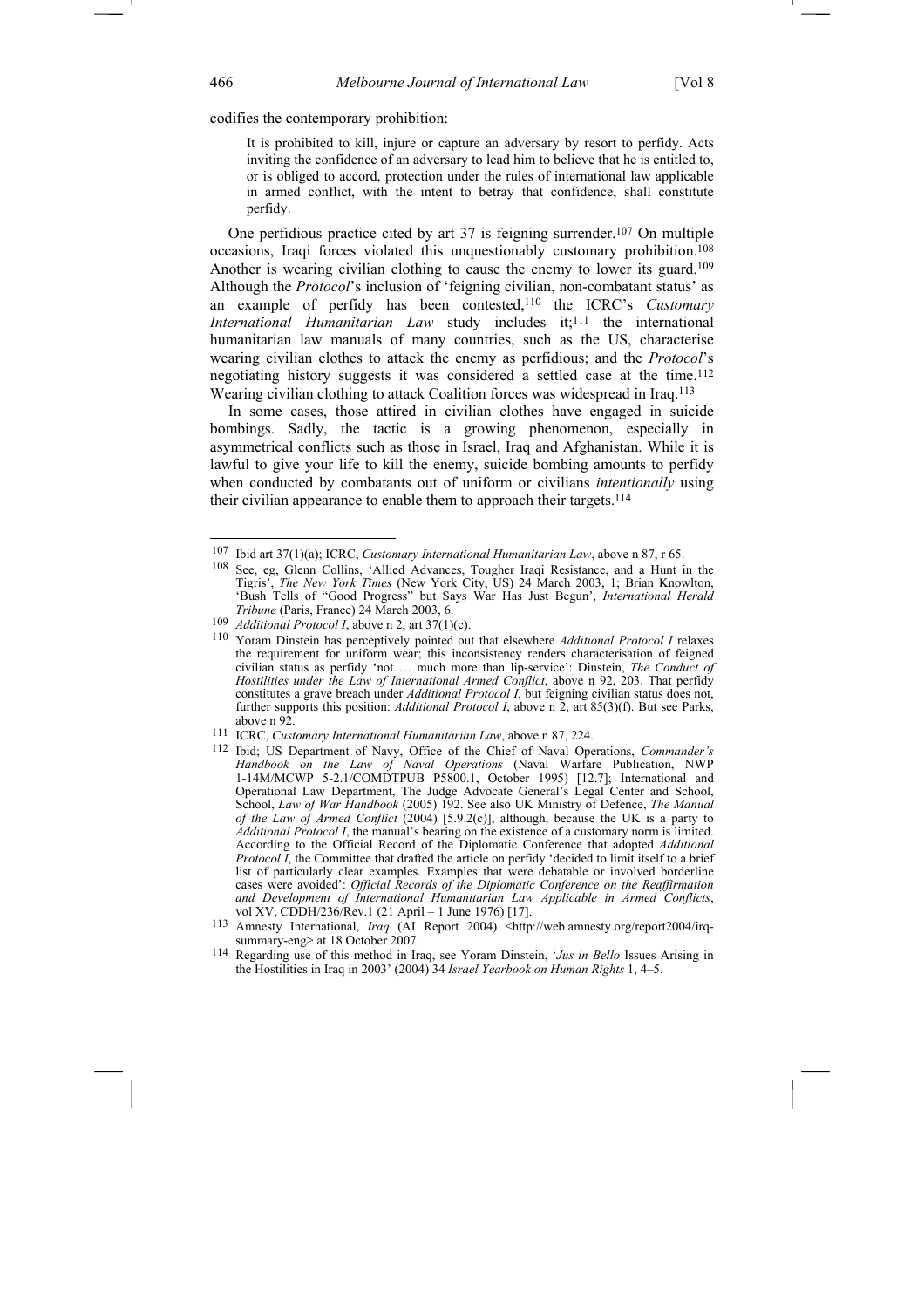Perfidy requires that the misuse of the protected status be intended to kill, injure or capture the enemy.115 However, misuse of certain entities protected by international humanitarian law need not evidence a specific *mens rea* to constitute a violation. For instance, multiple provisions of the law address misuse of the distinctive emblems of medical and religious personnel, transports, and units, or the personnel, property, and activities of the International Movement of the Red Cross and Red Crescent.116 Predictably, Iraqi forces seized marked ambulances, using them as surreptitious scout vehicles and platforms from which to attack Coalition forces. Additionally, they marked the Ba'ath Party building in Basra, which was used as a mustering point, with an ICRC emblem.117

As the aforementioned examples illustrate, the technologically disadvantaged party in an asymmetrical clash has an incentive to violate certain international humanitarian law norms to counter enemy superiority. At a certain point, however, the technological gap is so wide that even these tactics will not bridge it. Unable to inflict sufficient pain on an opponent's military, the disadvantaged side may decide to target a centre of gravity other than the armed forces. The logical candidates are the civilian population and civilian objects because they are virtually indefensible in any comprehensive fashion.<sup>118</sup>

A number of aims may underlie attacks on civilians and civilian objects. In the macro sense, they may serve as strategic lever, as in the Iraqi scud attacks against Israeli population centres during the first Gulf War.119 Iraq launched the attacks hoping to draw Israel into the conflict in order to rupture an opposing force which consisted of such strange bedfellows as the Americans and Syrians.120 Non-governmental organisations and inter-governmental organisations are also increasingly attacked, thereby creating a situation where they cannot help maintain basic societal needs. In Iraq, for instance, insurgents bombed both ICRC and UN facilities, resulting in substantial loss of life.121 The

<sup>115</sup> *Additional Protocol I*, above n 2, art 37(1).

<sup>116</sup> See, eg, *Instructions for the Government of Armies of the United States in the Field by Order of the Secretary of War (Lieber Code)* (1863) art 117; *Hague Regulations*, above n 105, art 23(f); *Geneva Convention I*, above n 5; *Geneva Convention II*, above n 5; *Additional Protocol I*, above n 2, art 38(1); *Commander's Handbook on the Law of Naval Operations*, above n 112, [11.9.6]; *The Manual of the Law of Armed Conflict*, above n 112, [5.10(a)]. Permitted purposes are set forth in *Geneva Convention I*, above n 5, arts 24–7, 38–44; *Geneva Convention II*, above n 5, arts 22, 24–5, 27, 36–9, 41–4; *Geneva Convention IV*, above n 5, arts 18–22; *Additional Protocol I*, above n 2, arts 8, 18, 22–3.

<sup>117</sup> *Off Target*, above n 91, 70.

<sup>118</sup> On the death toll of operations in Iraq, see Michael O'Hanlon and Jason Campbell, The Brookings Institution, *Iraq Index* (2007) <http://www.brookings.edu/saban/iraq-index.aspx> at 18 October 2007; Hannah Fischer, *Iraqi Civilian Death Estimates* (Congressional Research Service Report, 22 November 2006).

<sup>119</sup> See US Department of Defense, *Conduct of the Persian Gulf War* (Final Report to Congress, April 1992) 36 <http://www.ndu.edu/library/epubs/cpgw.pdf> at 18 October 2007.

<sup>120</sup> Ibid.

<sup>121</sup> The attack on the UN Headquarters killed 23, including Sergio Vieira de Mello, the Secretary-General's Special Representative in Iraq. The attack on the ICRC compound killed 18. Many aid organisations, including the UN, withdrew or scaled back their staff following the attacks. For a discussion of the subject, see Nicholas de Torrente, 'Humanitarian Action under Attack: Reflections on the Iraq War' (2004) 17 *Harvard Human Rights Journal* 1.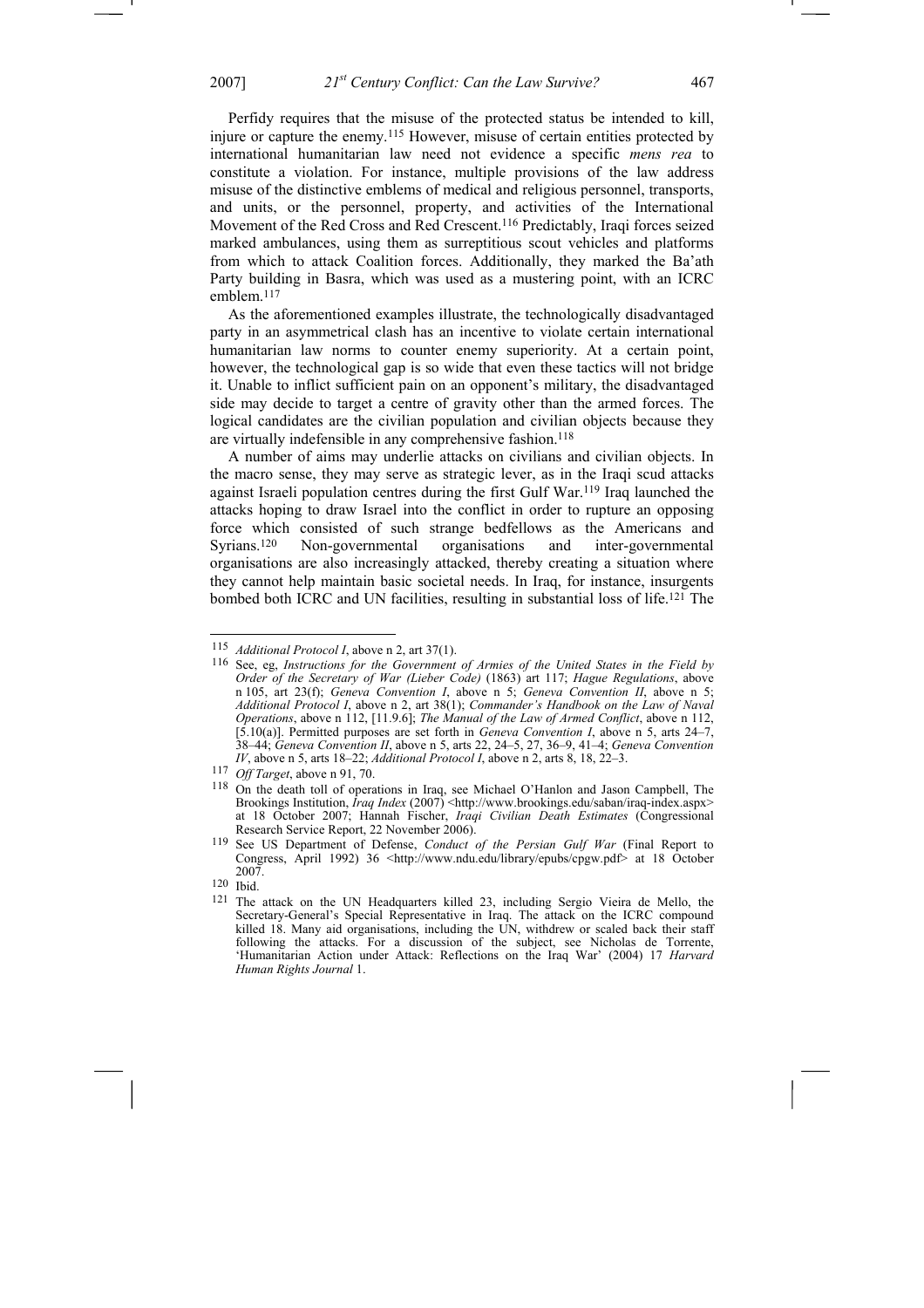weaker side may simply seek to undercut the morale of the population where the conflict is taking place or that of the other side. Kidnappings have proven highly effective in this regard.122 Finally, attacks may be designed to deter cooperation with the enemy, as with the recurring attacks against Iraqi officials.<sup>123</sup> All of the above actions directly violate the customary law distinction norms codified in arts 48, 51 and 52 of *Additional Protocol I*. 124 They are a rational reaction to battlefield asymmetry.

# III THE 'BULLY SYNDROME'

Exacerbating the propensity of the disadvantaged party to turn its back on the law is the effect asymmetry has on those not involved in the conflict. Dramatic technological asymmetry on the battlefield tends to result in short classic combat phases. In 1991, Operation Desert Storm consisted of a three and a half week air war followed by a 100-hour ground campaign. During the 1999 Operation Allied Force, NATO, using only air power, forced Milošević back to withdraw forces from Kosovo in just 78 days.125 Operation Iraqi Freedom lasted three weeks in 2003, from launch of operations until the fall of Tikrit.126 This was so despite the fact that the victorious side was numerically inferior.<sup>127</sup> Operation Change Direction in 2006 consumed a mere 34 days.128

Of course, no legal requirement for a 'fair fight' exists. On the contrary, the objective of military strategy is to achieve victory swiftly and optimally by leveraging your own strengths and exploiting the enemy's weaknesses. Nevertheless, the rapidity by which technologically advantaged states have imposed defeat on lesser-equipped enemies in the past two decades seems to have resulted in what might be best labelled the 'bully syndrome'.

It is natural to 'pull' for the underdog. It is similarly natural to hold the 'bully' to a higher standard, thereby levelling play, or to turn a blind eye to tactics and

<sup>122</sup> Brian Jenkins, Meg Williams and Ed Williams, 'Kidnappings in Iraq Strategically Effective', *Chicago Tribune* (Chicago, US) 29 April 2005, 25.

<sup>123</sup> Hannah Fischer, *Iraqi Civilian, Police and Security Forces Casualty Estimates* (Congressional Research Service Report, 14 September 2006); Hannah Fischer, *Iraqi Civilian, Police and Security Forces Casualty Estimates* (Congressional Research Service Report, 17 November 2006).

<sup>124</sup> See also ICRC, *Customary International Humanitarian Law*, above n 87, rr 1–10. The US specifically finds both provisions to be reflective of customary international humanitarian law: *Memorandum for John McNeil, Assistant General Counsel (International) Office of the Secretary of Defense regarding 1977 Protocols Additional to the* Geneva Conventions*: Customary International Law Implications*, 8 May 1986 (copy on file with author).

<sup>125</sup> US Department of Defense, *Kosovo Operation Allied Force After-Action Report* (Report to Congress, 31 January 2000) 1 <http://www.dod.mil/pubs/kaar02072000.pdf> at 18 October 2007.

<sup>126</sup> Moseley, above n 84, 12.

<sup>127</sup> Iraq had a military of 430 000 troops, complemented by a 400 000 paramilitary/security force: Jane's Security Sentinel, Periscope, *War In Iraq — Forces: Iraq/Army* (2003) CNN <http://www.cnn.com/SPECIALS/2003/iraq/forces/iraq/army/index.html> at 18 October 2007. By contrast, the Coalition numbered 270 000, many of which were based outside of Iraq during the hostilities: Donald Rumsfeld, Secretary of Defense and General Richard Myers, Chairman, Joint Chiefs of Staff, *DoD News Briefing* (Pentagon, Washington DC, US, 28 March 2003) <http://www.globalsecurity.org/wmd/library/news/iraq/2003/iraq-030328-dod01.htm> at 18 October 2007.

<sup>128</sup> But many judged it a failure for having taken too long: see, eg, Israel Ministry of Foreign Affairs, *Winograd Commission Submits Interim Report* (Israel Ministry of Foreign Affairs Report, 30 April 2007).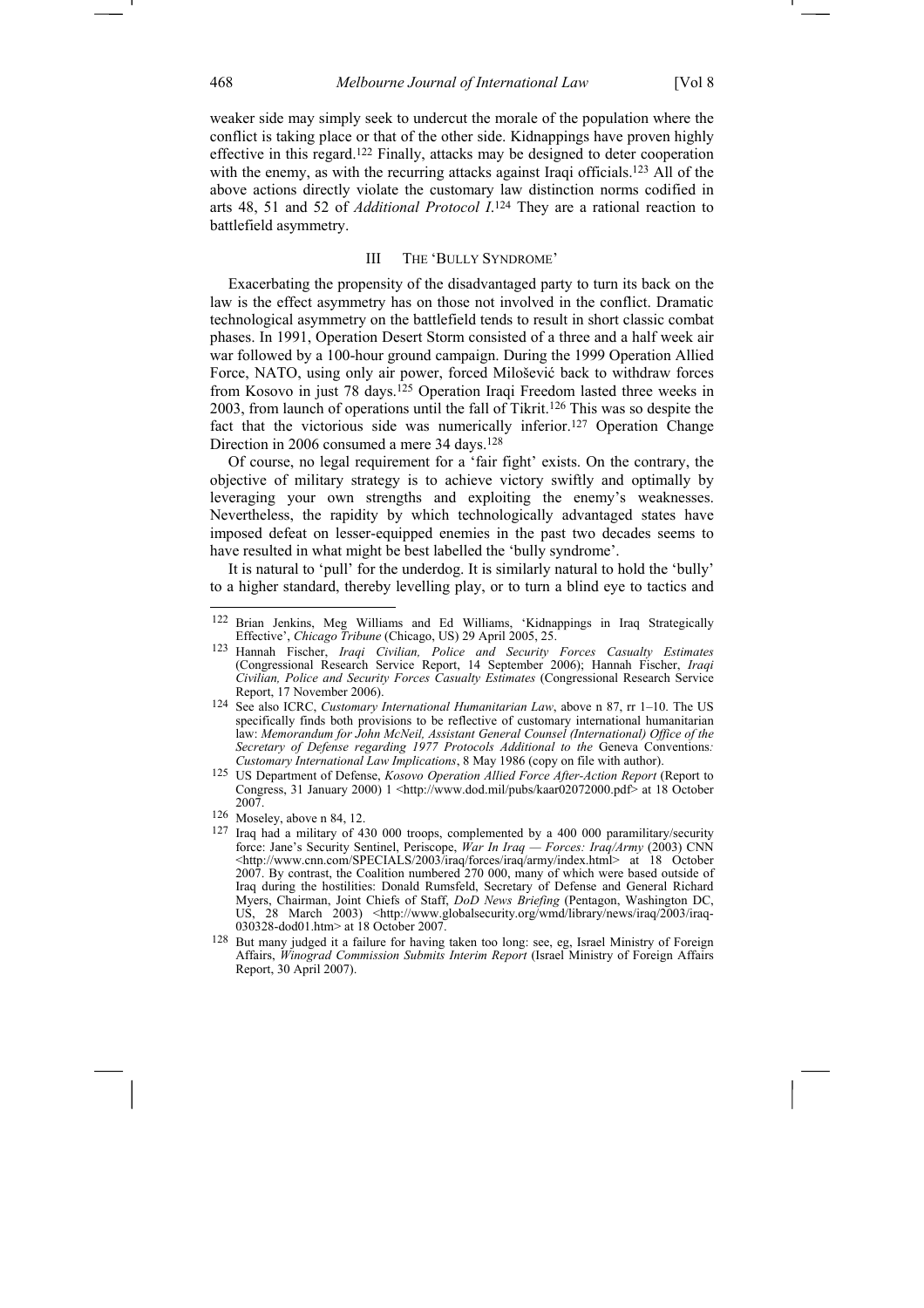strategies by the weaker party that would otherwise be unacceptable. Sometimes, as has happened in Iraq, the weaker party can turn the tables by adopting asymmetrical tactics of its own — such as suicide bombings, roadside bombs, and terror. But by then, the die has often been cast; once a bully always a bully, and a bully being defeated is simply getting his just desserts.

This certainly appears to be a dynamic in evidence with regard to application of the *jus in bello* during recent armed conflicts. The best example is that between Israel and the various terrorist groups arrayed against it. Although Israel has engaged in practices that are certainly objectionable, and which its Supreme Court has condemned,129 its technologically disadvantaged opponents have adopted a strategy of fighting asymmetrically by attacking civilians. Counter-factually, much world opinion nevertheless continues to view Israel as the 'bully', while only half-heartedly condemning glaring *jus in bello* violations by its enemies.

The phenomenon is also perceptible in Iraq, where Coalition opponents have adopted tactics to counter technological wherewithal that self-evidently violate international humanitarian law.130 The violations are systematic and widespread, yet most condemnation focuses on the inexcusable, but far less frequent or egregious, excesses committed by Coalition forces. In this asymmetrical conflict, Abu Ghraib somehow generates a greater visceral reaction than the kidnapping and beheading of innocent civilians.131

In part, globalised real-time media coverage contributes to this dynamic. Technologically advanced militaries tend to come from democracies, which facilitate the fourth estate as a matter of national values. The notion of imbedded journalists with Iraqi insurgents or Hezbollah terrorists is, by contrast, unimaginable. Thus, a disproportionate number of 'the bully's' violations become public knowledge, thereby distorting public perceptions of relative compliance with the law.

Moreover, the media is a poor vehicle for conveying the balance between military necessity and humanitarian values that underpins the *jus in bello*. Consider the principle of proportionality. Destruction of civilian property and the deaths of civilians are easily depicted, and often quite spectacularly, on television. On the other hand, how do visual images capture the military advantage that rendered the collateral damage and incidental injury lawfully justified? Inevitably, the war the public watches is portrayed out of context.

The disadvantaged side has learned these lessons well, often engaging in 'lawfare'.<sup>132</sup> Lawfare is the use of law as a 'weapon' by creating the impression, correct or not, that an opponent acts lawlessly.133 In Iraq, for instance, insurgents

<sup>129</sup> See, eg, the Israeli Supreme Court's torture decision: *Public Committee Against Torture in Israel v The State of Israel* (1999) HC 5100/94.

<sup>130</sup> See, eg, *Off Target*, above n 91, 74–8.

<sup>131</sup> See, eg, Human Rights Watch, *The Road to Abu Ghraib* (Human Rights Watch Report, June 2004) 79.

<sup>132</sup> On lawfare, see Charles Dunlap Jr, 'Law and Military Interventions: Preserving Military Values in 21<sup>st</sup> Century Conflicts<sup>3</sup> (Working Paper, Harvard University Carr Center, 2001).

<sup>133</sup> During the first Gulf War, for instance, the Iraqis dismantled a mosque at Al-Basrah to feign bomb damage and offered photos of damage incurred during the war with Iran as evidence of Coalition violations: US Department of Defense, *Conduct of the Persian Gulf War* (US Department of Defense Report, April 1992) 614.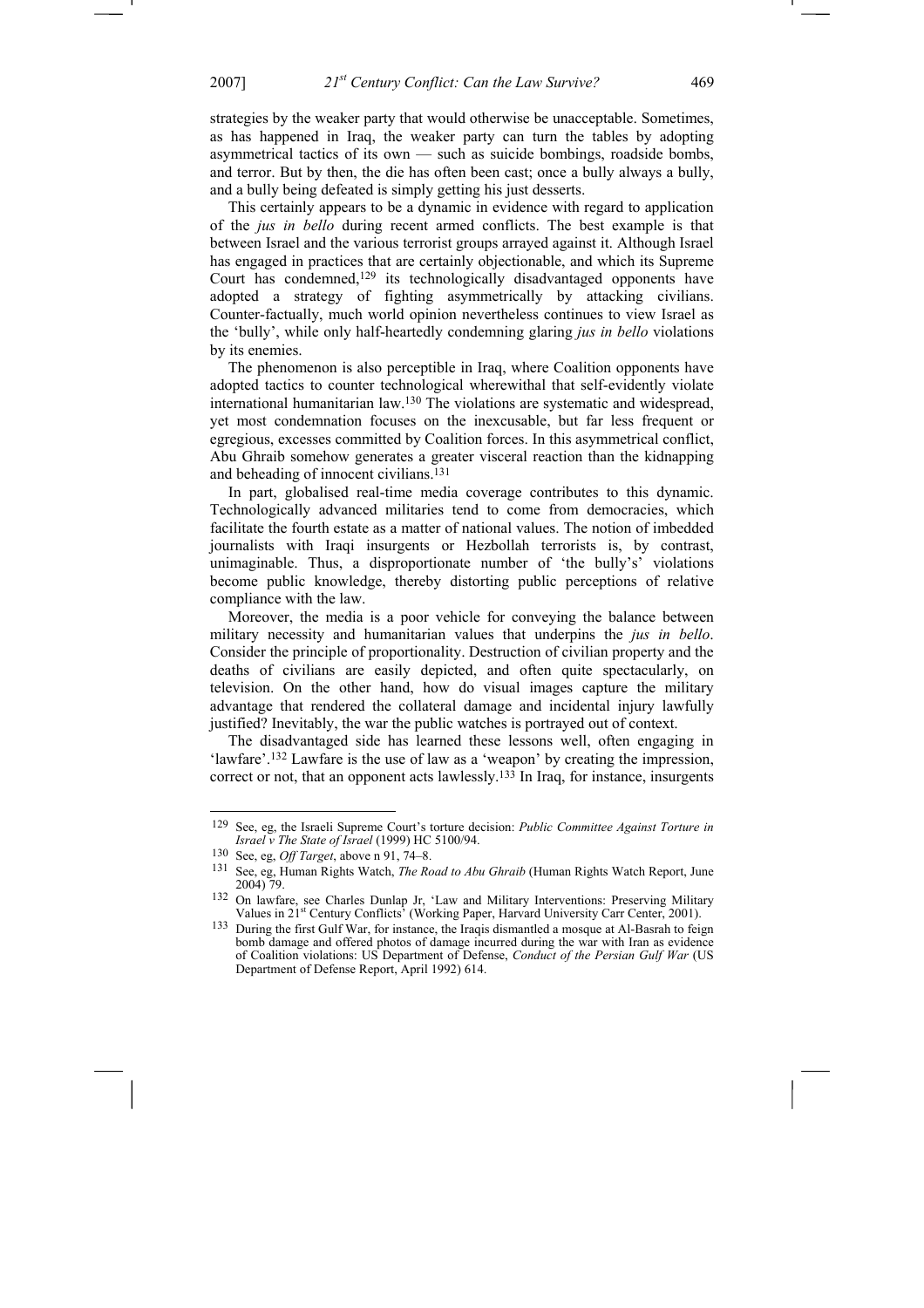have learned that Coalition forces employ counter-battery fire against mortar attacks.134 They, thus, have adopted a 'shoot and scoot' tactic in which they fire from an area containing civilians (often with little likelihood of hitting Coalition forces) hoping the Coalition response causes civilian deaths and injuries that will generate negative public and international reaction.135 Hezbollah employed the same tactics in Lebanon in 2006, firing Katushya rockets from populated areas in the hope of baiting the Israelis into response.136 Such tactics are extremely effectual when the alleged wrongdoer is already perceived, and portrayed, as a bully.

Like the media, some NGOs have unintentionally contributed to the phenomenon. In the first place, they tend to focus on the activities of the advantaged party, the 'bully' if you will. In doing so, they distort perceptions as to the comparative lawlessness of belligerents. Consider *Collateral Damage*, Amnesty International's provocatively titled analysis of Operation Allied Force.137 Amnesty International looked at a mere nine incidents in depth. Given an air campaign of 14 000 strike sorties dropping over 23 000 bombs and missiles,138 it would seem that Amnesty International should have instead heralded the unprecedented fidelity to targeting norms displayed by NATO. Similarly, Human Rights Watch named its report on the conduct of Operation Iraqi Freedom *Off Target*, thereby reproving an air and ground campaign with tens of thousands of engagements based on a handful of questionable incidents. In fairness, the ratio demonstrates exactly the opposite — the surgical nature of Coalition operations.139 Most recently, during Operation Change Direction, both Amnesty International and Human Rights Watch promptly issued condemnatory reports about Israeli actions that barely mentioned Hezbollah attacks, which directly targeted civilians.140

In the second place, NGOs sometimes get the law wrong, a fact usually missed by non-experts. For instance, Amnesty International condemned attacks

<sup>134</sup> *Off Target*, above n 91, 94.

<sup>135</sup> Interview with senior USMC Officer with combat experience in Iraq (Garmisch-Partenkirchen, Germany, 6 June 2007). Counter-battery fire is fire delivered to suppress an enemy's fire (for example, from mortars or artillery) after detecting its source. Aircraft or ground observers may identify the source. Today, radar is often used to calculate the source of an incoming shell.

<sup>136</sup> See Israel Ministry of Foreign Affairs, *Hizbullah's Exploitation of Lebanese Population Centers and Civilians: Photographic Evidence* (2006) <http://www.mfa.gov.il/MFA/ MFAArchive/2000\_2009/2006/Operation+Change+of+Direction+Video+Clips.htm> at 18 October 2007.

<sup>137</sup> Amnesty International, *'Collateral Damage' or Unlawful Killings?*, AI Index: EUR 70/018/2000 (June 2000), available from <http://web.amnesty.org/library/engindex> at 18 October 2007 ('*Collateral Damage*').

<sup>138</sup> Operation Allied Force, NATO, *Forces Southern European Fact Sheet* (2002).

<sup>139</sup> For breakout of sorties flown, that is flights made by combat aircraft during a mission, see Moseley, above n 84, 7.

<sup>140</sup> Amnesty International, *Israel/Lebanon: Deliberate Destruction or "Collateral Damage"? Israeli Attacks on Civilian Infrastructure*, AI Index MDE 18/007/2006 (23 August 2006), available from <http://web.amnesty.org/library/engindex> at 18 October 2007. The Amnesty International report on Hezbollah was released three weeks later: Amnesty International, 'Israel/Lebanon: Hizbullah's Deliberate Attacks on Israeli Civilians', AI Index MDE 02/026/2006 (Press Release, 14 September 2006). Although Human Rights Watch issued press releases condemning Hezbollah attacks on civilians, it issued no contemporaneous full report: see Human Rights Watch, 'Fatal Strikes: Israel's Indiscriminate Attacks against Civilians in Lebanon' (Press Release, August 2006).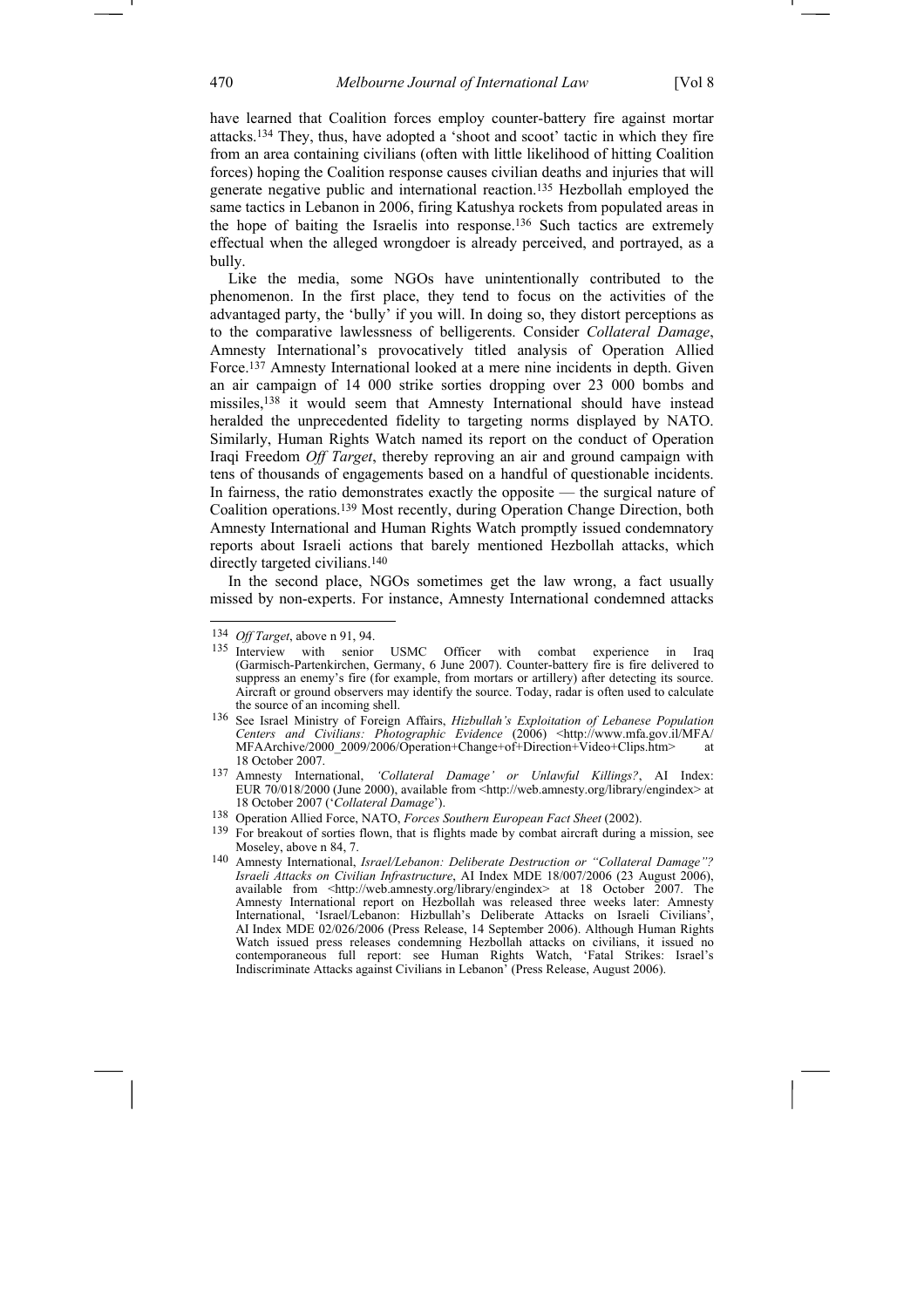from altitude during Operation Allied Force, apparently without realising that altitude increases the accuracy of guided weapons because the guidance system has more opportunity to refine the weapon's aim.<sup>141</sup> Similarly, HRW criticised targeting during Operation Iraqi Freedom on the ground that US forces failed to take 'precautions in attack', as required by international humanitarian law.142 The 'precautions in attack' norm mandates the consideration of tactics or weapons that would result in the least collateral damage or incidental injury (while attaining similar military advantage).143 In other words, the norm focuses on options. Yet, HRW failed to cite any alternative tactics or weapons the US forces could have selected in lieu of those which they employed. Absent alternatives, an allegation of failure to take precautions is meaningless.144

### IV COLLAPSE OF THE WALL?

These dynamics risk an insidious impact on the technologically advantaged side, the genesis of which lies in the nature of the *jus in bello*. As previously discussed, the *jus ad bellum* proved quickly adaptable to the emergence of transnational terrorism, both because the paucity of black letter law allowed for flexibility and because states share the threat it poses. Terrorists have transmogrified in the operational code from mere criminals into entities capable of presenting threats to state survival and thus, subject to responses under the law of self-defence.

By contrast, the *jus in bello*, rich in detail but often the source of state-based disagreement, is markedly inflexible. Such inflexibility may, as illustrated above, lead the technologically disadvantaged side in an asymmetrical conflict to conclude it must violate this rigid body of law, if only to survive and fight on. This skews the normative character of the hostilities, for the battle is no longer a 'fair fight'; one party has elected not to be fully bound by international humanitarian law. The 'bully syndrome' only serves to exacerbate the technologically advantaged side's resulting sense of 'victimisation'.

In such a situation, the technologically advantaged party may also begin to perceive the *jus in bello* as an obstacle to operational success, thereby throwing off the delicate balance between humanitarian concerns and military necessity that has underpinned international humanitarian law since at least the *St Petersburg Declaration*. The result may be disastrous, since it is accepted humanitarian law dogma that compliance with international humanitarian law is only realisable when applicable norms take cognisance of both the strategic interests of states and the battlefield realities their soldiers face. In the asymmetrical environment described above, military necessity looms much larger in response to unlawful tactics and strategies embraced by a militarily inferior opponent.

Understandably, blowback can occur, expressing itself in a number of ways. The advantaged side might adopt lax interpretations of the law or assert arguments that the law is technically inapplicable to the specific situation at

<sup>141</sup> *Collateral Damage*, above n 137, 18–20.

<sup>142</sup> *Off Target*, above n 91, 74–8.

<sup>143</sup> *Additional Protocol I*, above n 2, art 57.

<sup>144</sup> *Off Target*, above n 91.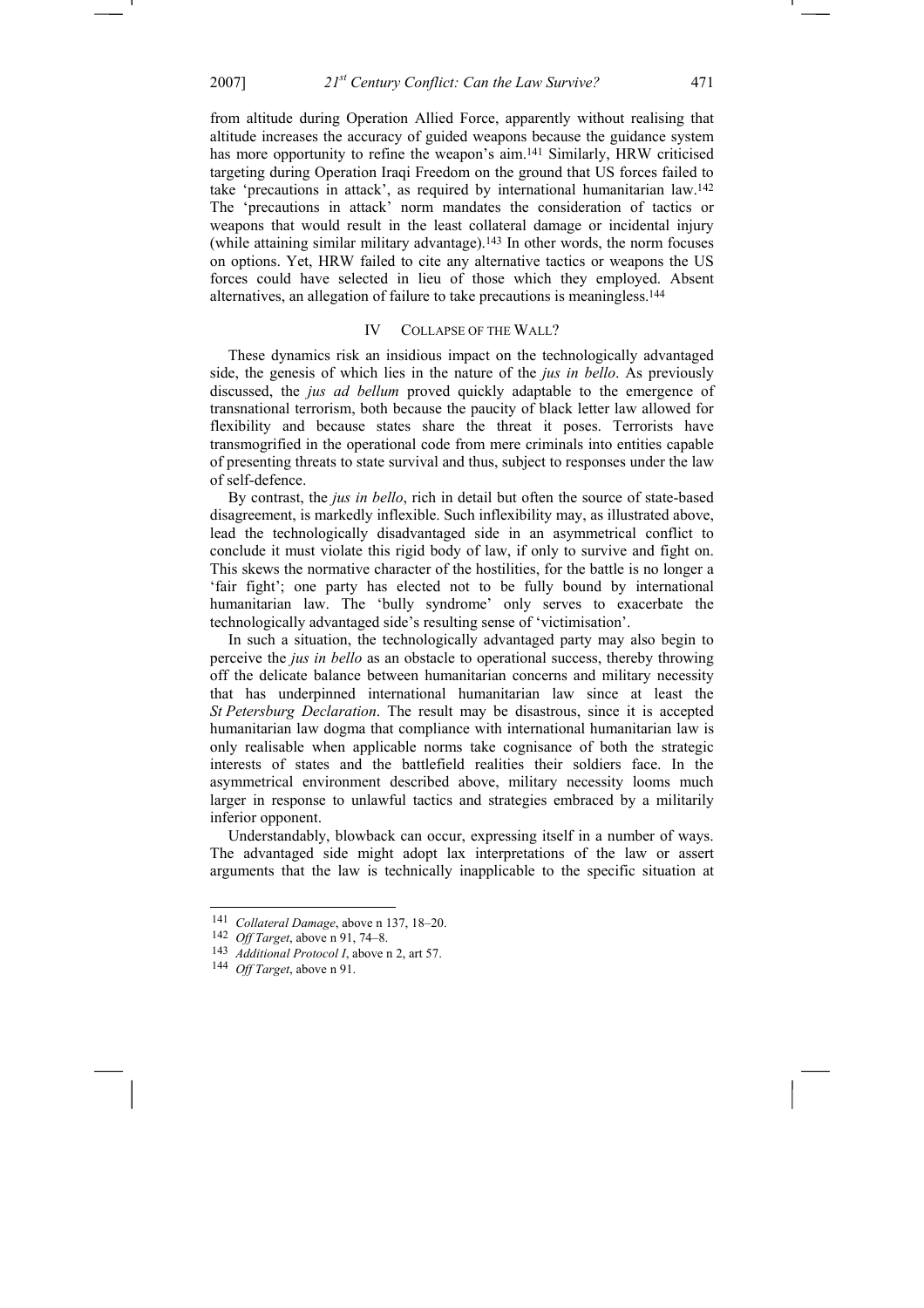hand. As an example of the former, consider the Bush Administration's detention policies, some of which have been rejected by the (conservative) Supreme Court.145 The current US Government position that detainees in the 'armed conflict with al Qaeda, the Taliban, and associated forces' are 'unlawful enemy combatants' who neither qualify as prisoners of war nor civilians and, therefore, are barred from the protections of *Geneva Conventions III* and *IV* (beyond those set forth in Common Article 3) illustrates the latter.146

More broadly, violations by the 'weaker' side risk fuelling perceptions of law as unnecessarily fettering a state's freedom of action. Paradoxically, international legal regimes, which possess the potential to enhance soft power, may come to be seen as a drain on hard power.<sup>147</sup> That neither the US nor Israel is party to *Additional Protocol I*, the *Ottawa Convention* or the *Rome Statute* illustrates this phenomenon.

Potentially more nefarious are assertions that the law itself no longer fits the conflict environment in which it is at play, and that as a consequence, it should at times be ignored. Whether taken out of context or not, White House Counsel Alberto Gonzales' labelling of the 1949 *Geneva Conventions*' provisions as 'quaint' resonated with certain audiences.148 A recent editorial appearing in a number of unofficial, but widely read and influential, US military newspapers was paradigmatic.<sup>149</sup> According to its author:

The laws of war reflect the Golden Rule of doing unto your enemy as you would have him do unto you. These laws have evolved over time out of a sense of conviction and hope that enemies sharing diverse cultural mind-sets can, nonetheless, adhere to a battlefield culture of mutual respect for various time-tested principles in the conduct of combat operations.

But the battlefield conditions have required revisions to the laws of war.

… The Islamo-facist has no concept of the warrior culture … In fact, his lack of respect for human life is wielded as a new tactic with which to instil fear in his enemy ... it is doubtful that it [was] ever envisioned [that] an enemy [would use] such violations as an outright strategy in fighting a war.

For this reason, initiative should be taken to review the laws, with an eye toward providing more liberal interpretations to enhance the capabilities of civilized forces in combating uncivilized ones.150

<sup>145</sup> *Hamdi v Rumsfeld*, 124 US 2633 (2004); *Rasul v Bush*, 124 US 2686 (2004); *Rumsfeld v Padilla*, 542 US 426 (2004); *Hamdan v Rumsfeld*, 126 US 2749 (2006). See discussion in Michael N Schmitt, 'The United States Supreme Court and Detainees in the War on Terror' (2007) *Israel Yearbook on Human Rights* (forthcoming).

<sup>146</sup> George W Bush, US President, 'Executive Order: Interpretation of the *Geneva Conventions* Common Article 3 as Applied to a Program of Detention and Interrogation Operated by the Central Intelligence Agency' (Press Release, 20 July 2007).

<sup>147</sup> On the subject, see Michael N Schmitt, 'The Law of Armed Conflict as Soft Power: Optimizing Strategic Choice', in Michael N Schmitt (ed), *International Law across the Spectrum of Conflict* (2000) 455.

<sup>148</sup> For US public opinion on Gonzales, see Robert Collier, 'Gonzales OK Could Be Seen as OK for Torture Rules', *San Francisco Chronicle* (San Francisco, US) 2 February 2005, A-12.

<sup>149</sup> James Zumwalt, 'Laws of War Need to Change to Defeat "Uncivilized" Enemy', *Air Force Times* (Springfield, US) 25 December 2006, 62. The editorial also appeared in the *Army Times* (25 December 2006) and *Marine Corps Times* (27 November 2006).

<sup>150</sup> Ibid.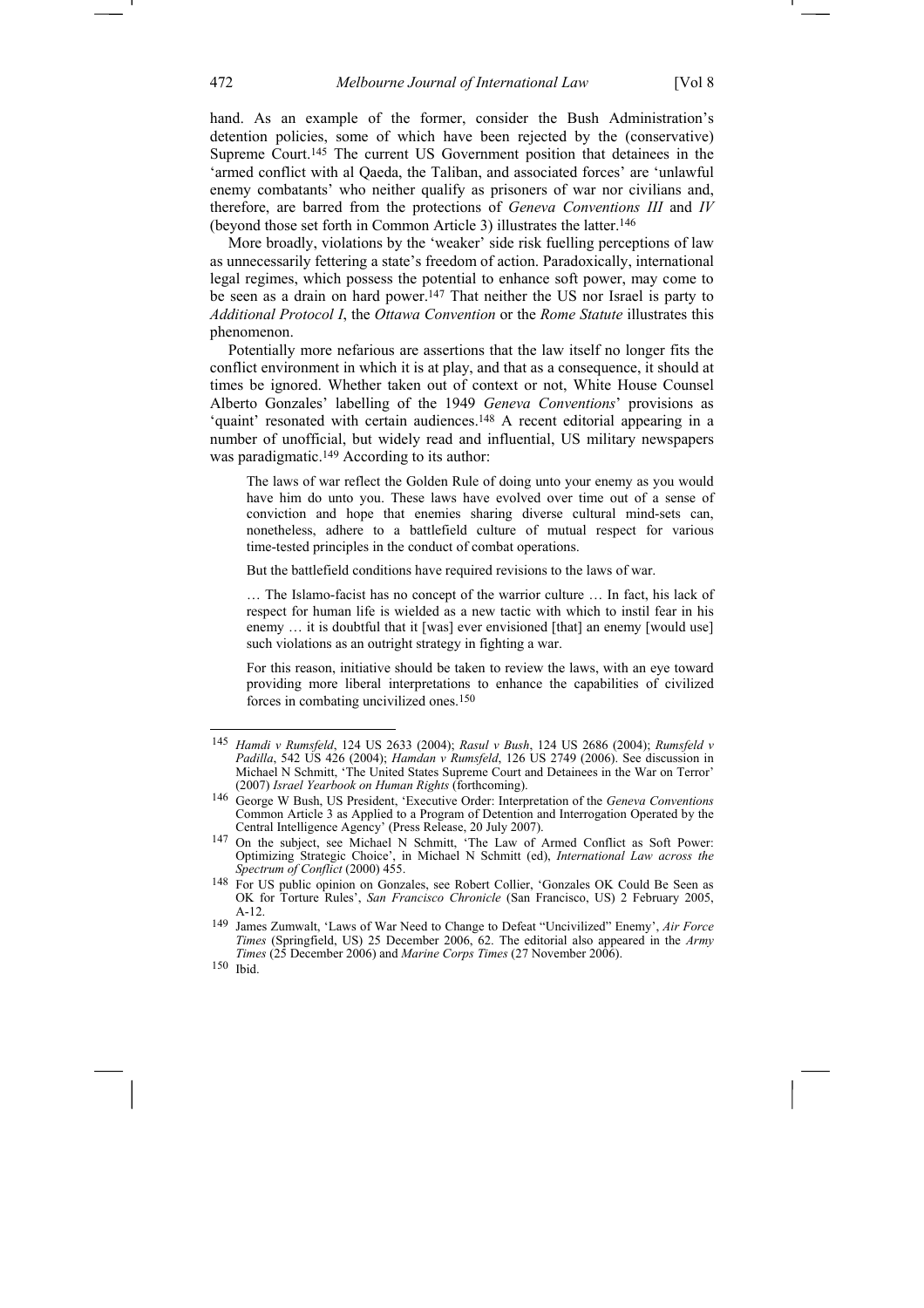He concludes by referring to a popular US television show in which a police sergeant always concludes daily briefings to subordinates with the admonition: 'Let's do it to them before they do it to us'.151 According to the editorial's author, '[t]his is exactly what we need to be doing for our troops'.152 A decade ago, it would have been unimaginable for such an argument to have found its way into mainstream weeklies published for the US armed forces. Today, it is no longer dismissed as the ranting of an individual who simply misunderstands the nature and function of international humanitarian law.

These 'extreme' views have found their way onto the battlefield. A late 2006 survey conducted by US military mental health specialists in Iraq dramatically illustrates this reality.153 The results were stunning. Only 47 per cent of the soldiers and 38 per cent of the marines surveyed believed they should treat all non-combatants with dignity and respect.154 Seventeen per cent of both groups felt all non-combatants should be treated as insurgents, while 39 per cent of the marines and 36 per cent of the soldiers would countenance torture to gather important information about insurgents. Disturbingly, only a quarter of the respondents would risk their own safety to assist a non-combatant in danger.155 Twelve per cent of the marines and nine per cent of the soldiers had damaged or destroyed Iraqi property when doing so was unnecessary and seven and four per cent respectively had hit or kicked a non-combatant needlessly.156 Finally, they appear to be willing to turn a blind eye to misconduct by fellow unit members. Despite regular training that they must do so, only 40 per cent of the marines and 55 per cent of the soldiers would report another for 'injuring or killing an innocent non-combatant'.157

Ultimately, such attitudes may lead to erosion of the heretofore impenetrable wall between the *jus in bello* and the *jus ad bellum*. The start point is the emergence of a *jus ad bellum* 'good guys' versus 'bad guys' dichotomy, in which malfeasants are denied the full benefits of the *jus in bello* (or other bodies of law protecting individuals, such as human rights law). Indications of just such a trend are already evident. Most notable in this regard are the various legal machinations over the 'global war on terrorism'. The 'global war on terrorism' has been characterised by Guantánamo, the abuse of detainees, secret CIA detention facilities and extraordinary renditions, all in the name of a new type of conflict against a 'lawless' enemy.158 Perhaps most memorable in this regard were the 'torture memos' issued by the US Department of Justice, especially the *Bybee Memo* of August 2002. That memo suggested that:

<sup>151</sup> Ibid.

<sup>152</sup> Ibid.

<sup>153</sup> Office of the Surgeon, Multinational Force-Iraq and Office of The Surgeon General, US Army Medical Command, *Mental Health Advisory Team ('MHAT') IV Operation Iraqi Freedom 05–07: Final Report* (17 November 2006).

<sup>154</sup> Ibid 35.

<sup>155</sup> Ibid.

<sup>156</sup> Ibid 36–8.

<sup>157</sup> Ibid 36.

<sup>158</sup> See White House, *Progress Report on the Global War on Terrorism* (White House Report, 2003) <http://www.whitehouse.gov/homeland/progress/progress\_report\_0903.pdf> 18 October 2007.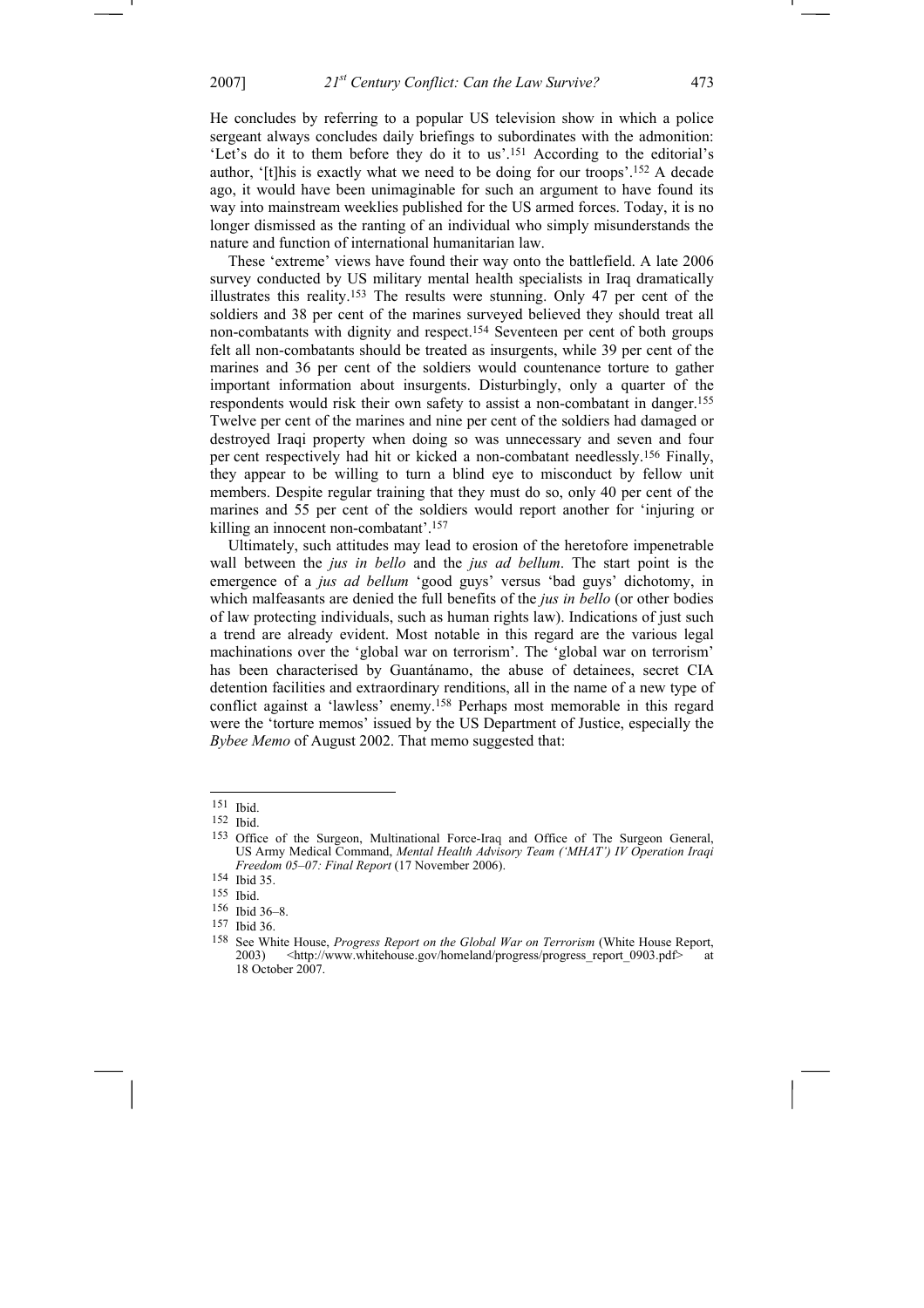If a government defendant were to harm an enemy combatant during an interrogation in a manner that might arguably violate Section 2340A [US legislation outlawing torture in accordance with the *Convention against Torture159*], he would be doing so in order to prevent further attacks on the United States by the al Qaeda terrorist network. In that case, we believe that he could argue that his actions were justified by the executive branch's constitutional authority to protect the nation from attack. This national and international version of the right to self-defense could supplement and bolster the government defendant's individual right.160

The *Bybee Memo* provoked such a firestorm of controversy that it was withdrawn in a subsequent Department of Justice opinion, which stated, inter alia, that it was unnecessary to address the President's constitutional authority since he had unambiguously rejected torture by US personnel.161 Be that as it may, the first memo demonstrated a clear acceptance of technically extrajudicial actions in the face of 'necessity'.

# V CONCLUSION: TO THE BARRICADES

This is not a healthy trend, for it enters upon a very slippery slope. If terrorists are 'bad guys', what about rogue states? What is a rogue state? Are rogue states undemocratic states? States that act lawlessly? States that remain outside comprehensive legal regimes? Is the US a rogue state? Australia? Will the international community eventually determine the applicability of the *jus in bello*  by a belligerent's degree of compliance with the *jus ad bellum*? How does one reliably identify an aggressor within a body of law that is at the same time sparse and highly malleable?

The trend towards convergence of the *jus ad bellum* and the *jus in bello* must be resisted. It ignores the fact that the two distinct bodies of law operate to different ends. The *jus ad bellum* is about *state* survival. It must be flexible to allow states to respond to unanticipated threats. But this flexibility must not come at the cost of the humanitarian protections for *individuals* that underpin the *jus in bello*. To elevate either body of law to determinacy is to risk sacrificing one on the other's altar.

Sadly, there is no ready remedy to the dilemmas described above. From an operational point of view, it would be absurd to suggest surrendering technological asymmetrical advantage so as not to unintentionally encourage international humanitarian law violations by the enemy. No commander would accept such a nonsensical proposition. Instead, the answer, unsatisfactory and pedestrian as it may be, lies in education, enforcement and dialogue.

<sup>159</sup> *Convention against Torture and Other Cruel, Inhuman or Degrading Treatment or Punishment*, opened for signature 10 December 1984, 1465 UNTS 85, art 1 (entered into force 26 June 1987) ('*Convention against Torture*').

<sup>160</sup> *Memorandum from Assistant Attorney-General Jay S Bybee to Counsel to the President Alberto Gonzales regarding Standards of Conduct for Interrogation under 18 USC §§2340–2340*, 1 August 2002 ('*Bybee Memo*').

<sup>161</sup> *Memorandum from Acting Assistant Attorney-General Daniel Levin to Deputy Attorney-General James B Comfey regarding Legal Standards Applicable under 18 USC §§2340–2340A*, 30 December 2004, citing US, *Statement on United Nations International Day in Support of Victims of Torture*, 40 *Weekly Compilation of Presidential Documents* (5 July 2004) 1167–8.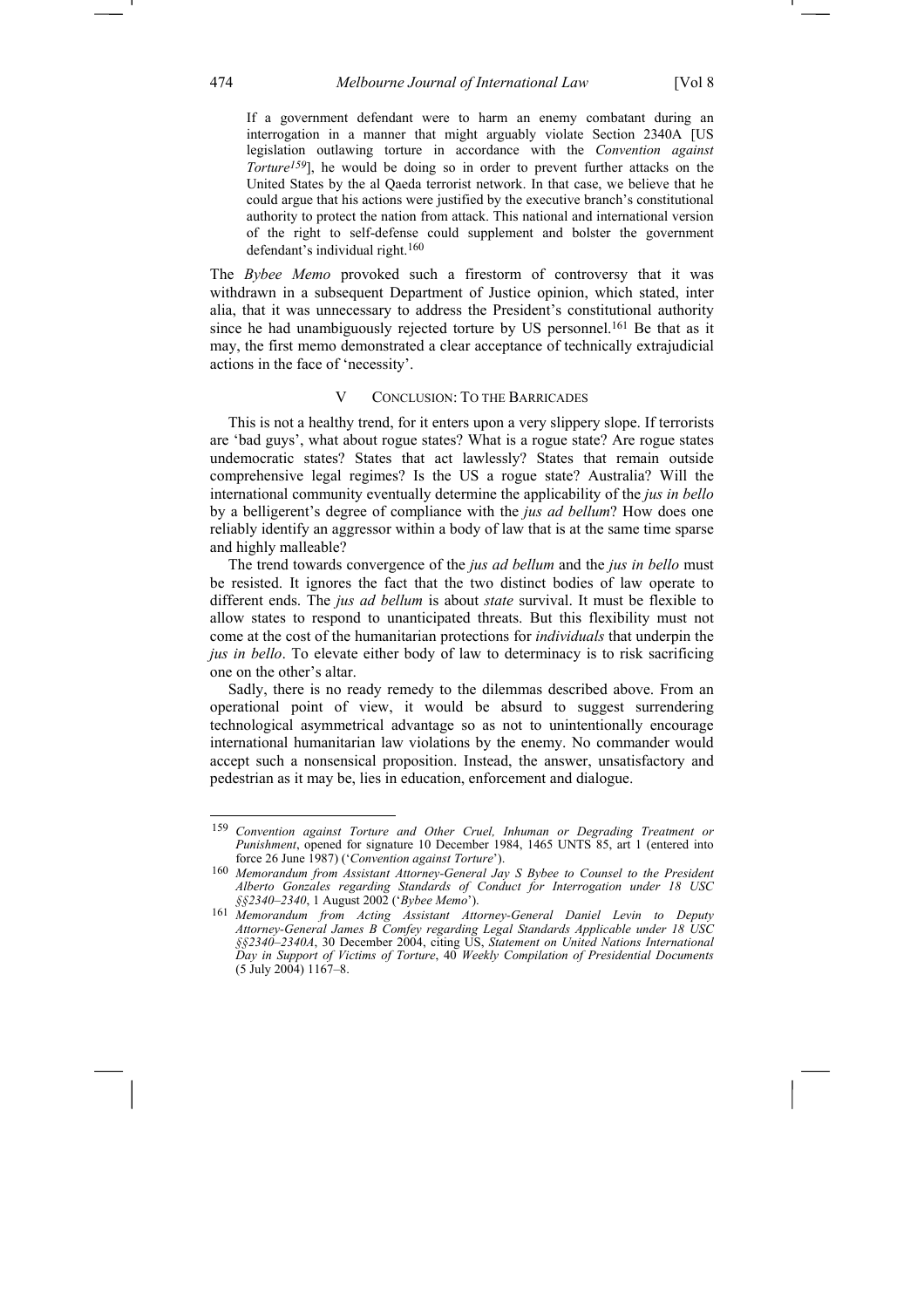First, political and military leaders must be made to understand the soft power benefits of strict compliance with international humanitarian law. Simply put, the international cooperation without which today's enemies cannot be defeated is easiest to build and maintain when one is viewed as a lawful international actor. Moreover, strict compliance with international humanitarian law minimises the enemy's opportunity to employ 'lawfare'162 as a tactic and strategy. Obviously, this requires that one's armed forces be well-trained in the principles and application of international humanitarian law.

Second, in order for the preceding approach to work, strict enforcement of international humanitarian law stricture is required. In particular, senior officers must be held accountable for the misconduct of their subordinates, both under the international law doctrine of command responsibility and domestic military law practices such as punishment for dereliction of duty when superiors fail to properly lead their subordinates.163 One need only recall the outrage generated by the failure to punish senior officers for the Abu Ghraib abuses to grasp the criticality of a comprehensive enforcement regime.164

Third, and finally, effectively countering the 'bully' syndrome requires robust proactive strategic communications with relevant audiences.165 Obviously, such efforts require engagement with the governments, militaries and populations of other states in order to explain policies, practices and incidents. It also requires a corresponding focus on media relations, which states have finally recognised as beneficial, typically by assigning dedicated public affairs officers to military and other government entities involved in a conflict.

Sadly, this emphasis has not been matched by activities designed to enhance dialogue between governments (and their militaries) and NGOs. Proactive efforts must be undertaken to better educate NGOs regarding military affairs and to make military operations more transparent to them. In this regard, many of the public affairs practices currently in place for dealing with the media could be readily adapted to use with NGOs. In particular, the judge advocate departments within the armed forces could establish closer relations, for instance, by inviting NGO representatives to attend and speak at their professional education courses. On the battlefield, public affairs officers could proactively develop programs designed to involve NGOs (as with the media) early on in the conflict, rather than waiting to do triage when tragic incidents occur.

The point is that the preferred normative response to the key shifts in the nature of  $21<sup>st</sup>$  century conflict proves rather counterintuitive. It lies not in a

-

*Department of Defense Dictionary of Military Terms and Associated Terms* (12 July 2007) <http://www.dtic.mil/doctrine/jel/new\_pubs/jp1\_02.pdf> at 18 October 2007.

<sup>162</sup> Dunlap, above n 132, 155.

<sup>163</sup> *Additional Protocol I*, above n 2, art 86.

<sup>&</sup>lt;sup>164</sup> See 'New Abu Ghraib Photos Confirm Need for Independent Counsel, ACLU Says' (2006)<br>*UN Observer and International Report* <http://www.unobserver.com/layout5. *UN Observer and International Report* <http://www.unobserver.com/layout5. php?id=2137&blz=1> at 18 October 2007.

<sup>&</sup>lt;sup>165</sup> US Department of Defense Dictionary of Military Terms defines 'strategic communication' as:

Focused United States Government efforts to understand and engage key audiences to create, strengthen, or preserve conditions favourable for the advancement of United States Government interests, policies, and objectives through the use of coordinated programs, plans, themes, messages, and products synchronized with the actions of all instruments of national power.